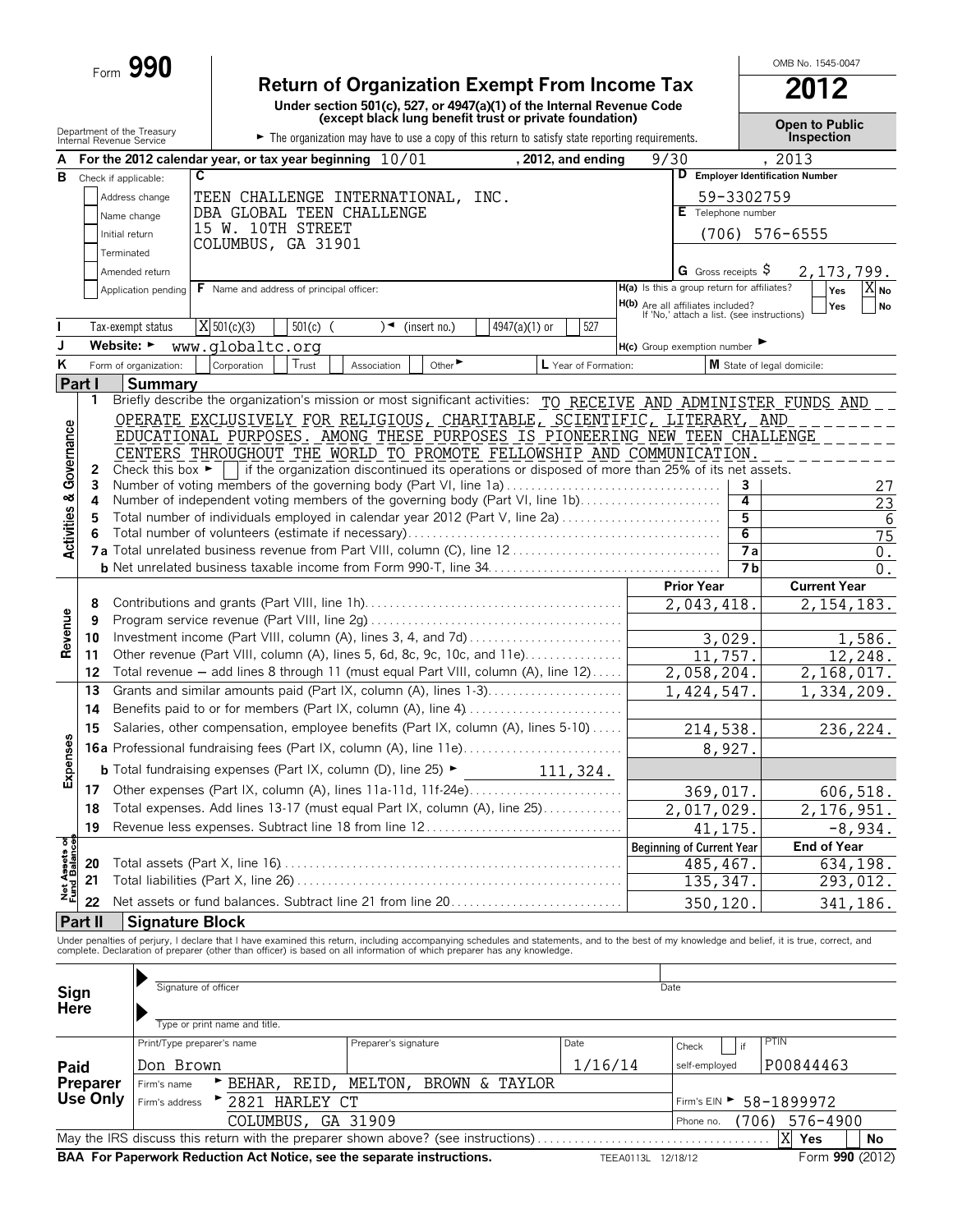|                 | Form 990 (2012) | TEEN CHALLENGE INTERNATIONAL, INC.                                                  |                                        |                                |                                                                                                                                                                                                                                                                                    | 59-3302759 | Page 2          |
|-----------------|-----------------|-------------------------------------------------------------------------------------|----------------------------------------|--------------------------------|------------------------------------------------------------------------------------------------------------------------------------------------------------------------------------------------------------------------------------------------------------------------------------|------------|-----------------|
| <b>Part III</b> |                 | <b>Statement of Program Service Accomplishments</b>                                 |                                        |                                |                                                                                                                                                                                                                                                                                    |            |                 |
|                 |                 |                                                                                     |                                        |                                |                                                                                                                                                                                                                                                                                    |            | X               |
| 1               |                 | Briefly describe the organization's mission:                                        |                                        |                                |                                                                                                                                                                                                                                                                                    |            |                 |
|                 | See Schedule 0  |                                                                                     |                                        |                                |                                                                                                                                                                                                                                                                                    |            |                 |
|                 |                 |                                                                                     |                                        |                                |                                                                                                                                                                                                                                                                                    |            |                 |
|                 |                 |                                                                                     |                                        |                                |                                                                                                                                                                                                                                                                                    |            |                 |
|                 |                 |                                                                                     |                                        |                                | 2 Did the organization undertake any significant program services during the year which were not listed on the prior                                                                                                                                                               |            |                 |
|                 |                 |                                                                                     |                                        |                                |                                                                                                                                                                                                                                                                                    | Yes        | No              |
|                 |                 | If 'Yes,' describe these new services on Schedule O.                                |                                        |                                |                                                                                                                                                                                                                                                                                    |            |                 |
|                 |                 |                                                                                     |                                        |                                | 3 Did the organization cease conducting, or make significant changes in how it conducts, any program services?                                                                                                                                                                     | Yes        | No              |
|                 |                 | If 'Yes,' describe these changes on Schedule O.                                     |                                        |                                |                                                                                                                                                                                                                                                                                    |            |                 |
| 4               |                 |                                                                                     |                                        |                                | Describe the organization's program service accomplishments for each of its three largest program services, as measured by expenses.<br>Section 501(c)(3) and 501(c)(4) organizations and section 4947(a)(1) trusts are required to report the amount of grants and allocations to |            |                 |
|                 |                 | others, the total expenses, and revenue, if any, for each program service reported. |                                        |                                |                                                                                                                                                                                                                                                                                    |            |                 |
|                 |                 |                                                                                     |                                        |                                |                                                                                                                                                                                                                                                                                    |            |                 |
|                 | 4a (Code:       | ) (Expenses \$                                                                      | $2,009,250$ , including grants of $\$$ |                                | $1,856,026.$ (Revenue \$                                                                                                                                                                                                                                                           |            |                 |
|                 |                 |                                                                                     |                                        |                                | RESPOND TO GLOBAL YOUTH PROBLEMS WITH DRUGS AND ALCOHOL THROUGH ESTABLISHING                                                                                                                                                                                                       |            |                 |
|                 |                 |                                                                                     |                                        |                                | REHABILITATION CENTERS WITH THE ASSISTANCE OF LOCAL CHURCHES AND ACCEPTANCE OF JESUS                                                                                                                                                                                               |            |                 |
|                 |                 | CHRIST AS THEIR SAVIOR.                                                             |                                        |                                |                                                                                                                                                                                                                                                                                    |            |                 |
|                 |                 |                                                                                     |                                        |                                |                                                                                                                                                                                                                                                                                    |            |                 |
|                 |                 |                                                                                     |                                        |                                |                                                                                                                                                                                                                                                                                    |            |                 |
|                 |                 |                                                                                     |                                        |                                |                                                                                                                                                                                                                                                                                    |            |                 |
|                 |                 |                                                                                     |                                        |                                |                                                                                                                                                                                                                                                                                    |            |                 |
|                 |                 |                                                                                     |                                        |                                |                                                                                                                                                                                                                                                                                    |            |                 |
|                 |                 |                                                                                     |                                        |                                |                                                                                                                                                                                                                                                                                    |            |                 |
|                 |                 |                                                                                     |                                        |                                |                                                                                                                                                                                                                                                                                    |            |                 |
|                 |                 |                                                                                     |                                        |                                |                                                                                                                                                                                                                                                                                    |            |                 |
|                 | 4b (Code:       | ) (Expenses $\sqrt{5}$                                                              |                                        | including grants of $\sqrt{5}$ | ) (Revenue                                                                                                                                                                                                                                                                         | \$,        |                 |
|                 |                 |                                                                                     |                                        |                                |                                                                                                                                                                                                                                                                                    |            |                 |
|                 |                 |                                                                                     |                                        |                                |                                                                                                                                                                                                                                                                                    |            |                 |
|                 |                 |                                                                                     |                                        |                                |                                                                                                                                                                                                                                                                                    |            |                 |
|                 |                 |                                                                                     |                                        |                                |                                                                                                                                                                                                                                                                                    |            |                 |
|                 |                 |                                                                                     |                                        |                                |                                                                                                                                                                                                                                                                                    |            |                 |
|                 |                 |                                                                                     |                                        |                                |                                                                                                                                                                                                                                                                                    |            |                 |
|                 |                 |                                                                                     |                                        |                                |                                                                                                                                                                                                                                                                                    |            |                 |
|                 |                 |                                                                                     |                                        |                                |                                                                                                                                                                                                                                                                                    |            |                 |
|                 |                 |                                                                                     |                                        |                                |                                                                                                                                                                                                                                                                                    |            |                 |
|                 |                 |                                                                                     |                                        |                                |                                                                                                                                                                                                                                                                                    |            |                 |
|                 |                 |                                                                                     |                                        |                                |                                                                                                                                                                                                                                                                                    |            |                 |
|                 |                 |                                                                                     |                                        |                                |                                                                                                                                                                                                                                                                                    |            |                 |
|                 | 4c (Code:       | ) (Expenses \$                                                                      |                                        | including grants of $\$$       | ) (Revenue \$                                                                                                                                                                                                                                                                      |            |                 |
|                 |                 |                                                                                     |                                        |                                |                                                                                                                                                                                                                                                                                    |            |                 |
|                 |                 |                                                                                     |                                        |                                |                                                                                                                                                                                                                                                                                    |            |                 |
|                 |                 |                                                                                     |                                        |                                |                                                                                                                                                                                                                                                                                    |            |                 |
|                 |                 |                                                                                     |                                        |                                |                                                                                                                                                                                                                                                                                    |            |                 |
|                 |                 |                                                                                     |                                        |                                |                                                                                                                                                                                                                                                                                    |            |                 |
|                 |                 |                                                                                     |                                        |                                |                                                                                                                                                                                                                                                                                    |            |                 |
|                 |                 |                                                                                     |                                        |                                |                                                                                                                                                                                                                                                                                    |            |                 |
|                 |                 |                                                                                     |                                        |                                |                                                                                                                                                                                                                                                                                    |            |                 |
|                 |                 |                                                                                     |                                        |                                |                                                                                                                                                                                                                                                                                    |            |                 |
|                 |                 |                                                                                     |                                        |                                |                                                                                                                                                                                                                                                                                    |            |                 |
|                 |                 |                                                                                     |                                        |                                |                                                                                                                                                                                                                                                                                    |            |                 |
|                 |                 | 4d Other program services. (Describe in Schedule O.)                                |                                        |                                |                                                                                                                                                                                                                                                                                    |            |                 |
|                 | (Expenses       | \$                                                                                  | including grants of $\frac{1}{2}$      |                                | ) (Revenue \$                                                                                                                                                                                                                                                                      |            |                 |
|                 |                 | 4 e Total program service expenses ►                                                | 2,009,250.                             |                                |                                                                                                                                                                                                                                                                                    |            |                 |
| <b>BAA</b>      |                 |                                                                                     |                                        | TEEA0102L 08/08/12             |                                                                                                                                                                                                                                                                                    |            | Form 990 (2012) |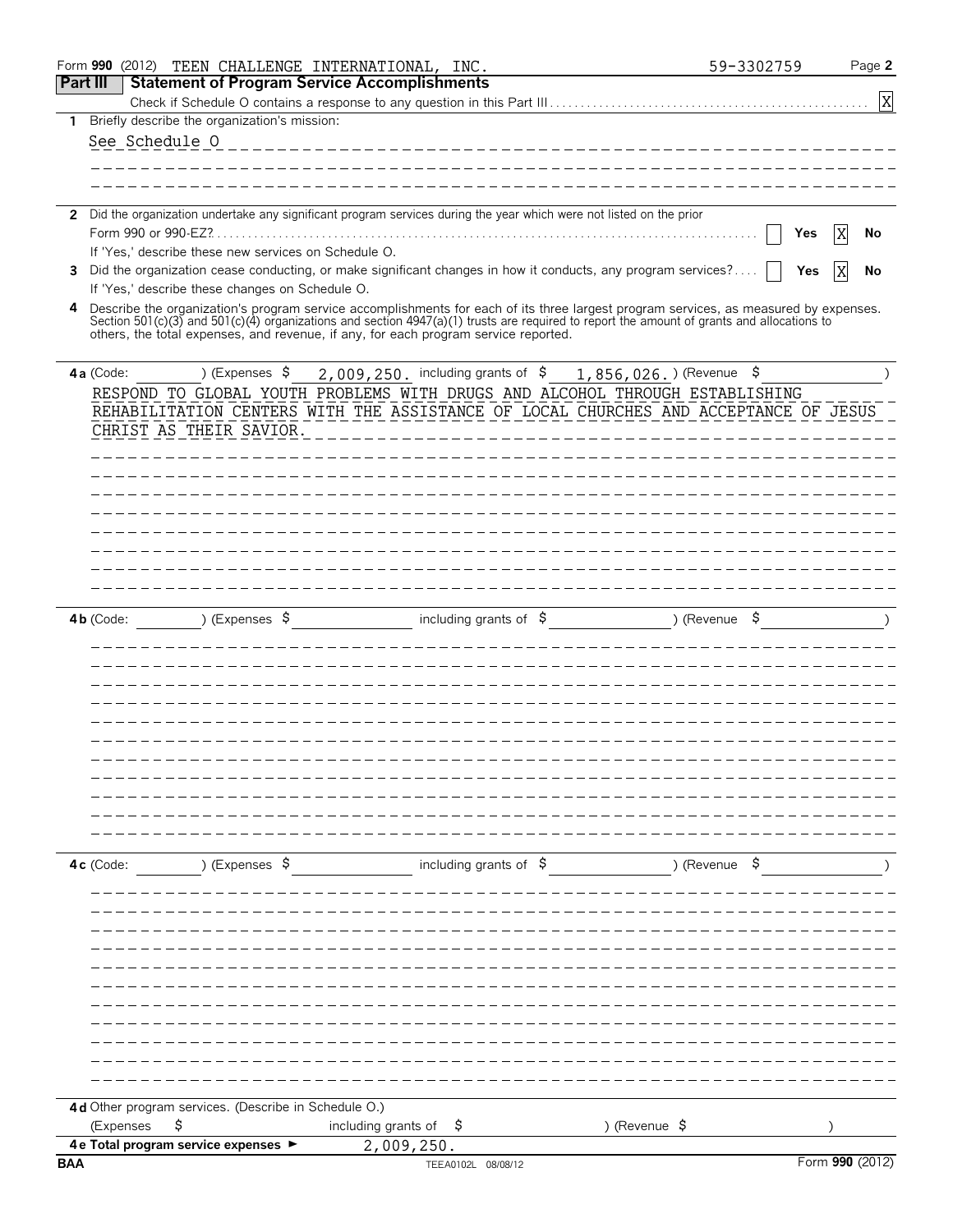#### Form **990** (2012) Page **3 Part IV Checklist of Required Schedules** TEEN CHALLENGE INTERNATIONAL, INC. 59-3302759

|     |                                                                                                                                                                                                                                                                                                                           |                 | <b>Yes</b>     | No     |
|-----|---------------------------------------------------------------------------------------------------------------------------------------------------------------------------------------------------------------------------------------------------------------------------------------------------------------------------|-----------------|----------------|--------|
|     | 1 Is the organization described in section 501(c)(3) or 4947(a)(1) (other than a private foundation)? If 'Yes,' complete                                                                                                                                                                                                  | $\mathbf{1}$    | Χ              |        |
|     | 2 Is the organization required to complete Schedule B, Schedule of Contributors (see instructions)?                                                                                                                                                                                                                       | $\overline{2}$  | $\overline{X}$ |        |
| 3   | Did the organization engage in direct or indirect political campaign activities on behalf of or in opposition to candidates                                                                                                                                                                                               | 3               |                | Χ      |
| 4   | Section 501(c)(3) organizations Did the organization engage in lobbying activities, or have a section 501(h) election                                                                                                                                                                                                     | 4               |                | X      |
| 5.  | Is the organization a section 501(c)(4), 501(c)(5), or 501(c)(6) organization that receives membership dues,<br>assessments, or similar amounts as defined in Revenue Procedure 98-19? If 'Yes,' complete Schedule C, Part III                                                                                            | 5               |                | Χ      |
| 6   | Did the organization maintain any donor advised funds or any similar funds or accounts for which donors have the right<br>to provide advice on the distribution or investment of amounts in such funds or accounts? If 'Yes,' complete Schedule D,                                                                        | 6               |                | Χ      |
| 7   | Did the organization receive or hold a conservation easement, including easements to preserve open space, the                                                                                                                                                                                                             | $\overline{7}$  |                | Χ      |
| 8   | Did the organization maintain collections of works of art, historical treasures, or other similar assets? If 'Yes,'                                                                                                                                                                                                       | 8               |                | X      |
| 9   | Did the organization report an amount in Part X, line 21, for escrow or custodial account liability; serve as a custodian<br>for amounts not listed in Part X; or provide credit counseling, debt management credit repair, or debt negotiation                                                                           | 9               |                | X      |
| 10  | Did the organization, directly or through a related organization, hold assets in temporarily restricted endowments,<br>permanent endowments, or quasi-endowments? If 'Yes,' complete Schedule D, Part V                                                                                                                   | 10              |                | X      |
| 11  | If the organization's answer to any of the following questions is 'Yes', then complete Schedule D, Parts VI, VII, VIII, IX,<br>or X as applicable.                                                                                                                                                                        |                 |                |        |
|     | a Did the organization report an amount for land, buildings and equipment in Part X, line 10? If 'Yes,' complete Schedule                                                                                                                                                                                                 | 11a             | X              |        |
|     | <b>b</b> Did the organization report an amount for investments - other securities in Part X, line 12 that is 5% or more of its total                                                                                                                                                                                      | 11 <sub>b</sub> |                | Χ      |
|     | c Did the organization report an amount for investments - program related in Part X, line 13 that is 5% or more of its total                                                                                                                                                                                              | 11c             |                | Χ      |
|     | d Did the organization report an amount for other assets in Part X, line 15 that is 5% or more of its total assets reported                                                                                                                                                                                               | 11d             |                | Χ      |
|     | e Did the organization report an amount for other liabilities in Part X, line 25? If 'Yes,' complete Schedule D, Part X                                                                                                                                                                                                   | 11 e            |                | X      |
|     | f Did the organization's separate or consolidated financial statements for the tax year include a footnote that addresses<br>the organization's liability for uncertain tax positions under FIN 48 (ASC 740)? If 'Yes,' complete Schedule D, Part X                                                                       | 11f             |                | X      |
|     | 12 a Did the organization obtain separate, independent audited financial statements for the tax year? If 'Yes,' complete                                                                                                                                                                                                  | 12a             | X              |        |
|     | <b>b</b> Was the organization included in consolidated, independent audited financial statements for the tax year? If 'Yes,' and if the organization answered 'No' to line 12a, then completing Schedule D, Parts XI and XII is opt                                                                                       | 12 <sub>b</sub> |                | Χ<br>Χ |
|     | 14a Did the organization maintain an office, employees, or agents outside of the United States?                                                                                                                                                                                                                           | 13<br>14a       | X              |        |
|     | <b>b</b> Did the organization have aggregate revenues or expenses of more than \$10,000 from grantmaking, fundraising,<br>business, investment, and program service activities outside the United States, or aggregate foreign investments valued<br>at \$100,000 or more? If 'Yes,' complete Schedule F, Parts I and IV. | 14b             | Χ              |        |
|     | 15 Did the organization report on Part IX, column (A), line 3, more than \$5,000 of grants or assistance to any organization<br>or entity located outside the United States? If 'Yes,' complete Schedule F, Parts II and IV                                                                                               | 15              | Χ              |        |
|     | 16 Did the organization report on Part IX, column (A), line 3, more than \$5,000 of aggregate grants or assistance to individuals located outside the United States? If 'Yes,' complete Schedule F, Parts III and IV                                                                                                      | 16              | Χ              |        |
| 17. | Did the organization report a total of more than \$15,000 of expenses for professional fundraising services on Part IX,                                                                                                                                                                                                   | 17              |                | Χ      |
|     | 18 Did the organization report more than \$15,000 total of fundraising event gross income and contributions on Part VIII,                                                                                                                                                                                                 | 18              |                | Χ      |
| 19. | Did the organization report more than \$15,000 of gross income from gaming activities on Part VIII, line 9a? If 'Yes,'                                                                                                                                                                                                    | 19              |                | Χ      |
|     |                                                                                                                                                                                                                                                                                                                           | 20              |                | Χ      |
|     | <b>b</b> If 'Yes' to line 20a, did the organization attach a copy of its audited financial statements to this return?                                                                                                                                                                                                     | 20 <sub>b</sub> |                |        |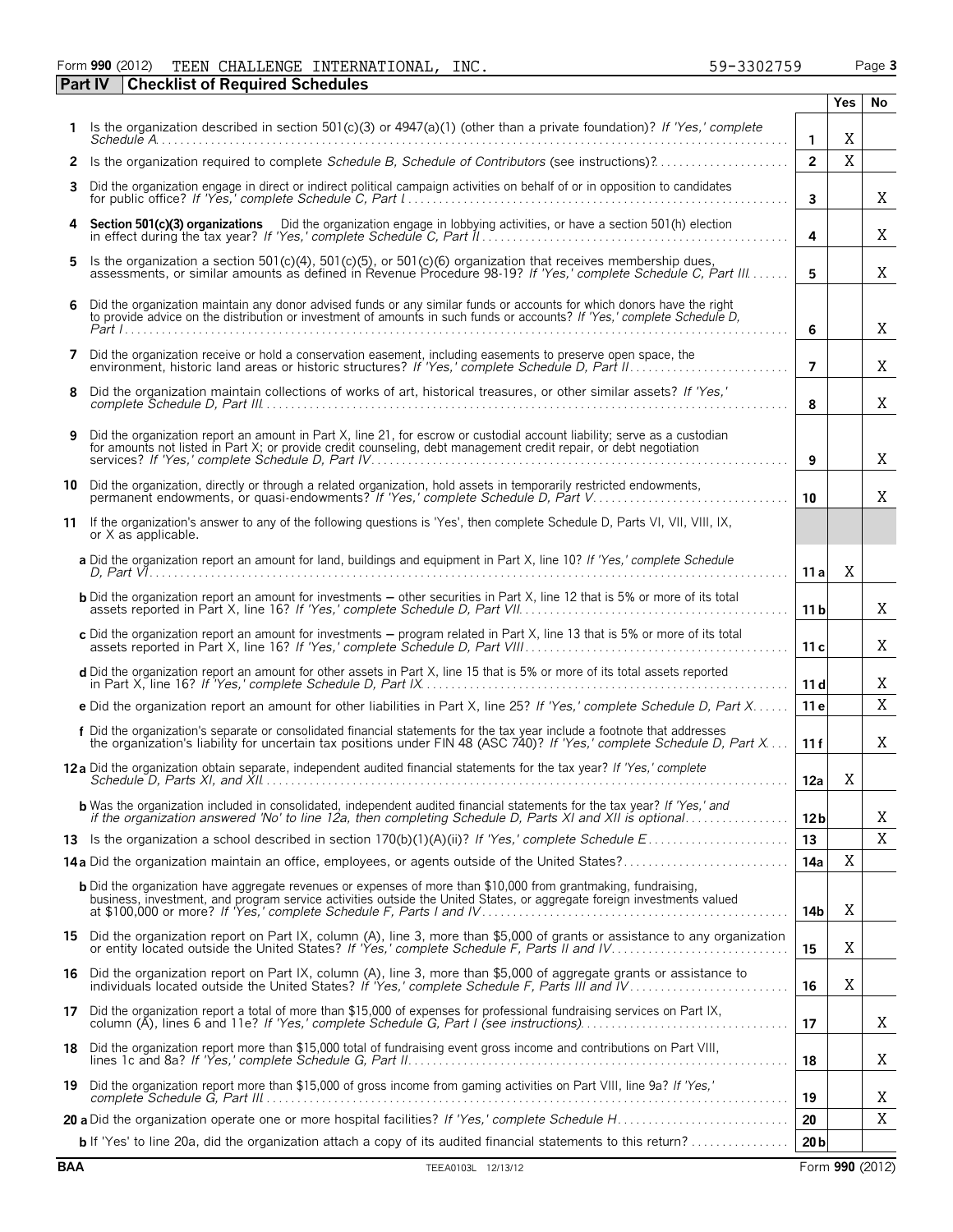Form **990** (2012) Page **4** TEEN CHALLENGE INTERNATIONAL, INC. 59-3302759

|     | <b>Checklist of Required Schedules</b> (continued)<br>Part IV                                                                                                                                                                                         |                 |            |                         |
|-----|-------------------------------------------------------------------------------------------------------------------------------------------------------------------------------------------------------------------------------------------------------|-----------------|------------|-------------------------|
|     |                                                                                                                                                                                                                                                       |                 | <b>Yes</b> | No                      |
|     | 21 Did the organization report more than \$5,000 of grants and other assistance to governments and organizations in the                                                                                                                               | 21              | Χ          |                         |
|     | 22 Did the organization report more than \$5,000 of grants and other assistance to individuals in the United States on Part                                                                                                                           | 22              | X          |                         |
| 23  | Did the organization answer 'Yes' to Part VII, Section A, line 3, 4, or 5 about compensation of the organization's current<br>and former officers, directors, trustees, key employees, and highest compensated employees? If 'Yes,' complete          | 23              |            | Χ                       |
|     | 24 a Did the organization have a tax-exempt bond issue with an outstanding principal amount of more than \$100,000 as of the last day of the year, and that was issued after December 31, 2002? If 'Yes,' answer lines 24b thro                       | 24a             |            | X                       |
|     |                                                                                                                                                                                                                                                       | 24b             |            |                         |
|     | c Did the organization maintain an escrow account other than a refunding escrow at any time during the year to defease                                                                                                                                | 24c             |            |                         |
|     | d Did the organization act as an 'on behalf of' issuer for bonds outstanding at any time during the year?                                                                                                                                             | 24d             |            |                         |
|     | 25 a Section 501(c)(3) and 501(c)(4) organizations. Did the organization engage in an excess benefit transaction with a                                                                                                                               | 25a             |            | Χ                       |
|     | b Is the organization aware that it engaged in an excess benefit transaction with a disqualified person in a prior year, and<br>that the transaction has not been reported on any of the organization's prior Forms 990 or 990-EZ? If 'Yes,' complete | 25 <sub>b</sub> |            | Χ                       |
|     | 26 Was a loan to or by a current or former officer, director, trustee, key employee, highest compensated employee, or<br>disqualified person outstanding as of the end of the organization's tax year? If 'Yes,' complete Schedule L, Part II         | 26              | X          |                         |
|     | 27 Did the organization provide a grant or other assistance to an officer, director, trustee, key employee, substantial contributor or employee thereof, a grant selection committee member, or to a 35% controlled entity or                         | 27              |            | X                       |
|     | 28 Was the organization a party to a business transaction with one of the following parties (see Schedule L, Part IV<br>instructions for applicable filing thresholds, conditions, and exceptions):                                                   |                 |            |                         |
|     | a A current or former officer, director, trustee, or key employee? If 'Yes,' complete Schedule L, Part IV                                                                                                                                             | 28a             |            | X                       |
|     | <b>b</b> A family member of a current or former officer, director, trustee, or key employee? If 'Yes,' complete                                                                                                                                       | 28 <sub>b</sub> |            | X                       |
|     | c An entity of which a current or former officer, director, trustee, or key employee (or a family member thereof) was an officer, director, trustee, or direct or indirect owner? If 'Yes,' complete Schedule L, Part IV                              | 28c             |            | X                       |
| 29  | Did the organization receive more than \$25,000 in non-cash contributions? If 'Yes,' complete Schedule M                                                                                                                                              | 29              |            | $\overline{\text{X}}$   |
| 30  | Did the organization receive contributions of art, historical treasures, or other similar assets, or qualified conservation                                                                                                                           | 30              |            | Χ                       |
| 31  | Did the organization liquidate, terminate, or dissolve and cease operations? If 'Yes,' complete Schedule N, Part I                                                                                                                                    | 31              |            | $\overline{\mathrm{X}}$ |
| 32  | Did the organization sell, exchange, dispose of, or transfer more than 25% of its net assets? If 'Yes,' complete                                                                                                                                      | 32              |            | Χ                       |
|     | 33 Did the organization own 100% of an entity disregarded as separate from the organization under Regulations sections                                                                                                                                | 33              |            | Χ                       |
|     | 34 Was the organization related to any tax-exempt or taxable entity? If 'Yes,' complete Schedule R, Parts II, III, IV,                                                                                                                                | 34              |            | Χ                       |
|     |                                                                                                                                                                                                                                                       | 35a             |            | $\overline{X}$          |
|     | b If 'Yes' to line 35a, did the organization receive any payment from or engage in any transaction with a controlled                                                                                                                                  | 35 <sub>b</sub> |            |                         |
| 36  | Section 501(c)(3) organizations. Did the organization make any transfers to an exempt non-charitable related                                                                                                                                          | 36              |            | Χ                       |
|     | 37 Did the organization conduct more than 5% of its activities through an entity that is not a related organization and that is treated as a partnership for federal income tax purposes? If 'Yes,' complete Schedule R, Part                         | 37              |            | Χ                       |
| 38  | Did the organization complete Schedule O and provide explanations in Schedule O for Part VI, lines 11b and 19?                                                                                                                                        | 38              | X          |                         |
| BAA |                                                                                                                                                                                                                                                       |                 |            | Form 990 (2012)         |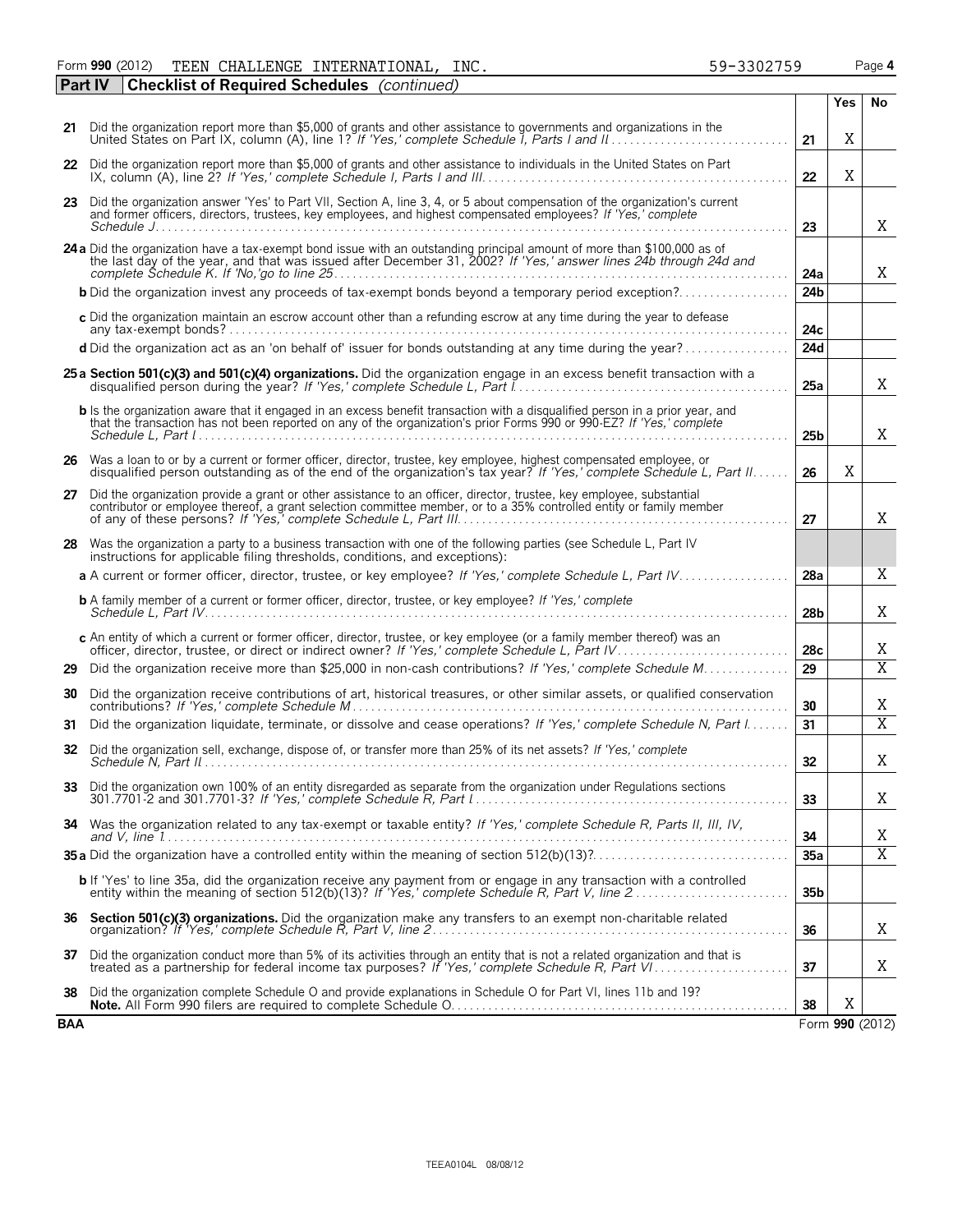|            | Form 990 (2012)<br>TEEN CHALLENGE INTERNATIONAL, INC.                                                                                                                                                                             | 59-3302759 |                 |            | Page 5 |
|------------|-----------------------------------------------------------------------------------------------------------------------------------------------------------------------------------------------------------------------------------|------------|-----------------|------------|--------|
|            | Part V Statements Regarding Other IRS Filings and Tax Compliance                                                                                                                                                                  |            |                 |            |        |
|            | Check if Schedule O contains a response to any question in this Part V                                                                                                                                                            |            |                 |            |        |
|            |                                                                                                                                                                                                                                   |            |                 | <b>Yes</b> | No     |
|            | <b>1a</b> Enter the number reported in Box 3 of Form 1096. Enter -0- if not applicable<br>1 a l                                                                                                                                   |            |                 |            |        |
|            | <b>b</b> Enter the number of Forms W-2G included in line 1a. Enter $-0$ - if not applicable<br>1 <sub>b</sub>                                                                                                                     | O          |                 |            |        |
|            | c Did the organization comply with backup withholding rules for reportable payments to vendors and reportable gaming                                                                                                              |            |                 |            | X      |
|            |                                                                                                                                                                                                                                   |            | 1 с             |            |        |
|            | 2a Enter the number of employees reported on Form W-3, Transmittal of Wage and Tax State-<br>ments, filed for the calendar year ending with or within the year covered by this return<br>2a                                       | 6          |                 |            |        |
|            | <b>b</b> If at least one is reported on line 2a, did the organization file all required federal employment tax returns?                                                                                                           |            | 2 <sub>b</sub>  | Χ          |        |
|            | Note. If the sum of lines 1a and 2a is greater than 250, you may be required to e-file. (see instructions)                                                                                                                        |            |                 |            |        |
|            | 3a Did the organization have unrelated business gross income of \$1,000 or more during the year?                                                                                                                                  |            | Зa              |            | Χ      |
|            |                                                                                                                                                                                                                                   |            | 3 <sub>b</sub>  |            |        |
|            | 4 a At any time during the calendar year, did the organization have an interest in, or a signature or other authority over, a financial account in a foreign country (such as a bank account, securities account, or other fin    |            |                 |            |        |
|            |                                                                                                                                                                                                                                   |            | 4a              |            | X      |
|            | <b>b</b> If 'Yes,' enter the name of the foreign country: ►                                                                                                                                                                       |            |                 |            |        |
|            | See instructions for filing requirements for Form TD F 90-22.1, Report of Foreign Bank and Financial Accounts.                                                                                                                    |            |                 |            |        |
|            | <b>5a</b> Was the organization a party to a prohibited tax shelter transaction at any time during the tax year?                                                                                                                   |            | 5a              |            | X      |
|            | <b>b</b> Did any taxable party notify the organization that it was or is a party to a prohibited tax shelter transaction?                                                                                                         |            | 5 <sub>b</sub>  |            | X      |
|            |                                                                                                                                                                                                                                   |            | 5c              |            |        |
|            | 6 a Does the organization have annual gross receipts that are normally greater than \$100,000, and did the organization solicit any contributions that were not tax deductible as charitable contributions?                       |            | 6a              |            | X      |
|            | b If 'Yes,' did the organization include with every solicitation an express statement that such contributions or gifts were                                                                                                       |            | 6b              |            |        |
|            | 7 Organizations that may receive deductible contributions under section 170(c).                                                                                                                                                   |            |                 |            |        |
|            | a Did the organization receive a payment in excess of \$75 made partly as a contribution and partly for goods and                                                                                                                 |            | <b>7a</b>       |            | X      |
|            | <b>b</b> If 'Yes,' did the organization notify the donor of the value of the goods or services provided?                                                                                                                          |            | 7 <sub>b</sub>  |            |        |
|            | c Did the organization sell, exchange, or otherwise dispose of tangible personal property for which it was required to file                                                                                                       |            |                 |            |        |
|            |                                                                                                                                                                                                                                   |            | 7 с             |            | X      |
|            |                                                                                                                                                                                                                                   |            |                 |            |        |
|            | e Did the organization receive any funds, directly or indirectly, to pay premiums on a personal benefit contract?                                                                                                                 |            | <b>7e</b>       |            | Χ      |
|            | f Did the organization, during the year, pay premiums, directly or indirectly, on a personal benefit contract?                                                                                                                    |            | 7f              |            | X      |
|            | q If the organization received a contribution of qualified intellectual property, did the organization file Form 8899                                                                                                             |            | 7g              |            |        |
|            | h If the organization received a contribution of cars, boats, airplanes, or other vehicles, did the organization file a                                                                                                           |            | 7 h             |            |        |
|            | Sponsoring organizations maintaining donor advised funds and section 509(a)(3) supporting organizations. Did the<br>supporting organization, or a donor advised fund maintained by a sponsoring organization, have excess busines |            |                 |            |        |
|            |                                                                                                                                                                                                                                   |            | 8               |            | Χ      |
| 9          | Sponsoring organizations maintaining donor advised funds.                                                                                                                                                                         |            |                 |            |        |
|            |                                                                                                                                                                                                                                   |            | 9а<br>9 b       |            |        |
|            | 10 Section 501(c)(7) organizations. Enter:                                                                                                                                                                                        |            |                 |            |        |
|            | 10 a                                                                                                                                                                                                                              |            |                 |            |        |
|            | <b>b</b> Gross receipts, included on Form 990, Part VIII, line 12, for public use of club facilities<br>10 <sub>b</sub>                                                                                                           |            |                 |            |        |
|            | 11 Section 501(c)(12) organizations. Enter:                                                                                                                                                                                       |            |                 |            |        |
|            | 11a                                                                                                                                                                                                                               |            |                 |            |        |
|            | <b>b</b> Gross income from other sources (Do not net amounts due or paid to other sources<br>11 <sub>b</sub>                                                                                                                      |            |                 |            |        |
|            | 12a Section 4947(a)(1) non - exempt charitable trusts. Is the organization filing Form 990 in lieu of Form 1041?                                                                                                                  |            | 12a             |            |        |
|            | <b>b</b> If 'Yes,' enter the amount of tax-exempt interest received or accrued during the year<br>12 <sub>b</sub>                                                                                                                 |            |                 |            |        |
|            | 13 Section 501(c)(29) qualified nonprofit health insurance issuers.                                                                                                                                                               |            |                 |            |        |
|            |                                                                                                                                                                                                                                   |            | 13a             |            |        |
|            | Note. See the instructions for additional information the organization must report on Schedule O.                                                                                                                                 |            |                 |            |        |
|            | <b>b</b> Enter the amount of reserves the organization is required to maintain by the states in                                                                                                                                   |            |                 |            |        |
|            | which the organization is licensed to issue qualified health plans<br>13 bl                                                                                                                                                       |            |                 |            |        |
|            | 13c                                                                                                                                                                                                                               |            |                 |            |        |
|            |                                                                                                                                                                                                                                   |            | 14 a            |            | X      |
|            |                                                                                                                                                                                                                                   |            | 14 b            |            |        |
| <b>BAA</b> | TEEA0105L 08/08/12                                                                                                                                                                                                                |            | Form 990 (2012) |            |        |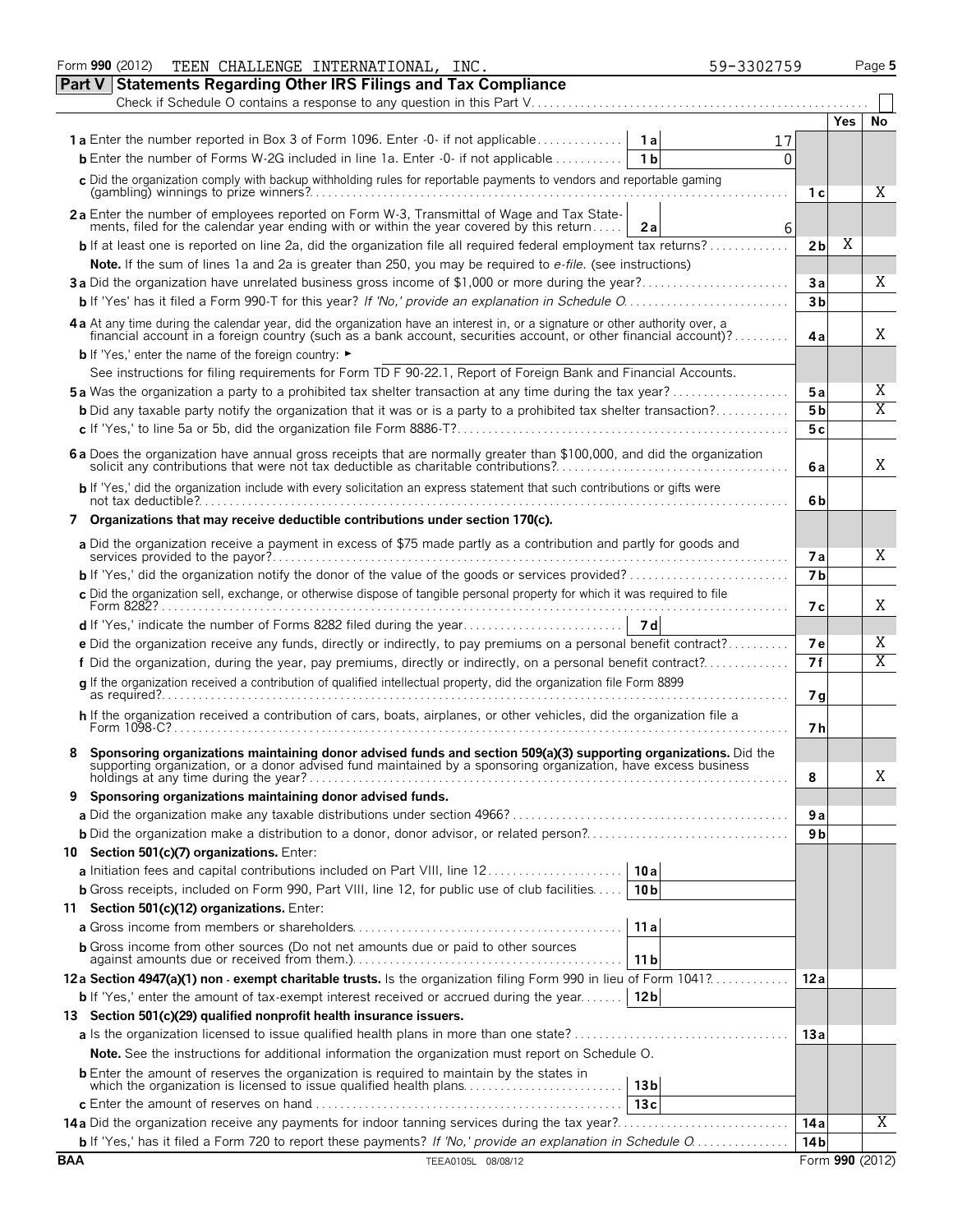**Part VI Governance, Management and Disclosure** *For each 'Yes' response to lines 2 through 7b below, and for a 'No' response to line 8a, 8b, or 10b below, describe the circumstances, processes, or changes in Schedule O. See instructions.*

|    | <b>Section A. Governing Body and Management</b>                                                                                                                                                                                                                                                                                          |                 |                       |                         |
|----|------------------------------------------------------------------------------------------------------------------------------------------------------------------------------------------------------------------------------------------------------------------------------------------------------------------------------------------|-----------------|-----------------------|-------------------------|
|    |                                                                                                                                                                                                                                                                                                                                          |                 | <b>Yes</b>            | No                      |
|    | <b>1a</b> Enter the number of voting members of the governing body at the end of the tax year<br><b>1a</b><br>27<br>If there are material differences in voting rights among members<br>of the governing body, or if the governing body delegated broad authority to an executive committee or similar committee, explain in Schedule O. |                 |                       |                         |
|    | <b>b</b> Enter the number of voting members included in line 1a, above, who are independent<br>- 1 b                                                                                                                                                                                                                                     |                 |                       |                         |
|    | 23                                                                                                                                                                                                                                                                                                                                       |                 |                       |                         |
|    | 2 Did any officer, director, trustee, or key employee have a family relationship or a business relationship with any other                                                                                                                                                                                                               | $\overline{2}$  |                       | X                       |
|    | 3 Did the organization delegate control over management duties customarily performed by or under the direct supervision<br>of officers, directors or trustees, or key employees to a management company or other person?                                                                                                                 | 3               |                       | X                       |
| 4  | Did the organization make any significant changes to its governing documents                                                                                                                                                                                                                                                             |                 |                       |                         |
|    |                                                                                                                                                                                                                                                                                                                                          | 4               |                       | Χ                       |
| 5. | Did the organization become aware during the year of a significant diversion of the organization's assets?                                                                                                                                                                                                                               | 5               |                       | $\overline{X}$          |
| 6  |                                                                                                                                                                                                                                                                                                                                          | 6               |                       | $\overline{X}$          |
|    | 7a Did the organization have members, stockholders, or other persons who had the power to elect or appoint one or more                                                                                                                                                                                                                   | 7 a             |                       | X                       |
|    |                                                                                                                                                                                                                                                                                                                                          | 7 b             |                       | X                       |
|    | 8 Did the organization contemporaneously document the meetings held or written actions undertaken during the year by<br>the following:                                                                                                                                                                                                   |                 |                       |                         |
|    |                                                                                                                                                                                                                                                                                                                                          | 8 a             | Χ                     |                         |
|    |                                                                                                                                                                                                                                                                                                                                          | 8b              | $\overline{\text{X}}$ |                         |
|    |                                                                                                                                                                                                                                                                                                                                          |                 |                       |                         |
|    | Is there any officer, director or trustee, or key employee listed in Part VII, Section A, who cannot be reached at the<br>organization's mailing address? If 'Yes,' provide the names and addresses in Schedule O.                                                                                                                       | 9               |                       | X                       |
|    | <b>Section B. Policies</b> (This Section B requests information about policies not required by the Internal Revenue Code.)                                                                                                                                                                                                               |                 |                       |                         |
|    |                                                                                                                                                                                                                                                                                                                                          |                 |                       |                         |
|    |                                                                                                                                                                                                                                                                                                                                          |                 | Yes                   | No                      |
|    |                                                                                                                                                                                                                                                                                                                                          | 10a             |                       | X                       |
|    | b If 'Yes,' did the organization have written policies and procedures governing the activities of such chapters, affiliates, and branches to ensure their operations are consistent with the organization's exempt purposes?                                                                                                             | 10 <sub>b</sub> |                       |                         |
|    |                                                                                                                                                                                                                                                                                                                                          | 11a             |                       | X                       |
|    | <b>b</b> Describe in Schedule O the process, if any, used by the organization to review this Form 990. See Schedule O                                                                                                                                                                                                                    |                 |                       |                         |
|    |                                                                                                                                                                                                                                                                                                                                          | 12a             | Χ                     |                         |
|    | <b>b</b> Were officers, directors or trustees, and key employees required to disclose annually interests that could give rise                                                                                                                                                                                                            | 12 <sub>b</sub> | Χ                     |                         |
|    |                                                                                                                                                                                                                                                                                                                                          |                 |                       |                         |
|    |                                                                                                                                                                                                                                                                                                                                          | 12c             | Χ                     |                         |
|    |                                                                                                                                                                                                                                                                                                                                          | 13              | $\overline{X}$        |                         |
|    | 15 Did the process for determining compensation of the following persons include a review and approval by independent                                                                                                                                                                                                                    | $\overline{14}$ | $\overline{\text{X}}$ |                         |
|    | persons, comparability data, and contemporaneous substantiation of the deliberation and decision?                                                                                                                                                                                                                                        |                 |                       |                         |
|    |                                                                                                                                                                                                                                                                                                                                          | 15 a            |                       | Χ                       |
|    |                                                                                                                                                                                                                                                                                                                                          | 15 <sub>b</sub> |                       | $\overline{\mathbf{X}}$ |
|    | If 'Yes' to line 15a or 15b, describe the process in Schedule O. (See instructions.)<br><b>16a</b> Did the organization invest in, contribute assets to, or participate in a joint venture or similar arrangement with a                                                                                                                 |                 |                       |                         |
|    |                                                                                                                                                                                                                                                                                                                                          | 16 a            |                       | Χ                       |
|    | b If 'Yes,' did the organization follow a written policy or procedure requiring the organization to evaluate its<br>participation in joint venture arrangements under applicable federal tax law, and taken steps to safeguard the                                                                                                       | 16 b            |                       |                         |
|    | <b>Section C. Disclosure</b>                                                                                                                                                                                                                                                                                                             |                 |                       |                         |
|    | 17 List the states with which a copy of this Form 990 is required to be filed $\blacktriangleright$<br>None<br>------------------------                                                                                                                                                                                                  |                 |                       |                         |

**18** Section 6104 requires an organization to make its Forms 1023 (or 1024 if applicable), 990, and 990-T (501(c)(3)s only) available for public inspection. Indicate how you make these available. Check all that apply.

| Own website |  | Another's website | X | Upon request |  | Other (explain in Schedule O) |
|-------------|--|-------------------|---|--------------|--|-------------------------------|
|-------------|--|-------------------|---|--------------|--|-------------------------------|

|                                 | 19 Describe in Schedule O whether (and if so, how) the organization makes its governing documents, conflict of interest policy, and financial statements available to |  |
|---------------------------------|-----------------------------------------------------------------------------------------------------------------------------------------------------------------------|--|
| the public during the tax vear. | See Schedule C                                                                                                                                                        |  |

**20** State the name, physical address, and telephone number of the person who possesses the books and records of the organization:

X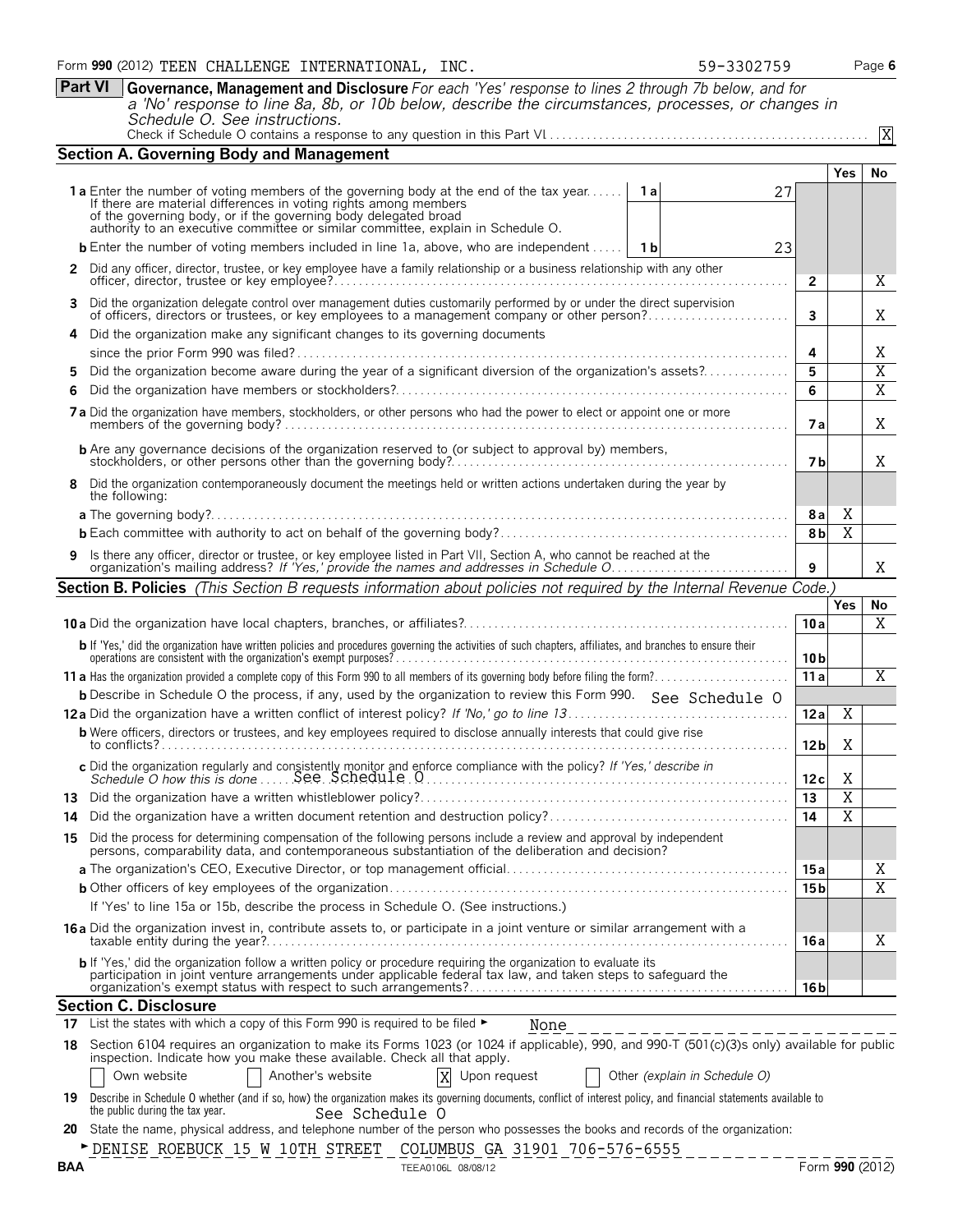| Form 990 (2012)<br>TEEN CHALLENGE INTERNATIONAL, INC.                                                                                                                                                                    | 59-3302759 | Page 7 |
|--------------------------------------------------------------------------------------------------------------------------------------------------------------------------------------------------------------------------|------------|--------|
| <b>Part VII</b><br>Compensation of Officers, Directors, Trustees, Key Employees, Highest Compensated Employees, and<br><b>Independent Contractors</b>                                                                    |            |        |
|                                                                                                                                                                                                                          |            |        |
| Section A. Officers, Directors, Trustees, Key Employees, and Highest Compensated Employees                                                                                                                               |            |        |
| <b>1a</b> Complete this table for all persons required to be listed. Report compensation for the calendar year ending with or within the<br>organization's tax year.                                                     |            |        |
| • List all of the organization's current officers, directors, trustees (whether individuals or organizations), regardless of amount of compensation. Enter -0- in columns (D), (E), and (F) if no compensation was paid. |            |        |
| • List all of the examination's current less employees if any See instructions for definition of Ilevenmolesse                                                                                                           |            |        |

? List all of the organization's **current** key employees, if any. See instructions for definition of 'key employee.'

• List the organization's five current highest compensated employees (other than an officer, director, trustee, or key employee)<br>who received reportable compensation (Box 5 of Form W-2 and/or Box 7 of Form 1099-MISC) of m organization and any related organizations.

? List all of the organization's **former** officers, key employees, and highest compensated employees who received more than \$100,000 of reportable compensation from the organization and any related organizations.

• List all of the organization's **former directors or trustees** that received, in the capacity as a former director or trustee of the<br>organization, more than \$10,000 of reportable compensation from the organization and an

List persons in the following order: individual trustees or directors; institutional trustees; officers; key employees; highest compensated employees; and former such persons.

Check this box if neither the organization nor any related organization compensated any current officer, director, or trustee.

|                       |                             |                                                                                          |                                   |                      | (C)            |                 |                                                                                                          |        |                                                            |                                          |                                                                          |
|-----------------------|-----------------------------|------------------------------------------------------------------------------------------|-----------------------------------|----------------------|----------------|-----------------|----------------------------------------------------------------------------------------------------------|--------|------------------------------------------------------------|------------------------------------------|--------------------------------------------------------------------------|
| (A)<br>Name and Title |                             | (B)<br>Average<br>hours per                                                              |                                   |                      |                |                 | Position (do not check more than<br>one box, unless person is both an<br>officer and a director/trustee) |        | (D)<br>Reportable<br>compensation from<br>the organization | (E)<br>Reportable<br>compensation from   | (F)<br>Estimated<br>amount of other                                      |
|                       |                             | week (list<br>any hours<br>for related<br>organiza-<br>tions<br>below<br>dotted<br>line) | Individual trustee<br>or director | nstitutional trustee | <b>Officer</b> | kay<br>employee | Highest compensated<br>employee                                                                          | Former | (W-2/1099-MISC)                                            | related organizations<br>(W-2/1099-MISC) | compensation<br>from the<br>organization<br>and related<br>organizations |
| (1)                   | JERRY NANCE                 | 40                                                                                       |                                   |                      |                |                 |                                                                                                          |        |                                                            |                                          |                                                                          |
|                       | President                   | 0                                                                                        | X                                 |                      | X              |                 |                                                                                                          |        | 95,835.                                                    | 0.                                       | $\boldsymbol{0}$ .                                                       |
|                       | (2) JOAO MARTINS            | $\mathbf{1}$                                                                             |                                   |                      |                |                 |                                                                                                          |        |                                                            |                                          |                                                                          |
|                       | Vice President              | 0                                                                                        | X                                 |                      | X              |                 |                                                                                                          |        | $\mathbf{0}$ .                                             | $\mathbf 0$ .                            | $\boldsymbol{0}$ .                                                       |
|                       | (3) HUI HONG CHEK           | 1                                                                                        |                                   |                      |                |                 |                                                                                                          |        |                                                            |                                          |                                                                          |
|                       | Director                    | 0                                                                                        | Χ                                 |                      |                |                 |                                                                                                          |        | 0.                                                         | 0.                                       | $\boldsymbol{0}$ .                                                       |
|                       | (4) RODNEY HART             | $\overline{1}$                                                                           |                                   |                      |                |                 |                                                                                                          |        |                                                            |                                          |                                                                          |
|                       | Treasurer                   | 0                                                                                        | Χ                                 |                      | X              |                 |                                                                                                          |        | $\mathbf 0$ .                                              | $\mathbf{0}$ .                           | $\boldsymbol{0}$ .                                                       |
|                       | (5) ZBIGNIEW URBANIAK       | $\mathbf{1}$                                                                             |                                   |                      |                |                 |                                                                                                          |        |                                                            |                                          |                                                                          |
|                       | Director                    | 0                                                                                        | Χ                                 |                      |                |                 |                                                                                                          |        | 0.                                                         | $\mathbf 0$ .                            | $\boldsymbol{0}$ .                                                       |
|                       | (6) GAMA CERDAS ELIAS       | $\mathbf{1}$                                                                             |                                   |                      |                |                 |                                                                                                          |        |                                                            |                                          |                                                                          |
|                       | Director                    | 0                                                                                        | X                                 |                      |                |                 |                                                                                                          |        | 0.                                                         | 0.                                       | 0.                                                                       |
|                       | (7) CLAUDIO HUGO GHIRINGHEL | $\mathbf 1$                                                                              |                                   |                      |                |                 |                                                                                                          |        |                                                            |                                          |                                                                          |
|                       | Director                    | 0                                                                                        | Χ                                 |                      |                |                 |                                                                                                          |        | 0.                                                         | 0.                                       | 0.                                                                       |
|                       | (8) LAMAR HEADLEY           | $\overline{1}$                                                                           |                                   |                      |                |                 |                                                                                                          |        |                                                            |                                          |                                                                          |
|                       | Director                    | 0                                                                                        | Χ                                 |                      |                |                 |                                                                                                          |        | $\overline{0}$ .                                           | $\mathbf 0$ .                            | $\boldsymbol{0}$ .                                                       |
|                       | (9) DOUG WEVER              | 40                                                                                       |                                   |                      |                |                 |                                                                                                          |        |                                                            |                                          |                                                                          |
|                       | Director                    | 0                                                                                        | Χ                                 |                      |                |                 |                                                                                                          |        | 27,607.                                                    | $\mathbf 0$ .                            | 0.                                                                       |
|                       | (10) KEVIN WARD             | $\mathbf{1}$                                                                             |                                   |                      |                |                 |                                                                                                          |        |                                                            |                                          |                                                                          |
|                       | Director                    | 0                                                                                        | X                                 |                      |                |                 |                                                                                                          |        | 0.                                                         | 0.                                       | $\boldsymbol{0}$ .                                                       |
|                       | (11) TOM BREMER             | 40                                                                                       |                                   |                      |                |                 |                                                                                                          |        |                                                            |                                          |                                                                          |
|                       | Secretary                   | 0                                                                                        | X                                 |                      | X              |                 |                                                                                                          |        | 0.                                                         | 0.                                       | $\boldsymbol{0}$ .                                                       |
|                       | (12) K.K. DEVERAJ           | $\mathbf{1}$                                                                             |                                   |                      |                |                 |                                                                                                          |        |                                                            |                                          |                                                                          |
|                       | Director                    | 0                                                                                        | Χ                                 |                      |                |                 |                                                                                                          |        | 0.                                                         | 0.                                       | 0.                                                                       |
|                       | (13) JACK SMART             | $1\,$                                                                                    |                                   |                      |                |                 |                                                                                                          |        |                                                            |                                          |                                                                          |
|                       | Director                    | 0                                                                                        | X                                 |                      |                |                 |                                                                                                          |        | $\mathbf 0$ .                                              | $\mathbf 0$ .                            | $\boldsymbol{0}$ .                                                       |
|                       | (14) PETR MINISTR           | $\mathbf{1}$                                                                             |                                   |                      |                |                 |                                                                                                          |        |                                                            |                                          |                                                                          |
|                       | Director                    | 0                                                                                        | X                                 |                      |                |                 |                                                                                                          |        | 0.                                                         | 0.                                       | $\boldsymbol{0}$ .                                                       |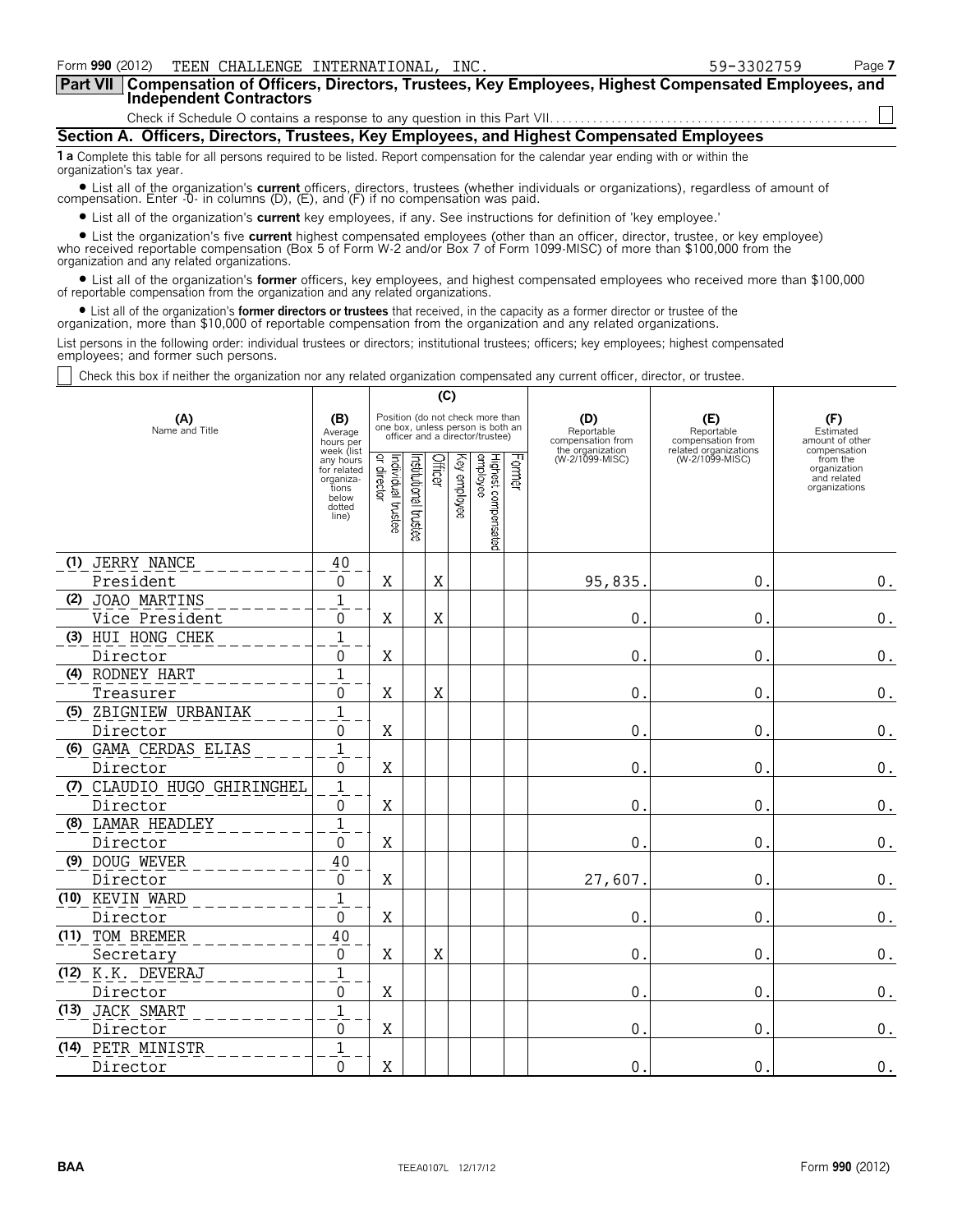|   | Part VII Section A. Officers, Directors, Trustees, Key Employees, and Highest Compensated Employees (cont)                                                                                                     |                                                                                                                            |                                  |                      |         |              |                                                                                                                                                            |                                                                               |                                                                                    |              |                                                                                                                 |                  |
|---|----------------------------------------------------------------------------------------------------------------------------------------------------------------------------------------------------------------|----------------------------------------------------------------------------------------------------------------------------|----------------------------------|----------------------|---------|--------------|------------------------------------------------------------------------------------------------------------------------------------------------------------|-------------------------------------------------------------------------------|------------------------------------------------------------------------------------|--------------|-----------------------------------------------------------------------------------------------------------------|------------------|
|   |                                                                                                                                                                                                                | (B)                                                                                                                        |                                  |                      | (C)     |              |                                                                                                                                                            |                                                                               |                                                                                    |              |                                                                                                                 |                  |
|   | (A)<br>Name and title                                                                                                                                                                                          | Average<br>hours<br>per<br>week<br>(list any<br>hours<br>for<br>related<br>organiza<br>- tions<br>below<br>dotted<br>line) | or director<br>əətsut laubivibni | nstitutional trustee | Officer | Key employee | Position<br>(do not check more than one<br>box, unless person is both an<br>officer and a director/trustee)<br> Former<br>Highest compensated<br> employee | (D)<br>Reportable<br>compensation from<br>the organization<br>(W-2/1099-MISC) | (E)<br>Reportable<br>compensation from<br>related organizations<br>(W-2/1099-MISC) |              | (F)<br>Estimated<br>amount of other<br>compensation<br>from the<br>organization<br>and related<br>organizations |                  |
|   | (15) KEVIN TYLER                                                                                                                                                                                               | 40                                                                                                                         |                                  |                      |         |              |                                                                                                                                                            |                                                                               |                                                                                    |              |                                                                                                                 |                  |
|   | Director                                                                                                                                                                                                       | 0                                                                                                                          | Χ                                |                      |         |              |                                                                                                                                                            | 0.                                                                            | 0.                                                                                 |              |                                                                                                                 | $0$ .            |
|   | (16) PAUL TREMENTOZZI                                                                                                                                                                                          | $\mathbf 1$                                                                                                                |                                  |                      |         |              |                                                                                                                                                            |                                                                               |                                                                                    |              |                                                                                                                 |                  |
|   | Director                                                                                                                                                                                                       | 0                                                                                                                          | X                                |                      |         |              |                                                                                                                                                            | 0.                                                                            | 0.                                                                                 |              |                                                                                                                 | $0$ .            |
|   | (17) DUANE HENDERS                                                                                                                                                                                             | 40                                                                                                                         |                                  |                      |         |              |                                                                                                                                                            |                                                                               |                                                                                    |              |                                                                                                                 |                  |
|   | Director                                                                                                                                                                                                       | $\mathbf 0$                                                                                                                | X                                |                      |         |              |                                                                                                                                                            | 0.                                                                            | 0.                                                                                 |              |                                                                                                                 | $0$ .            |
|   | (18) WAFUKA KOPESLA                                                                                                                                                                                            | $\overline{1}$                                                                                                             |                                  |                      |         |              |                                                                                                                                                            |                                                                               |                                                                                    |              |                                                                                                                 |                  |
|   | Director                                                                                                                                                                                                       | 0                                                                                                                          | X                                |                      |         |              |                                                                                                                                                            | 0.                                                                            | 0.                                                                                 |              |                                                                                                                 | $0$ .            |
|   | (19) KOY CHHIM                                                                                                                                                                                                 | $\mathbf 1$                                                                                                                |                                  |                      |         |              |                                                                                                                                                            |                                                                               |                                                                                    |              |                                                                                                                 |                  |
|   | Director                                                                                                                                                                                                       | 0                                                                                                                          | X                                |                      |         |              |                                                                                                                                                            | 0.                                                                            | $\mathbf 0$ .                                                                      |              |                                                                                                                 | $0$ .            |
|   | (20) JOANN BUTRIN                                                                                                                                                                                              | $\overline{1}$                                                                                                             |                                  |                      |         |              |                                                                                                                                                            |                                                                               |                                                                                    |              |                                                                                                                 |                  |
|   | Director                                                                                                                                                                                                       | $\mathbf 0$                                                                                                                | X                                |                      |         |              |                                                                                                                                                            | 0.                                                                            | 0.                                                                                 |              |                                                                                                                 | $0$ .            |
|   | (21) MIKE MCCLAFLIN                                                                                                                                                                                            | $\overline{1}$                                                                                                             |                                  |                      |         |              |                                                                                                                                                            |                                                                               |                                                                                    |              |                                                                                                                 |                  |
|   | Director                                                                                                                                                                                                       | 0                                                                                                                          | X                                |                      |         |              |                                                                                                                                                            | 0.                                                                            | 0.                                                                                 |              |                                                                                                                 | $0$ .            |
|   | (22) RUSS TURNEY                                                                                                                                                                                               | $\mathbf 1$                                                                                                                |                                  |                      |         |              |                                                                                                                                                            |                                                                               |                                                                                    |              |                                                                                                                 |                  |
|   | Director                                                                                                                                                                                                       | 0                                                                                                                          | X                                |                      |         |              |                                                                                                                                                            | $\Omega$                                                                      | $\Omega$                                                                           |              |                                                                                                                 | $0$ .            |
|   | (23) OMAR BEILER                                                                                                                                                                                               | $\mathbf 1$                                                                                                                |                                  |                      |         |              |                                                                                                                                                            |                                                                               |                                                                                    |              |                                                                                                                 |                  |
|   | Director                                                                                                                                                                                                       | 0                                                                                                                          | X                                |                      |         |              |                                                                                                                                                            | 0.                                                                            | 0.                                                                                 |              |                                                                                                                 | $0$ .            |
|   | (24) JAMES LOWANS                                                                                                                                                                                              | $\mathbf 1$                                                                                                                |                                  |                      |         |              |                                                                                                                                                            |                                                                               |                                                                                    |              |                                                                                                                 |                  |
|   | Director                                                                                                                                                                                                       | 0                                                                                                                          | X                                |                      |         |              |                                                                                                                                                            | 0.                                                                            | $\mathbf 0$ .                                                                      |              |                                                                                                                 | $0$ .            |
|   | (25) DICK NICHOLSON                                                                                                                                                                                            | 1                                                                                                                          |                                  |                      |         |              |                                                                                                                                                            |                                                                               |                                                                                    |              |                                                                                                                 |                  |
|   | Director                                                                                                                                                                                                       | 0                                                                                                                          | $\mathbf X$                      |                      |         |              |                                                                                                                                                            | 0.                                                                            | 0.                                                                                 |              |                                                                                                                 | $0$ .            |
|   | 1 b Sub-total.                                                                                                                                                                                                 |                                                                                                                            |                                  |                      |         |              |                                                                                                                                                            | 123, 442.                                                                     | $\overline{0}$ .                                                                   |              |                                                                                                                 | 0.               |
|   | c Total from continuation sheets to Part VII, Section A                                                                                                                                                        |                                                                                                                            |                                  |                      |         |              |                                                                                                                                                            | 14,009.                                                                       | $\mathbf{0}$ .                                                                     |              |                                                                                                                 | $\overline{0}$ . |
|   |                                                                                                                                                                                                                |                                                                                                                            |                                  |                      |         |              |                                                                                                                                                            | 137,451                                                                       | $\Omega$                                                                           |              |                                                                                                                 | $0$ .            |
|   | 2 Total number of individuals (including but not limited to those listed above) who received more than \$100,000 of reportable compensation                                                                    |                                                                                                                            |                                  |                      |         |              |                                                                                                                                                            |                                                                               |                                                                                    |              |                                                                                                                 |                  |
|   | from the organization $\blacktriangleright$<br>$\Omega$                                                                                                                                                        |                                                                                                                            |                                  |                      |         |              |                                                                                                                                                            |                                                                               |                                                                                    |              |                                                                                                                 |                  |
|   |                                                                                                                                                                                                                |                                                                                                                            |                                  |                      |         |              |                                                                                                                                                            |                                                                               |                                                                                    |              | <b>Yes</b>                                                                                                      | No               |
| 3 | Did the organization list any <b>former</b> officer, director or trustee, key employee, or highest compensated employee                                                                                        |                                                                                                                            |                                  |                      |         |              |                                                                                                                                                            |                                                                               |                                                                                    |              |                                                                                                                 |                  |
|   |                                                                                                                                                                                                                |                                                                                                                            |                                  |                      |         |              |                                                                                                                                                            |                                                                               |                                                                                    | 3            |                                                                                                                 | Χ                |
| 4 | For any individual listed on line 1a, is the sum of reportable compensation and other compensation from<br>the organization and related organizations greater than \$150,000? If 'Yes' complete Schedule J for |                                                                                                                            |                                  |                      |         |              |                                                                                                                                                            |                                                                               |                                                                                    | 4            |                                                                                                                 | Χ                |
| 5 | Did any person listed on line 1a receive or accrue compensation from any unrelated organization or individual                                                                                                  |                                                                                                                            |                                  |                      |         |              |                                                                                                                                                            |                                                                               |                                                                                    |              |                                                                                                                 |                  |
|   |                                                                                                                                                                                                                |                                                                                                                            |                                  |                      |         |              |                                                                                                                                                            |                                                                               |                                                                                    | 5            |                                                                                                                 | X                |
|   | <b>Section B. Independent Contractors</b>                                                                                                                                                                      |                                                                                                                            |                                  |                      |         |              |                                                                                                                                                            |                                                                               |                                                                                    |              |                                                                                                                 |                  |
|   | Complete this table for your five highest compensated independent contractors that received more than \$100,000 of                                                                                             |                                                                                                                            |                                  |                      |         |              |                                                                                                                                                            |                                                                               |                                                                                    |              |                                                                                                                 |                  |
|   | compensation from the organization. Report compensation for the calendar year ending with or within the organization's tax year.                                                                               |                                                                                                                            |                                  |                      |         |              |                                                                                                                                                            |                                                                               |                                                                                    |              |                                                                                                                 |                  |
|   | (A)<br>Name and business address                                                                                                                                                                               |                                                                                                                            |                                  |                      |         |              |                                                                                                                                                            | (B)<br>Description of services                                                |                                                                                    | Compensation | (C)                                                                                                             |                  |
|   |                                                                                                                                                                                                                |                                                                                                                            |                                  |                      |         |              |                                                                                                                                                            |                                                                               |                                                                                    |              |                                                                                                                 |                  |
|   |                                                                                                                                                                                                                |                                                                                                                            |                                  |                      |         |              |                                                                                                                                                            |                                                                               |                                                                                    |              |                                                                                                                 |                  |
|   |                                                                                                                                                                                                                |                                                                                                                            |                                  |                      |         |              |                                                                                                                                                            |                                                                               |                                                                                    |              |                                                                                                                 |                  |
|   |                                                                                                                                                                                                                |                                                                                                                            |                                  |                      |         |              |                                                                                                                                                            |                                                                               |                                                                                    |              |                                                                                                                 |                  |
|   |                                                                                                                                                                                                                |                                                                                                                            |                                  |                      |         |              |                                                                                                                                                            |                                                                               |                                                                                    |              |                                                                                                                 |                  |
|   | 2 Total number of independent contractors (including but not limited to those listed above) who received more than<br>\$100,000 in compensation from the organization $\blacktriangleright$ 0                  |                                                                                                                            |                                  |                      |         |              |                                                                                                                                                            |                                                                               |                                                                                    |              |                                                                                                                 |                  |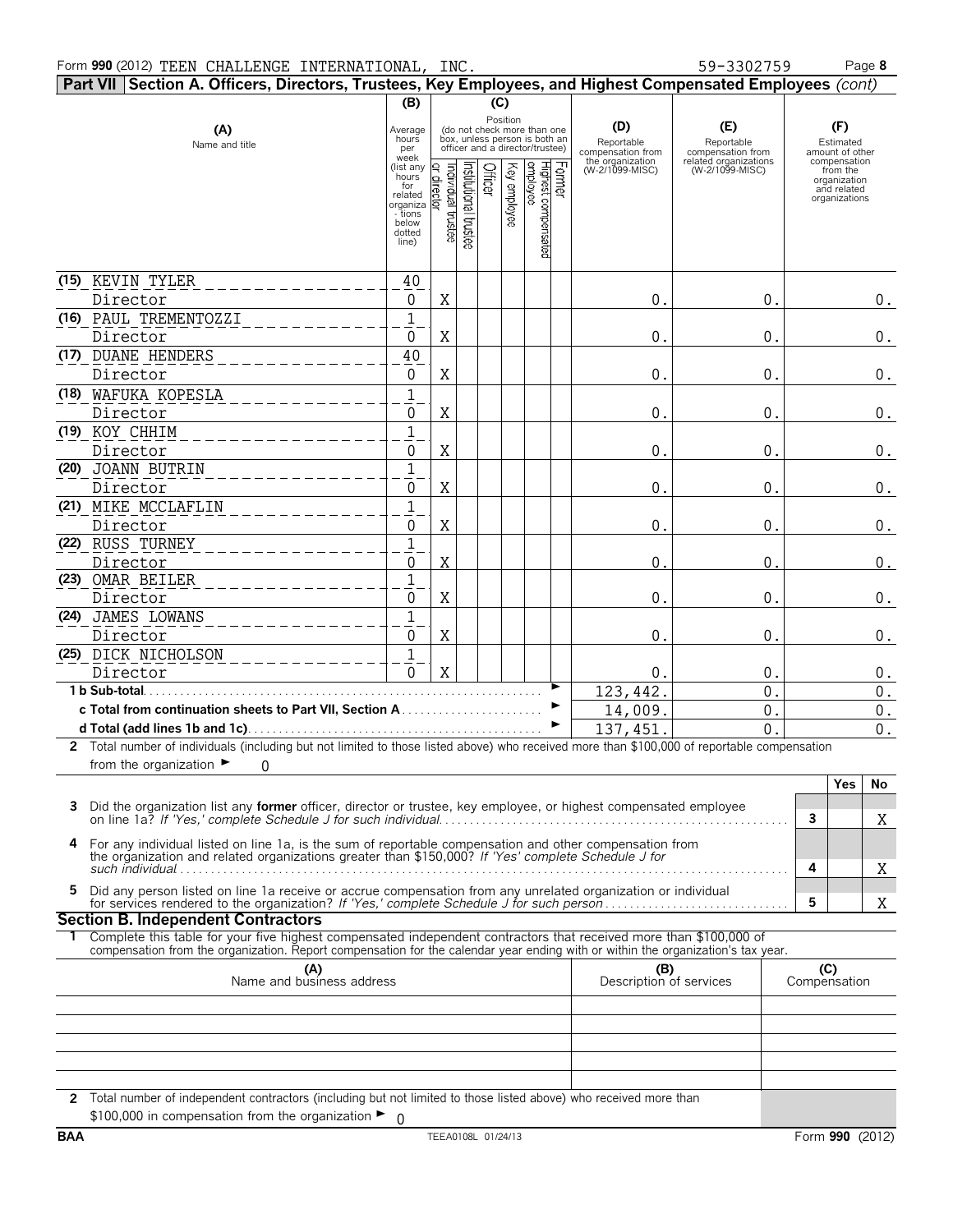Department of the Treasury<br>Internal Revenue Service

| Name of the Organization                                                                                  |                                                                                                                  | Employler Identification number   |                       |         |              |                                 |        |                                                                        |                                                                             |                                                                                                          |
|-----------------------------------------------------------------------------------------------------------|------------------------------------------------------------------------------------------------------------------|-----------------------------------|-----------------------|---------|--------------|---------------------------------|--------|------------------------------------------------------------------------|-----------------------------------------------------------------------------|----------------------------------------------------------------------------------------------------------|
| TEEN CHALLENGE INTERNATIONAL, INC.                                                                        |                                                                                                                  | 59-3302759                        |                       |         |              |                                 |        |                                                                        |                                                                             |                                                                                                          |
| Part VII Continuation: Officers, Directors, Trustees, Key Employees, and Highest Compensated<br>Employees |                                                                                                                  |                                   |                       |         |              |                                 |        |                                                                        |                                                                             |                                                                                                          |
|                                                                                                           |                                                                                                                  |                                   |                       |         |              |                                 |        |                                                                        |                                                                             |                                                                                                          |
| (A)                                                                                                       | (B)                                                                                                              |                                   |                       | (C)     |              | Position (check all that apply) |        | (D)                                                                    | (E)                                                                         | (F)                                                                                                      |
| Name and Title                                                                                            | Average<br>hours per<br>week<br>(list any<br>hours for<br>related<br>organiza-<br>tions<br>below<br>dotted line) | Individual trustee<br>or director | Institutional trustee | Officer | Key employee | Highest compensated<br>employee | Former | Reportable<br>compensation from<br>the organization<br>(W-2/1099-MISC) | Reportable<br>compensation from<br>related organizations<br>(W-2/1099-MISC) | Estimated<br>amount of other<br>compensation<br>from the<br>organization<br>and related<br>organizations |
| RON MADDUX                                                                                                | $\mathbf{1}$                                                                                                     |                                   |                       |         |              |                                 |        |                                                                        |                                                                             |                                                                                                          |
| Director                                                                                                  | 0                                                                                                                | Χ                                 |                       |         |              |                                 |        | $0$ .                                                                  | $\boldsymbol{0}$ .                                                          | 0.                                                                                                       |
| DOUG SAMUELSON                                                                                            | $40\,$                                                                                                           |                                   |                       |         |              |                                 |        |                                                                        |                                                                             |                                                                                                          |
| Director                                                                                                  | $\boldsymbol{0}$                                                                                                 | Χ                                 |                       |         |              |                                 |        | 14,009.                                                                | $0$ .                                                                       | $\boldsymbol{0}$ .                                                                                       |
|                                                                                                           |                                                                                                                  |                                   |                       |         |              |                                 |        |                                                                        |                                                                             |                                                                                                          |
|                                                                                                           |                                                                                                                  |                                   |                       |         |              |                                 |        |                                                                        |                                                                             |                                                                                                          |
|                                                                                                           |                                                                                                                  |                                   |                       |         |              |                                 |        |                                                                        |                                                                             |                                                                                                          |
|                                                                                                           |                                                                                                                  |                                   |                       |         |              |                                 |        |                                                                        |                                                                             |                                                                                                          |
|                                                                                                           |                                                                                                                  |                                   |                       |         |              |                                 |        |                                                                        |                                                                             |                                                                                                          |
|                                                                                                           |                                                                                                                  |                                   |                       |         |              |                                 |        |                                                                        |                                                                             |                                                                                                          |
|                                                                                                           |                                                                                                                  |                                   |                       |         |              |                                 |        |                                                                        |                                                                             |                                                                                                          |
|                                                                                                           |                                                                                                                  |                                   |                       |         |              |                                 |        |                                                                        |                                                                             |                                                                                                          |
|                                                                                                           |                                                                                                                  |                                   |                       |         |              |                                 |        |                                                                        |                                                                             |                                                                                                          |
|                                                                                                           |                                                                                                                  |                                   |                       |         |              |                                 |        |                                                                        |                                                                             |                                                                                                          |
|                                                                                                           |                                                                                                                  |                                   |                       |         |              |                                 |        |                                                                        |                                                                             |                                                                                                          |
|                                                                                                           |                                                                                                                  |                                   |                       |         |              |                                 |        |                                                                        |                                                                             |                                                                                                          |
|                                                                                                           |                                                                                                                  |                                   |                       |         |              |                                 |        |                                                                        |                                                                             |                                                                                                          |
|                                                                                                           |                                                                                                                  |                                   |                       |         |              |                                 |        |                                                                        |                                                                             |                                                                                                          |
|                                                                                                           |                                                                                                                  |                                   |                       |         |              |                                 |        |                                                                        |                                                                             |                                                                                                          |
|                                                                                                           |                                                                                                                  |                                   |                       |         |              |                                 |        |                                                                        |                                                                             |                                                                                                          |
|                                                                                                           |                                                                                                                  |                                   |                       |         |              |                                 |        |                                                                        |                                                                             |                                                                                                          |
|                                                                                                           |                                                                                                                  |                                   |                       |         |              |                                 |        |                                                                        |                                                                             |                                                                                                          |
|                                                                                                           |                                                                                                                  |                                   |                       |         |              |                                 |        |                                                                        |                                                                             |                                                                                                          |
|                                                                                                           |                                                                                                                  |                                   |                       |         |              |                                 |        |                                                                        |                                                                             |                                                                                                          |
|                                                                                                           |                                                                                                                  |                                   |                       |         |              |                                 |        |                                                                        |                                                                             |                                                                                                          |
|                                                                                                           |                                                                                                                  |                                   |                       |         |              |                                 |        |                                                                        |                                                                             |                                                                                                          |
|                                                                                                           |                                                                                                                  |                                   |                       |         |              |                                 |        |                                                                        |                                                                             |                                                                                                          |
|                                                                                                           |                                                                                                                  |                                   |                       |         |              |                                 |        |                                                                        |                                                                             |                                                                                                          |
|                                                                                                           |                                                                                                                  |                                   |                       |         |              |                                 |        |                                                                        |                                                                             |                                                                                                          |
|                                                                                                           |                                                                                                                  |                                   |                       |         |              |                                 |        |                                                                        |                                                                             |                                                                                                          |
|                                                                                                           |                                                                                                                  |                                   |                       |         |              |                                 |        |                                                                        |                                                                             |                                                                                                          |
|                                                                                                           |                                                                                                                  |                                   |                       |         |              |                                 |        |                                                                        |                                                                             |                                                                                                          |
|                                                                                                           |                                                                                                                  |                                   |                       |         |              |                                 |        |                                                                        |                                                                             |                                                                                                          |
|                                                                                                           |                                                                                                                  |                                   |                       |         |              |                                 |        |                                                                        |                                                                             |                                                                                                          |
|                                                                                                           |                                                                                                                  |                                   |                       |         |              |                                 |        |                                                                        |                                                                             |                                                                                                          |
|                                                                                                           |                                                                                                                  |                                   |                       |         |              |                                 |        |                                                                        |                                                                             |                                                                                                          |
|                                                                                                           |                                                                                                                  |                                   |                       |         |              |                                 |        |                                                                        |                                                                             |                                                                                                          |
|                                                                                                           |                                                                                                                  |                                   |                       |         |              |                                 |        |                                                                        |                                                                             |                                                                                                          |
|                                                                                                           |                                                                                                                  |                                   |                       |         |              |                                 |        |                                                                        |                                                                             |                                                                                                          |
|                                                                                                           |                                                                                                                  |                                   |                       |         |              |                                 |        |                                                                        |                                                                             |                                                                                                          |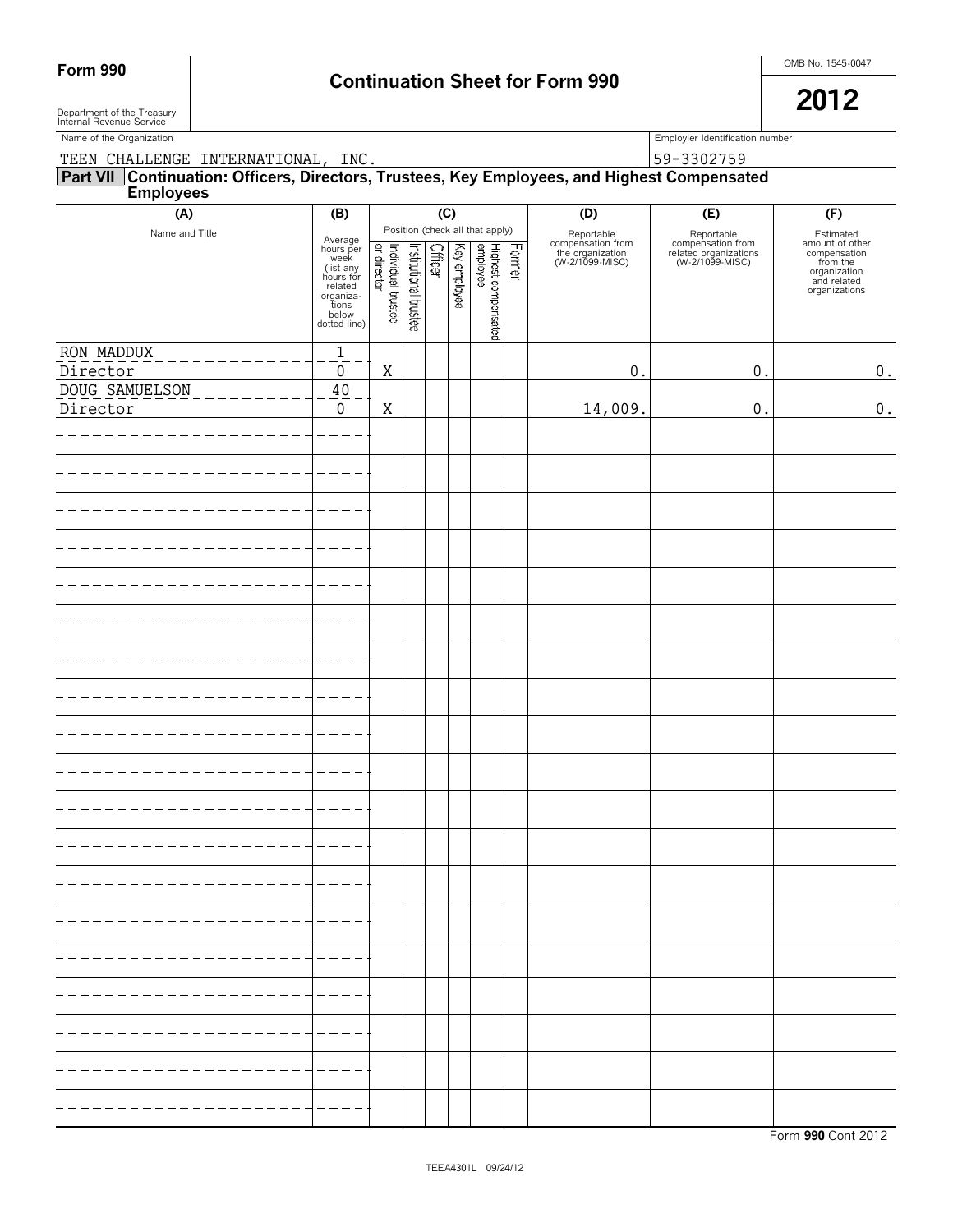## Form **990** (2012) Page **9** TEEN CHALLENGE INTERNATIONAL, INC. 59-3302759

#### **Part VIII Statement of Revenue**

|                                                                   |           |                                                                                           |                                               | (A)<br>Total revenue | (B)<br>Related or<br>exempt<br>function<br>revenue | (C)<br>Unrelated<br>business<br>revenue | (D)<br>Revenue<br>excluded from tax<br>under sections<br>512, 513, or 514 |
|-------------------------------------------------------------------|-----------|-------------------------------------------------------------------------------------------|-----------------------------------------------|----------------------|----------------------------------------------------|-----------------------------------------|---------------------------------------------------------------------------|
|                                                                   |           | 1a Federated campaigns<br>1a                                                              |                                               |                      |                                                    |                                         |                                                                           |
|                                                                   |           | 1 <sub>b</sub><br><b>b</b> Membership dues                                                |                                               |                      |                                                    |                                         |                                                                           |
|                                                                   |           | 1 <sub>c</sub><br>c Fundraising events                                                    |                                               |                      |                                                    |                                         |                                                                           |
|                                                                   |           | 1 <sub>d</sub><br>d Related organizations                                                 |                                               |                      |                                                    |                                         |                                                                           |
|                                                                   |           | e Government grants (contributions)<br>1e                                                 |                                               |                      |                                                    |                                         |                                                                           |
| <b>CONTRIBUTIONS, GIFTS, GRANTS<br/>AND OTHER SIMILAR AMOUNTS</b> |           | f All other contributions, gifts, grants, and<br>similar amounts not included above<br>1f | 2, 154, 183.                                  |                      |                                                    |                                         |                                                                           |
|                                                                   |           | <b>g</b> Noncash contributions included in lns 1a-1f: $\ddot{\mathbf{S}}$                 |                                               |                      |                                                    |                                         |                                                                           |
|                                                                   |           |                                                                                           | $\blacktriangleright$<br><b>Business Code</b> | 2, 154, 183.         |                                                    |                                         |                                                                           |
| PROGRAM SERVICE REVENUE                                           | 2a        |                                                                                           |                                               |                      |                                                    |                                         |                                                                           |
|                                                                   | b         |                                                                                           |                                               |                      |                                                    |                                         |                                                                           |
|                                                                   | c         |                                                                                           |                                               |                      |                                                    |                                         |                                                                           |
|                                                                   | d         |                                                                                           |                                               |                      |                                                    |                                         |                                                                           |
|                                                                   |           |                                                                                           |                                               |                      |                                                    |                                         |                                                                           |
|                                                                   |           | f All other program service revenue                                                       |                                               |                      |                                                    |                                         |                                                                           |
|                                                                   |           |                                                                                           |                                               |                      |                                                    |                                         |                                                                           |
|                                                                   | 3         | Investment income (including dividends, interest and                                      |                                               |                      |                                                    |                                         |                                                                           |
|                                                                   |           |                                                                                           |                                               | 1,586.               |                                                    |                                         | 1,586.                                                                    |
|                                                                   | 4         | Income from investment of tax-exempt bond proceeds. ▶                                     |                                               |                      |                                                    |                                         |                                                                           |
|                                                                   | 5         |                                                                                           |                                               | 10,247.              |                                                    |                                         | 10,247.                                                                   |
|                                                                   |           | (i) Real                                                                                  | (ii) Personal                                 |                      |                                                    |                                         |                                                                           |
|                                                                   |           | 6a Gross rents                                                                            |                                               |                      |                                                    |                                         |                                                                           |
|                                                                   |           | <b>b</b> Less: rental expenses                                                            |                                               |                      |                                                    |                                         |                                                                           |
|                                                                   |           | <b>c</b> Rental income or (loss) $\ldots$                                                 |                                               |                      |                                                    |                                         |                                                                           |
|                                                                   |           |                                                                                           |                                               |                      |                                                    |                                         |                                                                           |
|                                                                   |           | (i) Securities<br>7 a Gross amount from sales of<br>assets other than inventory.          | (ii) Other                                    |                      |                                                    |                                         |                                                                           |
|                                                                   |           | <b>b</b> Less: cost or other basis<br>and sales expenses                                  |                                               |                      |                                                    |                                         |                                                                           |
|                                                                   |           | c Gain or $(loss)$                                                                        |                                               |                      |                                                    |                                         |                                                                           |
|                                                                   |           |                                                                                           |                                               |                      |                                                    |                                         |                                                                           |
| <b>OTHER REVENUE</b>                                              |           | 8 a Gross income from fundraising events<br>(not including. $\sharp$                      |                                               |                      |                                                    |                                         |                                                                           |
|                                                                   |           | of contributions reported on line 1c).                                                    |                                               |                      |                                                    |                                         |                                                                           |
|                                                                   |           |                                                                                           |                                               |                      |                                                    |                                         |                                                                           |
|                                                                   |           | <b>b</b> Less: direct expenses                                                            | b                                             |                      |                                                    |                                         |                                                                           |
|                                                                   |           | <b>c</b> Net income or (loss) from fundraising events $\ldots \ldots$                     |                                               |                      |                                                    |                                         |                                                                           |
|                                                                   |           | <b>9a</b> Gross income from gaming activities.<br>See Part IV, line 19. a                 |                                               |                      |                                                    |                                         |                                                                           |
|                                                                   |           |                                                                                           |                                               |                      |                                                    |                                         |                                                                           |
|                                                                   |           | <b>c</b> Net income or (loss) from gaming activities                                      |                                               |                      |                                                    |                                         |                                                                           |
|                                                                   |           | 10a Gross sales of inventory, less returns                                                |                                               |                      |                                                    |                                         |                                                                           |
|                                                                   |           |                                                                                           | 7,783.                                        |                      |                                                    |                                         |                                                                           |
|                                                                   |           | <b>b</b> Less: cost of goods sold <b>b</b>                                                | 5,782.                                        |                      |                                                    |                                         |                                                                           |
|                                                                   |           | <b>c</b> Net income or (loss) from sales of inventory                                     |                                               | 2,001.               | 2,001.                                             |                                         |                                                                           |
|                                                                   |           | Miscellaneous Revenue                                                                     | <b>Business Code</b>                          |                      |                                                    |                                         |                                                                           |
|                                                                   | 11 a<br>b |                                                                                           |                                               |                      |                                                    |                                         |                                                                           |
|                                                                   |           |                                                                                           |                                               |                      |                                                    |                                         |                                                                           |
|                                                                   |           | <b>d</b> All other revenue $\ldots$ , $\ldots$                                            |                                               |                      |                                                    |                                         |                                                                           |
|                                                                   |           |                                                                                           |                                               |                      |                                                    |                                         |                                                                           |
|                                                                   |           |                                                                                           |                                               | 2,168,017.           | 2,001                                              | 0.                                      | 11,833.                                                                   |
|                                                                   |           |                                                                                           |                                               |                      |                                                    |                                         |                                                                           |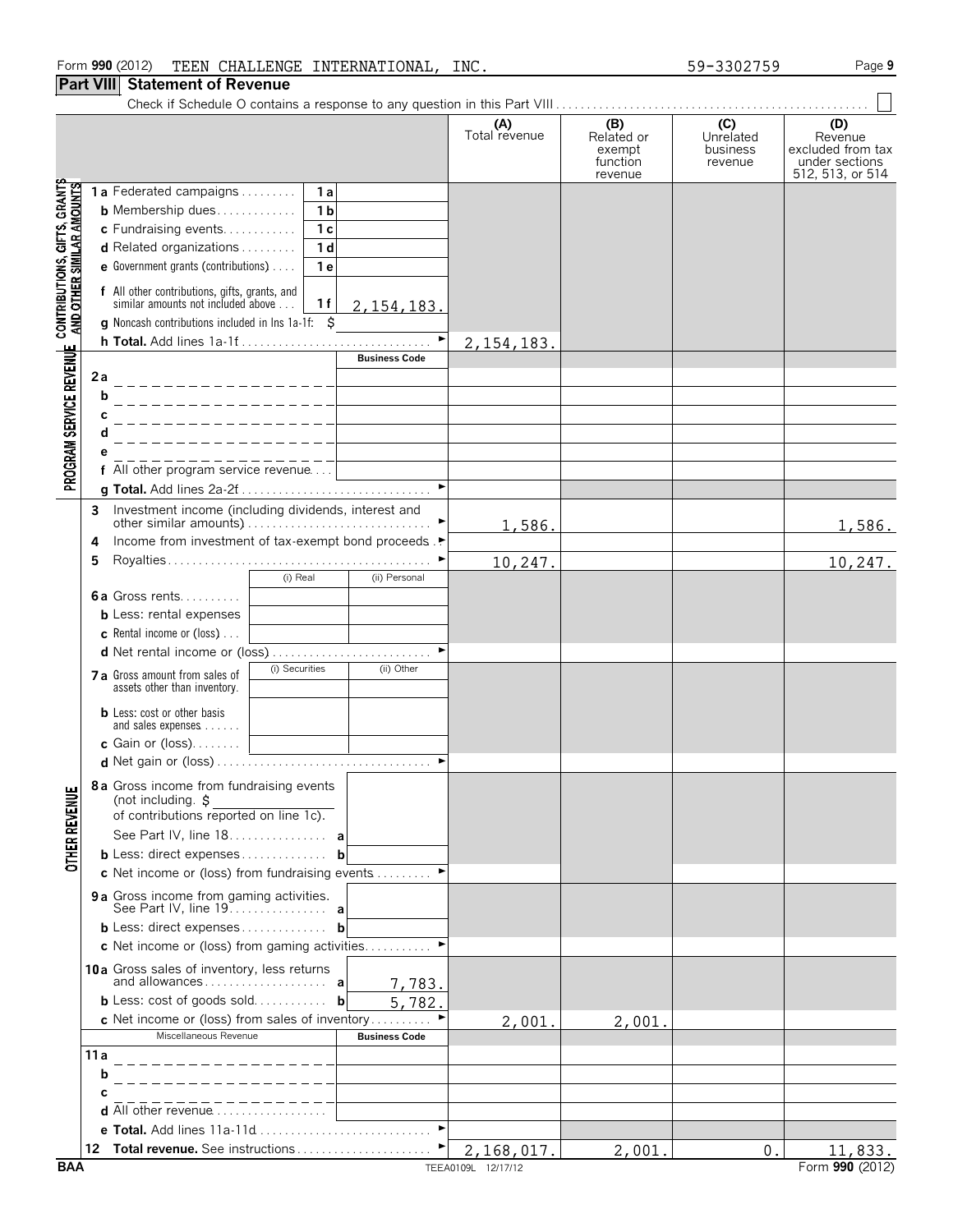|              | Section 501(c)(3) and 501(c)(4) organizations must complete all columns. All other organizations must complete column (A).                                                                                                             |                       |                             |                                    |                         |  |  |  |
|--------------|----------------------------------------------------------------------------------------------------------------------------------------------------------------------------------------------------------------------------------------|-----------------------|-----------------------------|------------------------------------|-------------------------|--|--|--|
|              |                                                                                                                                                                                                                                        |                       | (B)                         | (C)                                | (D)                     |  |  |  |
|              | Do not include amounts reported on lines 6b,<br>7b, 8b, 9b, and 10b of Part VIII.                                                                                                                                                      | (A)<br>Total expenses | Program service<br>expenses | Management and<br>general expenses | Fundraising<br>expenses |  |  |  |
| $\mathbf{1}$ | Grants and other assistance to governments<br>and organizations in the United States. See                                                                                                                                              |                       |                             |                                    |                         |  |  |  |
|              |                                                                                                                                                                                                                                        | 785,230.              | 785,230.                    |                                    |                         |  |  |  |
| $\mathbf{2}$ | Grants and other assistance to individuals in                                                                                                                                                                                          |                       |                             |                                    |                         |  |  |  |
|              | the United States. See Part IV, line 22                                                                                                                                                                                                | 302, 275.             | 302, 275.                   |                                    |                         |  |  |  |
| 3.           | Grants and other assistance to governments,<br>organizations, and individuals outside the                                                                                                                                              |                       |                             |                                    |                         |  |  |  |
|              | United States. See Part IV, lines 15 and 16.                                                                                                                                                                                           | 246,704.              | 246,704.                    |                                    |                         |  |  |  |
| 4            | Benefits paid to or for members                                                                                                                                                                                                        |                       |                             |                                    |                         |  |  |  |
| 5            | Compensation of current officers, directors,                                                                                                                                                                                           |                       |                             |                                    |                         |  |  |  |
|              | trustees, and key employees<br>Compensation not included above, to                                                                                                                                                                     | 95,835.               | 12,917.                     | 17,500.                            | 65,418.                 |  |  |  |
| 6            | disqualified persons (as defined under                                                                                                                                                                                                 |                       |                             |                                    |                         |  |  |  |
|              | section 4958(f)(1)) and persons described                                                                                                                                                                                              |                       |                             |                                    |                         |  |  |  |
|              |                                                                                                                                                                                                                                        | 0.                    | 0.                          | 0.                                 | 0.                      |  |  |  |
| 7            | Other salaries and wages                                                                                                                                                                                                               | 132,141               | 100,428.                    | 26,428.                            | 5,285.                  |  |  |  |
| 8            | Pension plan accruals and contributions<br>(include section 401(k) and section 403(b)<br>employer contributions)                                                                                                                       |                       |                             |                                    |                         |  |  |  |
| 9            | Other employee benefits                                                                                                                                                                                                                |                       |                             |                                    |                         |  |  |  |
| 10           |                                                                                                                                                                                                                                        | 8,248.                | 6,268.                      | 1,650.                             | 330.                    |  |  |  |
|              | 11 Fees for services (non-employees):                                                                                                                                                                                                  |                       |                             |                                    |                         |  |  |  |
|              |                                                                                                                                                                                                                                        |                       |                             |                                    |                         |  |  |  |
|              |                                                                                                                                                                                                                                        |                       |                             |                                    |                         |  |  |  |
|              |                                                                                                                                                                                                                                        | 9,358.                | 7,486.                      | 1,872.                             |                         |  |  |  |
|              |                                                                                                                                                                                                                                        |                       |                             |                                    |                         |  |  |  |
|              | e Professional fundraising services. See Part IV, line 17                                                                                                                                                                              |                       |                             |                                    |                         |  |  |  |
|              | f Investment management fees                                                                                                                                                                                                           |                       |                             |                                    |                         |  |  |  |
|              | g Other. (If line 11q amt exceeds 10% of line 25, col-                                                                                                                                                                                 |                       |                             |                                    |                         |  |  |  |
|              | umn (A) amt, list line 11g expenses on Sch 0)<br>12 Advertising and promotion                                                                                                                                                          |                       |                             |                                    |                         |  |  |  |
| 13           | Office expenses                                                                                                                                                                                                                        | 1,000.<br>3,850.      | 1,000.                      |                                    |                         |  |  |  |
| 14           | Information technology                                                                                                                                                                                                                 |                       | 3, 117.                     | 733.                               |                         |  |  |  |
| 15           |                                                                                                                                                                                                                                        |                       |                             |                                    |                         |  |  |  |
| 16           | Occupancy                                                                                                                                                                                                                              |                       |                             |                                    |                         |  |  |  |
| 17           |                                                                                                                                                                                                                                        |                       |                             |                                    |                         |  |  |  |
| 18           | Payments of travel or entertainment                                                                                                                                                                                                    | 33,573.               | 33,573.                     |                                    |                         |  |  |  |
|              | expenses for any federal, state, or local                                                                                                                                                                                              |                       |                             |                                    |                         |  |  |  |
| 19           | Conferences, conventions, and meetings                                                                                                                                                                                                 | 46,325.               | 46,325.                     |                                    |                         |  |  |  |
| 20           | $Interest \dots \dots \dots \dots \dots \dots \dots \dots \dots \dots \dots \dots \dots \dots$                                                                                                                                         | 7,662.                | 7,662.                      |                                    |                         |  |  |  |
| 21           | Payments to affiliates                                                                                                                                                                                                                 |                       |                             |                                    |                         |  |  |  |
| 22           | Depreciation, depletion, and amortization                                                                                                                                                                                              | 3,737.                | 3,287.                      | 450.                               |                         |  |  |  |
| 23           | $Insurance \ldots \ldots \ldots \ldots \ldots \ldots \ldots \ldots \ldots$                                                                                                                                                             | 28,156.               | 22,481.                     | 5,629.                             | 46.                     |  |  |  |
|              | 24 Other expenses. Itemize expenses not<br>covered above (List miscellaneous expenses<br>in line 24e. If line 24e amount exceeds 10%<br>of line 25, column (A) amount, list line 24e<br>expenses on Schedule O.)                       |                       |                             |                                    |                         |  |  |  |
|              | a PROGRAM SERVICE EXPENSES                                                                                                                                                                                                             | 324, 353.             | 324, 353.                   |                                    |                         |  |  |  |
|              | <b>b CAPACITY CAMPAIGN EXPENSES</b>                                                                                                                                                                                                    | 95,169.               | 54,924.                     |                                    | 40,245.                 |  |  |  |
|              | c MISSIONS - PERIODICALLY                                                                                                                                                                                                              | 25,393.               | 25,393.                     |                                    |                         |  |  |  |
|              | d BANK CHARGES                                                                                                                                                                                                                         | 5,007.                | 4,256.                      | 751.                               |                         |  |  |  |
|              |                                                                                                                                                                                                                                        | 22,935.               | 21,571.                     | 1,364.                             |                         |  |  |  |
| 25           | Total functional expenses. Add lines 1 through 24e                                                                                                                                                                                     | 2,176,951.            | 2,009,250.                  | 56,377.                            | 111,324.                |  |  |  |
|              |                                                                                                                                                                                                                                        |                       |                             |                                    |                         |  |  |  |
| 26           | <b>Joint costs.</b> Complete this line only if<br>the organization reported in column (B)<br>joint costs from a combined educational<br>campaign and fundraising solicitation.<br>Check here $\blacktriangleright$<br>    if following |                       |                             |                                    |                         |  |  |  |

SOP 98-2 (ASC 958-720). . . . . . . . . . . . . . . . .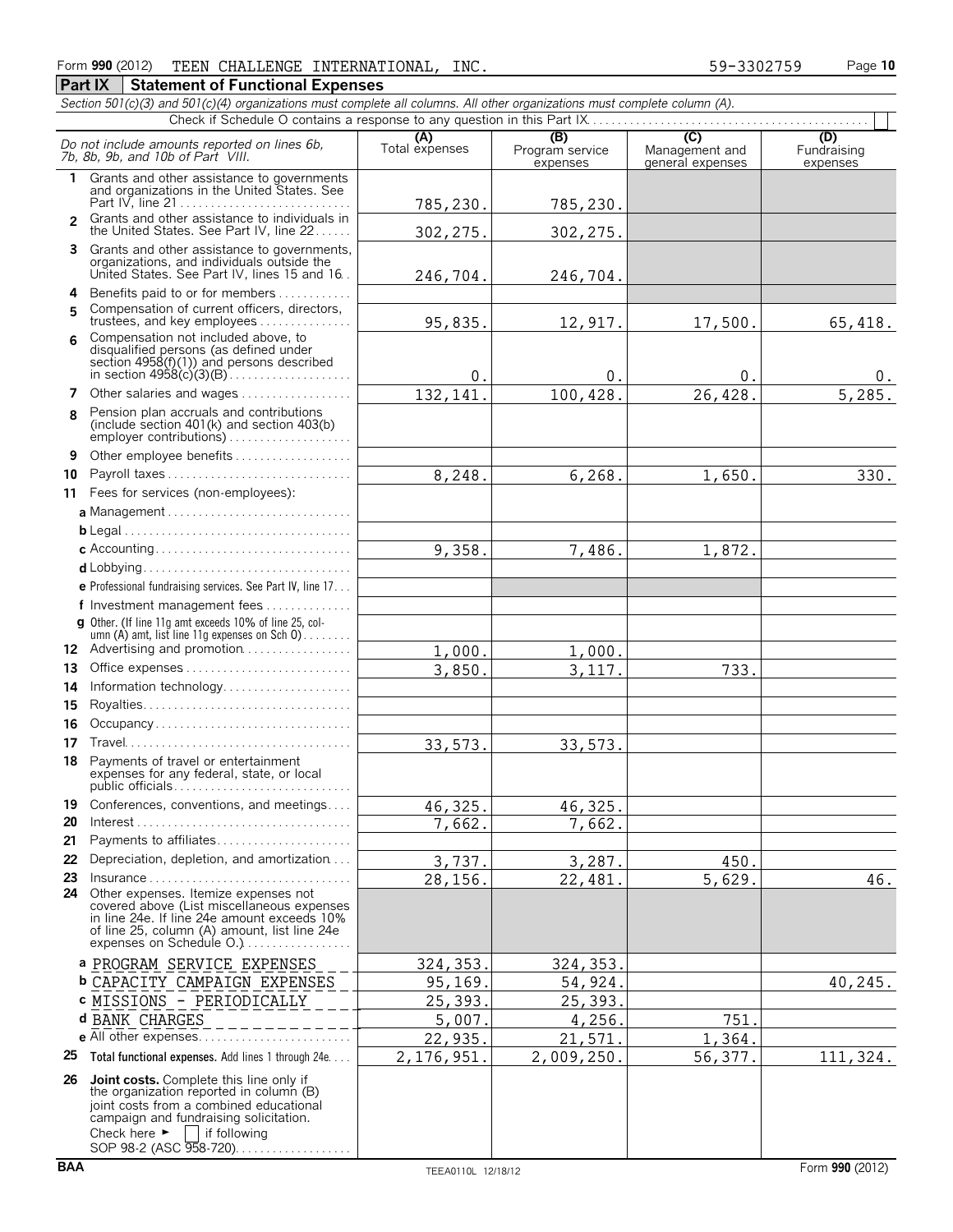### Form **990** (2012) Page **11** TEEN CHALLENGE INTERNATIONAL, INC. 59-3302759 **Part X Balance Sheet**

|                           |          |                                                                                                                                                                                                                                                                                                                      | (A)<br>Beginning of year |                 | (B)<br>End of year   |
|---------------------------|----------|----------------------------------------------------------------------------------------------------------------------------------------------------------------------------------------------------------------------------------------------------------------------------------------------------------------------|--------------------------|-----------------|----------------------|
|                           | 1        |                                                                                                                                                                                                                                                                                                                      | 500                      | $\mathbf{1}$    | 500.                 |
|                           | 2        |                                                                                                                                                                                                                                                                                                                      | 413,025.                 | $\overline{2}$  | 589,310.             |
|                           | 3        |                                                                                                                                                                                                                                                                                                                      |                          | 3               |                      |
|                           | 4        |                                                                                                                                                                                                                                                                                                                      | 30, 182.                 | 4               | 5,624.               |
|                           | 5        | Loans and other receivables from current and former officers, directors,<br>trustees, key employees, and highest compensated employees. Complete                                                                                                                                                                     |                          | 5               |                      |
|                           | 6        | Loans and other receivables from other disqualified persons (as defined under<br>section 4958(f)(1)), persons described in section 4958(c)(3)(B), and contributing<br>employers and sponsoring organizations of section 501(c)(9) voluntary employees<br>beneficiary organizations (see instructions). Complete Part |                          | 6               |                      |
|                           | 7        |                                                                                                                                                                                                                                                                                                                      |                          | $\overline{7}$  |                      |
|                           | 8        |                                                                                                                                                                                                                                                                                                                      | 1,347.                   | 8               | 5,589.               |
| <b>ASSETS</b>             | 9        |                                                                                                                                                                                                                                                                                                                      | 28,310                   | 9               | 14,809.              |
|                           |          | 10a Land, buildings, and equipment: cost or other basis.<br>Complete Part VI of Schedule D<br>10a                                                                                                                                                                                                                    |                          |                 |                      |
|                           |          | 30,934.<br>10 <sub>b</sub><br>22,568.                                                                                                                                                                                                                                                                                | 12, 103.                 | 10c             | 8,366.               |
|                           | 11       |                                                                                                                                                                                                                                                                                                                      |                          | 11              |                      |
|                           | 12       |                                                                                                                                                                                                                                                                                                                      |                          | 12              |                      |
|                           | 13       | Investments – program-related. See Part IV, line 11                                                                                                                                                                                                                                                                  |                          | 13              |                      |
|                           | 14       |                                                                                                                                                                                                                                                                                                                      |                          | 14              |                      |
|                           | 15       |                                                                                                                                                                                                                                                                                                                      |                          | 15              |                      |
|                           |          |                                                                                                                                                                                                                                                                                                                      |                          | 16              | 10,000.              |
|                           | 16<br>17 |                                                                                                                                                                                                                                                                                                                      | 485,467<br>135,347       | 17              | 634,198.<br>293,012. |
|                           | 18       |                                                                                                                                                                                                                                                                                                                      |                          | 18              |                      |
|                           | 19       |                                                                                                                                                                                                                                                                                                                      |                          | $\overline{19}$ |                      |
|                           | 20       |                                                                                                                                                                                                                                                                                                                      |                          | 20              |                      |
|                           | 21       | Escrow or custodial account liability. Complete Part IV of Schedule D.                                                                                                                                                                                                                                               |                          | 21              |                      |
| A<br>B<br>$\frac{1}{1}$   | 22       | Loans and other payables to current and former officers, directors, trustees,<br>key employees, highest compensated employees, and disqualified persons.                                                                                                                                                             |                          | 22              |                      |
| T                         | 23       | Secured mortgages and notes payable to unrelated third parties                                                                                                                                                                                                                                                       |                          | 23              |                      |
| E<br>S                    | 24       | Unsecured notes and loans payable to unrelated third parties                                                                                                                                                                                                                                                         |                          | 24              |                      |
|                           | 25       | Other liabilities (including federal income tax, payables to related third parties, and other liabilities not included on lines 17-24). Complete Part X of Schedule D.                                                                                                                                               |                          | 25              |                      |
|                           | 26       |                                                                                                                                                                                                                                                                                                                      | 135, 347.                | 26              | 293,012.             |
| N<br>Ť                    |          | Organizations that follow SFAS 117 (ASC 958), check here ► X and complete<br>lines 27 through 29, and lines 33 and 34.                                                                                                                                                                                               |                          |                 |                      |
|                           | 27       |                                                                                                                                                                                                                                                                                                                      | $-65,383.$               | 27              | $-249,580.$          |
| A<br>SSP<br>T<br>S        | 28       |                                                                                                                                                                                                                                                                                                                      | 415,503.                 | 28              | 590,766.             |
|                           | 29       |                                                                                                                                                                                                                                                                                                                      |                          | 29              |                      |
| $\mathsf{R}^{\mathsf{O}}$ |          | Organizations that do not follow SFAS 117 (ASC 958), check here ►                                                                                                                                                                                                                                                    |                          |                 |                      |
| DZC <sub>T</sub>          |          | and complete lines 30 through 34.                                                                                                                                                                                                                                                                                    |                          |                 |                      |
|                           | 30       |                                                                                                                                                                                                                                                                                                                      |                          | 30              |                      |
|                           | 31       | Paid-in or capital surplus, or land, building, or equipment fund                                                                                                                                                                                                                                                     |                          | 31              |                      |
|                           | 32       | Retained earnings, endowment, accumulated income, or other funds                                                                                                                                                                                                                                                     |                          | 32              |                      |
| <b>BALANCES</b>           | 33       |                                                                                                                                                                                                                                                                                                                      | 350,120                  | 33              | 341,186.             |
|                           | 34       |                                                                                                                                                                                                                                                                                                                      | 485,467.                 | 34              | 634,198.             |
| <b>BAA</b>                |          |                                                                                                                                                                                                                                                                                                                      |                          |                 | Form 990 (2012)      |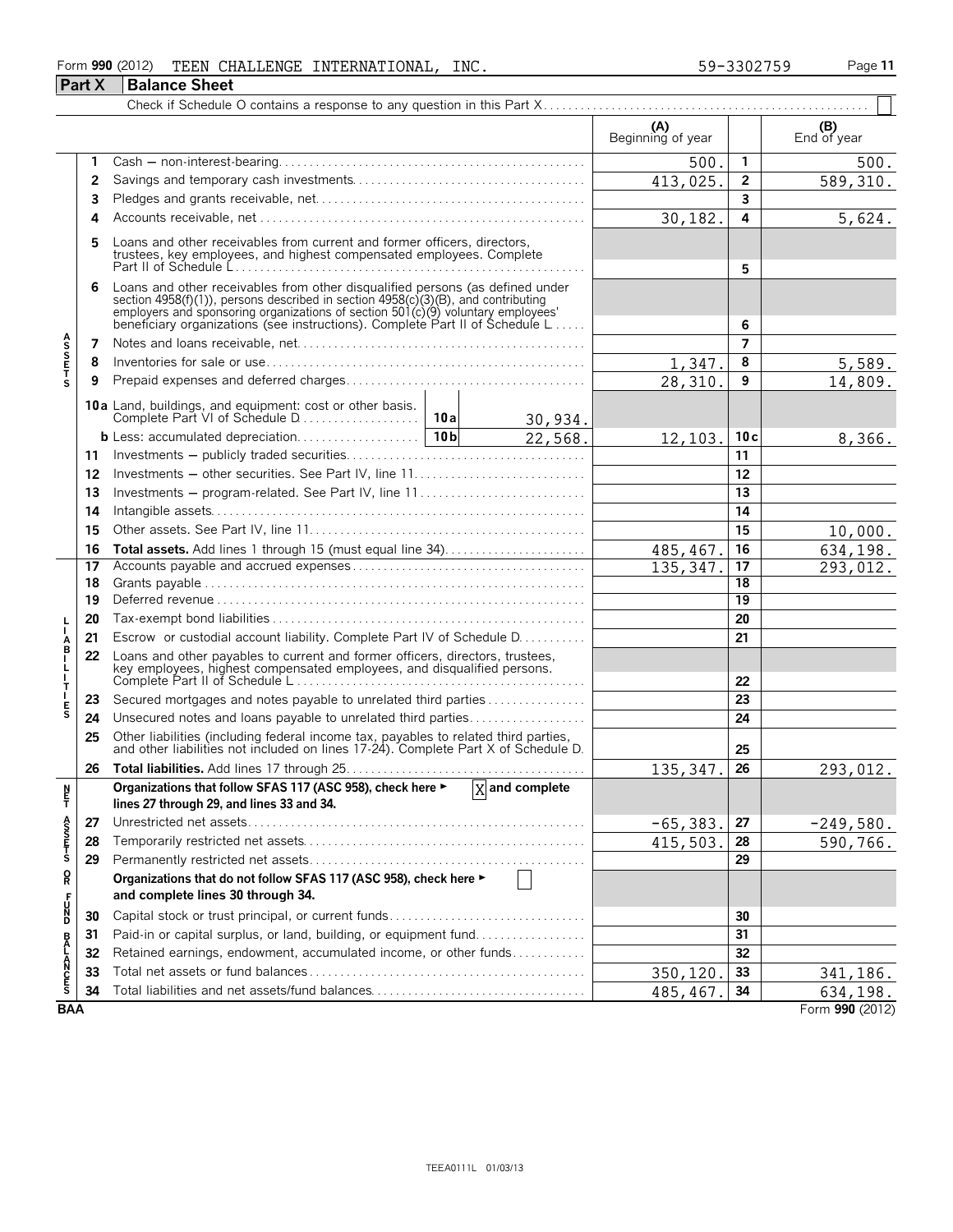|                | Form 990 (2012)<br>TEEN CHALLENGE INTERNATIONAL, INC.                                                                                                                                                                            | 59-3302759     |                     | Page 12   |
|----------------|----------------------------------------------------------------------------------------------------------------------------------------------------------------------------------------------------------------------------------|----------------|---------------------|-----------|
| <b>Part XI</b> | Reconciliation of Net Assets                                                                                                                                                                                                     |                |                     |           |
|                |                                                                                                                                                                                                                                  |                |                     |           |
| 1              |                                                                                                                                                                                                                                  |                | 2,168,017.          |           |
| 2              |                                                                                                                                                                                                                                  | $\overline{2}$ | 2, 176, 951.        |           |
| 3              |                                                                                                                                                                                                                                  | 3              |                     | $-8,934.$ |
| 4              |                                                                                                                                                                                                                                  | 4              |                     | 350,120.  |
| 5              |                                                                                                                                                                                                                                  | 5              |                     |           |
| 6              |                                                                                                                                                                                                                                  | 6              |                     |           |
| 7              |                                                                                                                                                                                                                                  | $\overline{7}$ |                     |           |
| 8              |                                                                                                                                                                                                                                  | 8              |                     |           |
| 9              |                                                                                                                                                                                                                                  | 9              |                     | 0.        |
| 10             | Net assets or fund balances at end of year. Combine lines 3 through 9 (must equal Part X, line 33,                                                                                                                               |                |                     |           |
|                |                                                                                                                                                                                                                                  | 10             |                     | 341,186.  |
|                | <b>Part XII Financial Statements and Reporting</b>                                                                                                                                                                               |                |                     |           |
|                |                                                                                                                                                                                                                                  |                |                     |           |
|                |                                                                                                                                                                                                                                  |                | <b>Yes</b>          | No        |
| 1.             | Accounting method used to prepare the Form 990:<br>X Accrual<br><b>Cash</b><br>Other                                                                                                                                             |                |                     |           |
|                | If the organization changed its method of accounting from a prior year or checked 'Other,' explain<br>in Schedule O.                                                                                                             |                |                     |           |
|                | 2a Were the organization's financial statements compiled or reviewed by an independent accountant?                                                                                                                               |                | 2a                  | X         |
|                | If 'Yes,' check a box below to indicate whether the financial statements for the year were compiled or reviewed on a<br>separate basis, consolidated basis, or both:                                                             |                |                     |           |
|                | Consolidated basis<br>Both consolidated and separate basis<br>Separate basis                                                                                                                                                     |                |                     |           |
|                | <b>b</b> Were the organization's financial statements audited by an independent accountant?                                                                                                                                      |                | X<br>2 <sub>b</sub> |           |
|                | If 'Yes,' check a box below to indicate whether the financial statements for the year were audited on a separate<br>basis, consolidated basis, or both:                                                                          |                |                     |           |
|                | X<br>Both consolidated and separate basis<br>Consolidated basis<br>Separate basis                                                                                                                                                |                |                     |           |
|                | c If 'Yes' to line 2a or 2b, does the organization have a committee that assumes responsibility for oversight of the audit,<br>review, or compilation of its financial statements and selection of an independent accountant?    |                | X<br>2c             |           |
|                | If the organization changed either its oversight process or selection process during the tax year, explain<br>in Schedule O.                                                                                                     |                |                     |           |
|                | 3a As a result of a federal award, was the organization required to undergo an audit or audits as set forth in the Single                                                                                                        |                | Зa                  | X         |
|                | <b>b</b> If 'Yes,' did the organization undergo the required audit or audits? If the organization did not undergo the required audit<br>or audits, explain why in Schedule O and describe any steps taken to undergo such audits |                | 3 <sub>b</sub>      |           |
| <b>BAA</b>     |                                                                                                                                                                                                                                  |                | Form 990 (2012)     |           |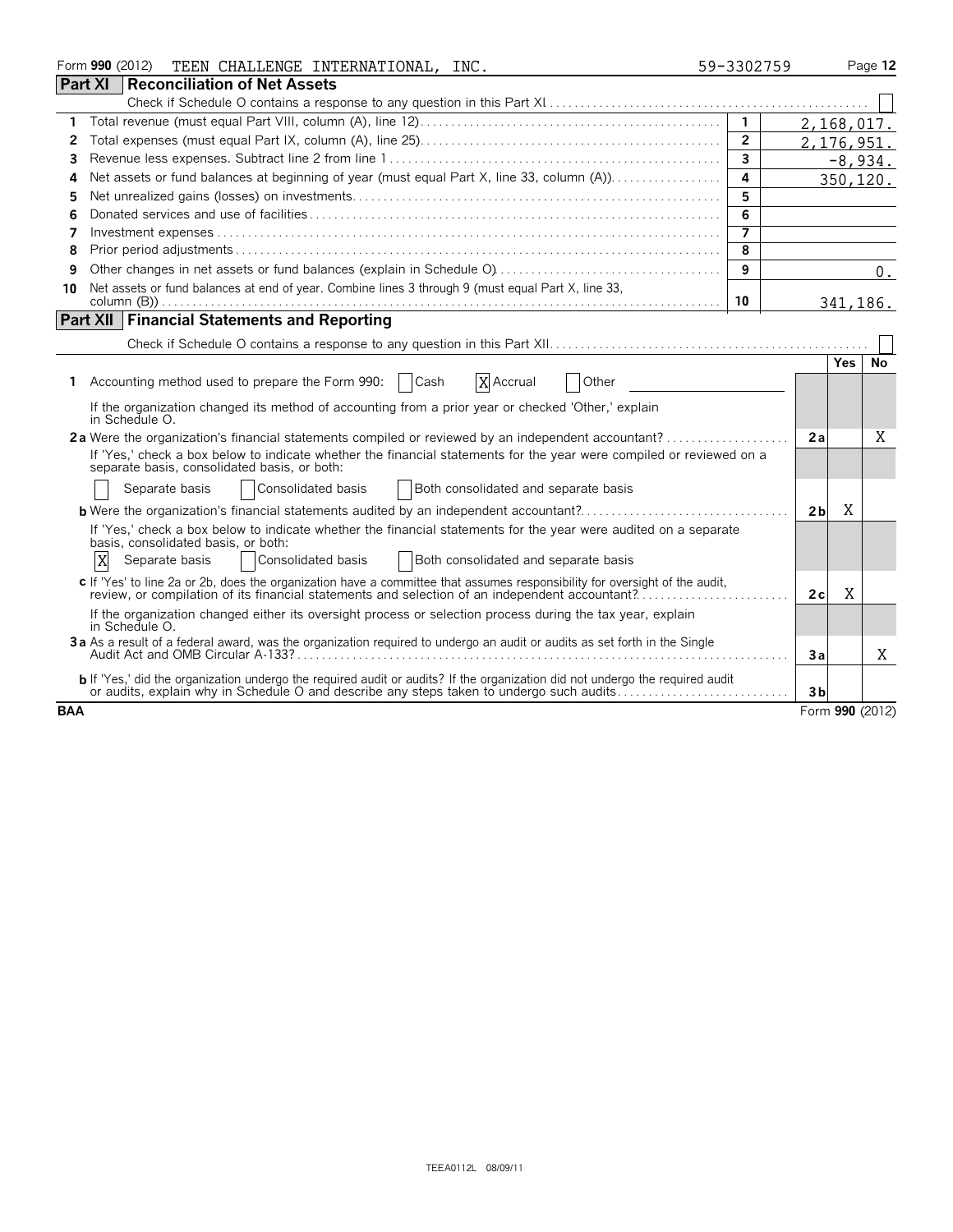|        |                                                        |                                                                                                                                                                                                                                                                                                                                                                                                                                                            |                                                                                                                           |                                                                                                                                                                                                                                                                                                                                                                      |  |     | OMB No. 1545-0047                                                                       |                                                                             |    |     |                                                                             |                                        |            |    |
|--------|--------------------------------------------------------|------------------------------------------------------------------------------------------------------------------------------------------------------------------------------------------------------------------------------------------------------------------------------------------------------------------------------------------------------------------------------------------------------------------------------------------------------------|---------------------------------------------------------------------------------------------------------------------------|----------------------------------------------------------------------------------------------------------------------------------------------------------------------------------------------------------------------------------------------------------------------------------------------------------------------------------------------------------------------|--|-----|-----------------------------------------------------------------------------------------|-----------------------------------------------------------------------------|----|-----|-----------------------------------------------------------------------------|----------------------------------------|------------|----|
|        | <b>SCHEDULE A</b><br>(Form 990 or 990-EZ)              |                                                                                                                                                                                                                                                                                                                                                                                                                                                            | <b>Public Charity Status and Public Support</b>                                                                           |                                                                                                                                                                                                                                                                                                                                                                      |  |     |                                                                                         |                                                                             |    |     |                                                                             | 2012                                   |            |    |
|        |                                                        |                                                                                                                                                                                                                                                                                                                                                                                                                                                            | Complete if the organization is a section $501(c)(3)$ organization or a section<br>4947(a)(1) nonexempt charitable trust. |                                                                                                                                                                                                                                                                                                                                                                      |  |     |                                                                                         |                                                                             |    |     | Open to Public                                                              |                                        |            |    |
|        | Department of the Treasury<br>Internal Revenue Service |                                                                                                                                                                                                                                                                                                                                                                                                                                                            |                                                                                                                           | ► Attach to Form 990 or Form 990-EZ. ► See separate instructions.                                                                                                                                                                                                                                                                                                    |  |     |                                                                                         |                                                                             |    |     |                                                                             |                                        | Inspection |    |
|        | Name of the organization                               |                                                                                                                                                                                                                                                                                                                                                                                                                                                            | DBA GLOBAL TEEN CHALLENGE                                                                                                 | TEEN CHALLENGE INTERNATIONAL, INC.                                                                                                                                                                                                                                                                                                                                   |  |     |                                                                                         |                                                                             |    |     | 59-3302759                                                                  | <b>Employer identification number</b>  |            |    |
| Part I |                                                        |                                                                                                                                                                                                                                                                                                                                                                                                                                                            |                                                                                                                           | <b>Reason for Public Charity Status (All organizations must complete this part.) See instructions.</b>                                                                                                                                                                                                                                                               |  |     |                                                                                         |                                                                             |    |     |                                                                             |                                        |            |    |
|        |                                                        |                                                                                                                                                                                                                                                                                                                                                                                                                                                            |                                                                                                                           | The organization is not a private foundation because it is: (For lines 1 through 11, check only one box.)                                                                                                                                                                                                                                                            |  |     |                                                                                         |                                                                             |    |     |                                                                             |                                        |            |    |
| 1      |                                                        |                                                                                                                                                                                                                                                                                                                                                                                                                                                            |                                                                                                                           | A church, convention of churches or association of churches described in <b>section 170(b)(1)(A)(i).</b>                                                                                                                                                                                                                                                             |  |     |                                                                                         |                                                                             |    |     |                                                                             |                                        |            |    |
| 2      |                                                        |                                                                                                                                                                                                                                                                                                                                                                                                                                                            |                                                                                                                           | A school described in section 170(b)(1)(A)(ii). (Attach Schedule E.)                                                                                                                                                                                                                                                                                                 |  |     |                                                                                         |                                                                             |    |     |                                                                             |                                        |            |    |
| 3      |                                                        |                                                                                                                                                                                                                                                                                                                                                                                                                                                            |                                                                                                                           | A hospital or a cooperative hospital service organization described in section 170(b)(1)(A)(iii).                                                                                                                                                                                                                                                                    |  |     |                                                                                         |                                                                             |    |     |                                                                             |                                        |            |    |
| 4      |                                                        |                                                                                                                                                                                                                                                                                                                                                                                                                                                            |                                                                                                                           | A medical research organization operated in conjunction with a hospital described in section 170(b)(1)(A)(iii). Enter the hospital's                                                                                                                                                                                                                                 |  |     |                                                                                         |                                                                             |    |     |                                                                             |                                        |            |    |
|        | name, city, and state:                                 |                                                                                                                                                                                                                                                                                                                                                                                                                                                            |                                                                                                                           |                                                                                                                                                                                                                                                                                                                                                                      |  |     |                                                                                         |                                                                             |    |     |                                                                             |                                        |            |    |
| 5      |                                                        |                                                                                                                                                                                                                                                                                                                                                                                                                                                            | $170(b)(1)(A)(iv)$ . (Complete Part II.)                                                                                  | An organization operated for the benefit of a college or university owned or operated by a governmental unit described in section                                                                                                                                                                                                                                    |  |     |                                                                                         |                                                                             |    |     |                                                                             |                                        |            |    |
| 6      |                                                        |                                                                                                                                                                                                                                                                                                                                                                                                                                                            |                                                                                                                           | A federal, state, or local government or governmental unit described in section 170(b)(1)(A)(v).                                                                                                                                                                                                                                                                     |  |     |                                                                                         |                                                                             |    |     |                                                                             |                                        |            |    |
| 7      | $\overline{X}$                                         |                                                                                                                                                                                                                                                                                                                                                                                                                                                            | in section 170(b)(1)(A)(vi). (Complete Part II.)                                                                          | An organization that normally receives a substantial part of its support from a governmental unit or from the general public described                                                                                                                                                                                                                               |  |     |                                                                                         |                                                                             |    |     |                                                                             |                                        |            |    |
| 8      |                                                        |                                                                                                                                                                                                                                                                                                                                                                                                                                                            |                                                                                                                           | A community trust described in section 170(b)(1)(A)(vi). (Complete Part II.)                                                                                                                                                                                                                                                                                         |  |     |                                                                                         |                                                                             |    |     |                                                                             |                                        |            |    |
| 9      | (Complete Part III.)                                   | An organization that normally receives: (1) more than 33-1/3% of its support from contributions, membership fees, and gross receipts from activities<br>related to its exempt functions – subject to certain exceptions, and (2) no more than 33-1/3% of its support from gross investment income and<br>unrelated business taxable income (less section 511 tax) from businesses acquired by the organization after June 30, 1975. See section 509(a)(2). |                                                                                                                           |                                                                                                                                                                                                                                                                                                                                                                      |  |     |                                                                                         |                                                                             |    |     |                                                                             |                                        |            |    |
| 10     |                                                        |                                                                                                                                                                                                                                                                                                                                                                                                                                                            |                                                                                                                           | An organization organized and operated exclusively to test for public safety. See section 509(a)(4).                                                                                                                                                                                                                                                                 |  |     |                                                                                         |                                                                             |    |     |                                                                             |                                        |            |    |
| 11     |                                                        |                                                                                                                                                                                                                                                                                                                                                                                                                                                            |                                                                                                                           | An organization organized and operated exclusively for the benefit of, to perform the functions of, or carry out the purposes of one or more publicly<br>supported organizations described in section 509(a)(1) or section 509(a)(2). See section 509(a)(3). Check the box that describes the type of<br>supporting organization and complete lines 11e through 11h. |  |     |                                                                                         |                                                                             |    |     |                                                                             |                                        |            |    |
|        | Type I<br>a                                            | $\mathbf b$                                                                                                                                                                                                                                                                                                                                                                                                                                                | Type II                                                                                                                   | c   $ $ Type III – Functionally integrated                                                                                                                                                                                                                                                                                                                           |  |     |                                                                                         |                                                                             | d  |     |                                                                             | Type III - Non-functionally integrated |            |    |
| е      | section $509(a)(2)$ .                                  |                                                                                                                                                                                                                                                                                                                                                                                                                                                            |                                                                                                                           | By checking this box, I certify that the organization is not controlled directly or indirectly by one or more disqualified persons<br>other than foundation managers and other than one or more publicly supported organizations described in section 509(a)(1) or                                                                                                   |  |     |                                                                                         |                                                                             |    |     |                                                                             |                                        |            |    |
| f      |                                                        |                                                                                                                                                                                                                                                                                                                                                                                                                                                            |                                                                                                                           | If the organization received a written determination from the IRS that is a Type I, Type II or Type III supporting organization,                                                                                                                                                                                                                                     |  |     |                                                                                         |                                                                             |    |     |                                                                             |                                        |            |    |
| g      |                                                        |                                                                                                                                                                                                                                                                                                                                                                                                                                                            |                                                                                                                           | Since August 17, 2006, has the organization accepted any gift or contribution from any of the following persons?                                                                                                                                                                                                                                                     |  |     |                                                                                         |                                                                             |    |     |                                                                             |                                        |            |    |
|        | (i)                                                    |                                                                                                                                                                                                                                                                                                                                                                                                                                                            |                                                                                                                           | A person who directly or indirectly controls, either alone or together with persons described in (ii) and (iii)                                                                                                                                                                                                                                                      |  |     |                                                                                         |                                                                             |    |     |                                                                             | 11 g (i)                               | Yes        | No |
|        | (ii)                                                   |                                                                                                                                                                                                                                                                                                                                                                                                                                                            |                                                                                                                           |                                                                                                                                                                                                                                                                                                                                                                      |  |     |                                                                                         |                                                                             |    |     |                                                                             | 11 g (ii)                              |            |    |
|        |                                                        |                                                                                                                                                                                                                                                                                                                                                                                                                                                            |                                                                                                                           |                                                                                                                                                                                                                                                                                                                                                                      |  |     |                                                                                         |                                                                             |    |     |                                                                             | 11 g (iii)                             |            |    |
|        |                                                        |                                                                                                                                                                                                                                                                                                                                                                                                                                                            |                                                                                                                           | Provide the following information about the supported organization(s).                                                                                                                                                                                                                                                                                               |  |     |                                                                                         |                                                                             |    |     |                                                                             |                                        |            |    |
|        | (i) Name of supported<br>organization                  |                                                                                                                                                                                                                                                                                                                                                                                                                                                            | $(ii)$ $EIN$                                                                                                              | (iii) Type of organization<br>described on lines 1-9<br>above or IRC section<br>(see instructions))                                                                                                                                                                                                                                                                  |  |     | $(iv)$ is the<br>organization in<br>column (i) listed in<br>your governing<br>document? | (v) Did you notify<br>the organization in<br>column (i) of your<br>support? |    |     | $(vi)$ is the<br>organization in<br>column (i)<br>organized in the<br>U.S.? | (vii) Amount of monetary               | support    |    |
|        |                                                        |                                                                                                                                                                                                                                                                                                                                                                                                                                                            |                                                                                                                           |                                                                                                                                                                                                                                                                                                                                                                      |  | Yes | No                                                                                      | Yes                                                                         | No | Yes | No                                                                          |                                        |            |    |
|        |                                                        |                                                                                                                                                                                                                                                                                                                                                                                                                                                            |                                                                                                                           |                                                                                                                                                                                                                                                                                                                                                                      |  |     |                                                                                         |                                                                             |    |     |                                                                             |                                        |            |    |
| (A)    |                                                        |                                                                                                                                                                                                                                                                                                                                                                                                                                                            |                                                                                                                           |                                                                                                                                                                                                                                                                                                                                                                      |  |     |                                                                                         |                                                                             |    |     |                                                                             |                                        |            |    |
| (B)    |                                                        |                                                                                                                                                                                                                                                                                                                                                                                                                                                            |                                                                                                                           |                                                                                                                                                                                                                                                                                                                                                                      |  |     |                                                                                         |                                                                             |    |     |                                                                             |                                        |            |    |
| (C)    |                                                        |                                                                                                                                                                                                                                                                                                                                                                                                                                                            |                                                                                                                           |                                                                                                                                                                                                                                                                                                                                                                      |  |     |                                                                                         |                                                                             |    |     |                                                                             |                                        |            |    |
| (D)    |                                                        |                                                                                                                                                                                                                                                                                                                                                                                                                                                            |                                                                                                                           |                                                                                                                                                                                                                                                                                                                                                                      |  |     |                                                                                         |                                                                             |    |     |                                                                             |                                        |            |    |
| (E)    |                                                        |                                                                                                                                                                                                                                                                                                                                                                                                                                                            |                                                                                                                           |                                                                                                                                                                                                                                                                                                                                                                      |  |     |                                                                                         |                                                                             |    |     |                                                                             |                                        |            |    |
| Total  |                                                        |                                                                                                                                                                                                                                                                                                                                                                                                                                                            |                                                                                                                           | BAA For Paperwork Reduction Act Notice, see the Instructions for Form 990 or 990-EZ.                                                                                                                                                                                                                                                                                 |  |     |                                                                                         |                                                                             |    |     |                                                                             | Schedule A (Form 990 or 990-EZ) 2012   |            |    |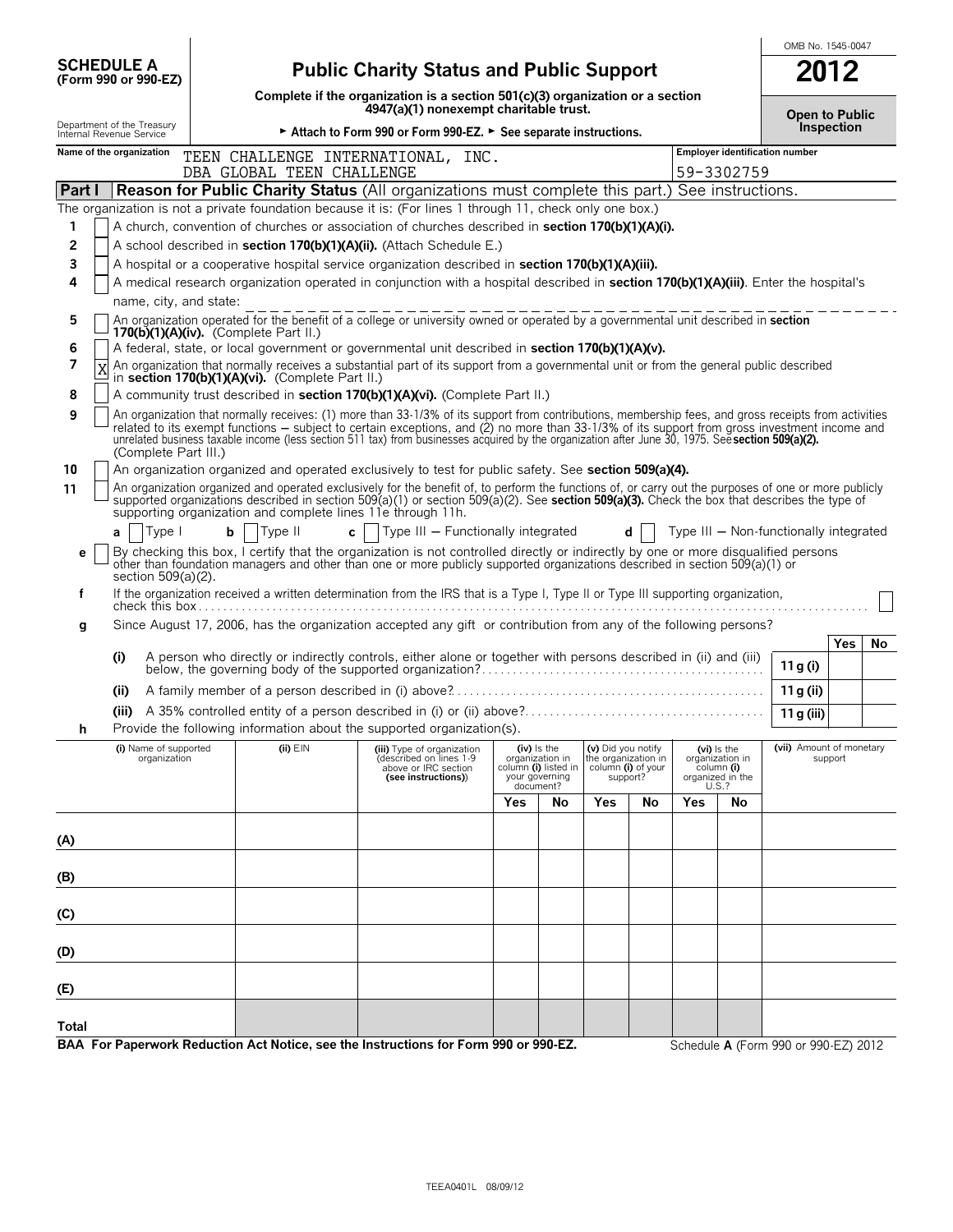| 990 or 990-EZ) 2012<br>Schedule<br>A (Form | TEEN | CHALLENGE | INTERNATIONAL, | <b>INC</b> | 3302759<br>. ب | ⊔າລາ<br>aut L |
|--------------------------------------------|------|-----------|----------------|------------|----------------|---------------|
|                                            |      |           |                |            |                |               |

# **Part II Support Schedule for Organizations Described in Sections 170(b)(1)(A)(iv) and 170(b)(1)(A)(vi)**

(Complete only if you checked the box on line 5, 7, or 8 of Part I or if the organization failed to qualify under Part III. If the organization fails to qualify under the tests listed below, please complete Part III.)

|    | <b>Section A. Public Support</b>                                                                                                                                                                                                                                                                                                                                                                                                                                                                                      |          |            |            |                                                                       |              |                          |  |
|----|-----------------------------------------------------------------------------------------------------------------------------------------------------------------------------------------------------------------------------------------------------------------------------------------------------------------------------------------------------------------------------------------------------------------------------------------------------------------------------------------------------------------------|----------|------------|------------|-----------------------------------------------------------------------|--------------|--------------------------|--|
|    | Calendar year (or fiscal year<br>beginning in) $\rightarrow$                                                                                                                                                                                                                                                                                                                                                                                                                                                          | (a) 2008 | $(b)$ 2009 | $(c)$ 2010 | $(d)$ 2011                                                            | (e) 2012     | (f) Total                |  |
| 1. | Gifts, grants, contributions, and<br>membership fees received. (Do not<br>include any 'unusual grants.').                                                                                                                                                                                                                                                                                                                                                                                                             |          |            |            | 704, 125.   1, 182, 947.   1, 383, 946.   2, 043, 418.   2, 154, 183. |              | 7,468,619.               |  |
|    | 2 Tax revenues levied for the<br>organization's benefit and<br>either paid to or expended<br>on its behalf                                                                                                                                                                                                                                                                                                                                                                                                            |          |            |            |                                                                       |              | $0$ .                    |  |
|    | <b>3</b> The value of services or<br>facilities furnished by a<br>governmental unit to the<br>organization without charge                                                                                                                                                                                                                                                                                                                                                                                             |          |            |            |                                                                       |              | 0.                       |  |
|    | 4 Total. Add lines 1 through 3                                                                                                                                                                                                                                                                                                                                                                                                                                                                                        |          |            |            | $704, 125.   1, 182, 947.   1, 383, 946.   2, 043, 418.$              | 2, 154, 183. | $\overline{7,}$ 468,619. |  |
| 5  | The portion of total<br>contributions by each person<br>(other than a governmental<br>unit or publicly supported<br>organization) included on line 1<br>that exceeds 2% of the amount<br>shown on line 11, column (f)                                                                                                                                                                                                                                                                                                 |          |            |            |                                                                       |              | 1,691,285.               |  |
|    | 6 Public support. Subtract line 5<br>from line $4$                                                                                                                                                                                                                                                                                                                                                                                                                                                                    |          |            |            |                                                                       |              | 5,777,334.               |  |
|    | <b>Section B. Total Support</b>                                                                                                                                                                                                                                                                                                                                                                                                                                                                                       |          |            |            |                                                                       |              |                          |  |
|    | Calendar year (or fiscal year<br>beginning in) $\rightarrow$                                                                                                                                                                                                                                                                                                                                                                                                                                                          | (a) 2008 | $(b)$ 2009 | (c) 2010   | $(d)$ 2011                                                            | (e) $2012$   | (f) Total                |  |
|    | 7 Amounts from line 4                                                                                                                                                                                                                                                                                                                                                                                                                                                                                                 | 704,125. | 1,182,947. | 1,383,946. | 2,043,418.                                                            | 2, 154, 183. | 7,468,619.               |  |
| 8  | Gross income from interest,<br>dividends, payments received<br>on securities loans, rents,<br>royalties and income from<br>similar sources                                                                                                                                                                                                                                                                                                                                                                            | 280.     | 5,321.     | 4,957.     | 3,029.                                                                | 1,586.       | 15, 173.                 |  |
| 9  | Net income from unrelated<br>business activities, whether or<br>not the business is regularly<br>carried on                                                                                                                                                                                                                                                                                                                                                                                                           |          |            |            |                                                                       |              | $0$ .                    |  |
| 10 | Other income. Do not include<br>gain or loss from the sale of<br>capital assets (Explain in                                                                                                                                                                                                                                                                                                                                                                                                                           |          |            |            |                                                                       |              | $0$ .                    |  |
|    | 11 Total support. Add lines 7<br>through $10$                                                                                                                                                                                                                                                                                                                                                                                                                                                                         |          |            |            |                                                                       |              | 7,483,792.               |  |
| 12 |                                                                                                                                                                                                                                                                                                                                                                                                                                                                                                                       |          |            |            |                                                                       | 12           | $0$ .                    |  |
|    | 13 First five years. If the Form 990 is for the organization's first, second, third, fourth, or fifth tax year as a section 501(c)(3)<br>organization, check this box and stop here.                                                                                                                                                                                                                                                                                                                                  |          |            |            |                                                                       |              |                          |  |
|    | <b>Section C. Computation of Public Support Percentage</b>                                                                                                                                                                                                                                                                                                                                                                                                                                                            |          |            |            |                                                                       |              |                          |  |
|    |                                                                                                                                                                                                                                                                                                                                                                                                                                                                                                                       |          |            |            |                                                                       |              | 77.20%                   |  |
|    |                                                                                                                                                                                                                                                                                                                                                                                                                                                                                                                       |          |            |            |                                                                       | 15           | 76.33%                   |  |
|    | 16 a 33-1/3% support test - 2012. If the organization did not check the box on line 13, and the line 14 is 33-1/3% or more, check this box                                                                                                                                                                                                                                                                                                                                                                            |          |            |            |                                                                       |              |                          |  |
|    | <b>b 33-1/3% support test - 2011.</b> If the organization did not check a box on line 13 or 16a, and line 15 is 33-1/3% or more, check this box                                                                                                                                                                                                                                                                                                                                                                       |          |            |            |                                                                       |              |                          |  |
|    | 17a 10%-facts-and-circumstances test - 2012. If the organization did not check a box on line 13, 16a, or 16b, and line 14 is 10%<br>or more, and if the organization meets the 'facts-and-circumstances' test, check this box and <b>stop here.</b> Explain in Part IV how<br>the organization meets the 'facts-and-circumstances' test. The organization qualifies as a p                                                                                                                                            |          |            |            |                                                                       |              |                          |  |
|    | <b>b 10%-facts-and-circumstances test - 2011.</b> If the organization did not check a box on line 13, 16a, 16b, or 17a, and line 15 is 10%<br>or more, and if the organization meets the 'facts-and-circumstances' test, check this box and stop here. Explain in Part IV how the organization meets the 'facts-and-circumstances' test. The organization qualifies as a pub<br>18 Private foundation. If the organization did not check a box on line 13, 16a, 16b, 17a, or 17b, check this box and see instructions |          |            |            |                                                                       |              |                          |  |
|    |                                                                                                                                                                                                                                                                                                                                                                                                                                                                                                                       |          |            |            |                                                                       |              |                          |  |

**BAA** Schedule **A** (Form 990 or 990-EZ) 2012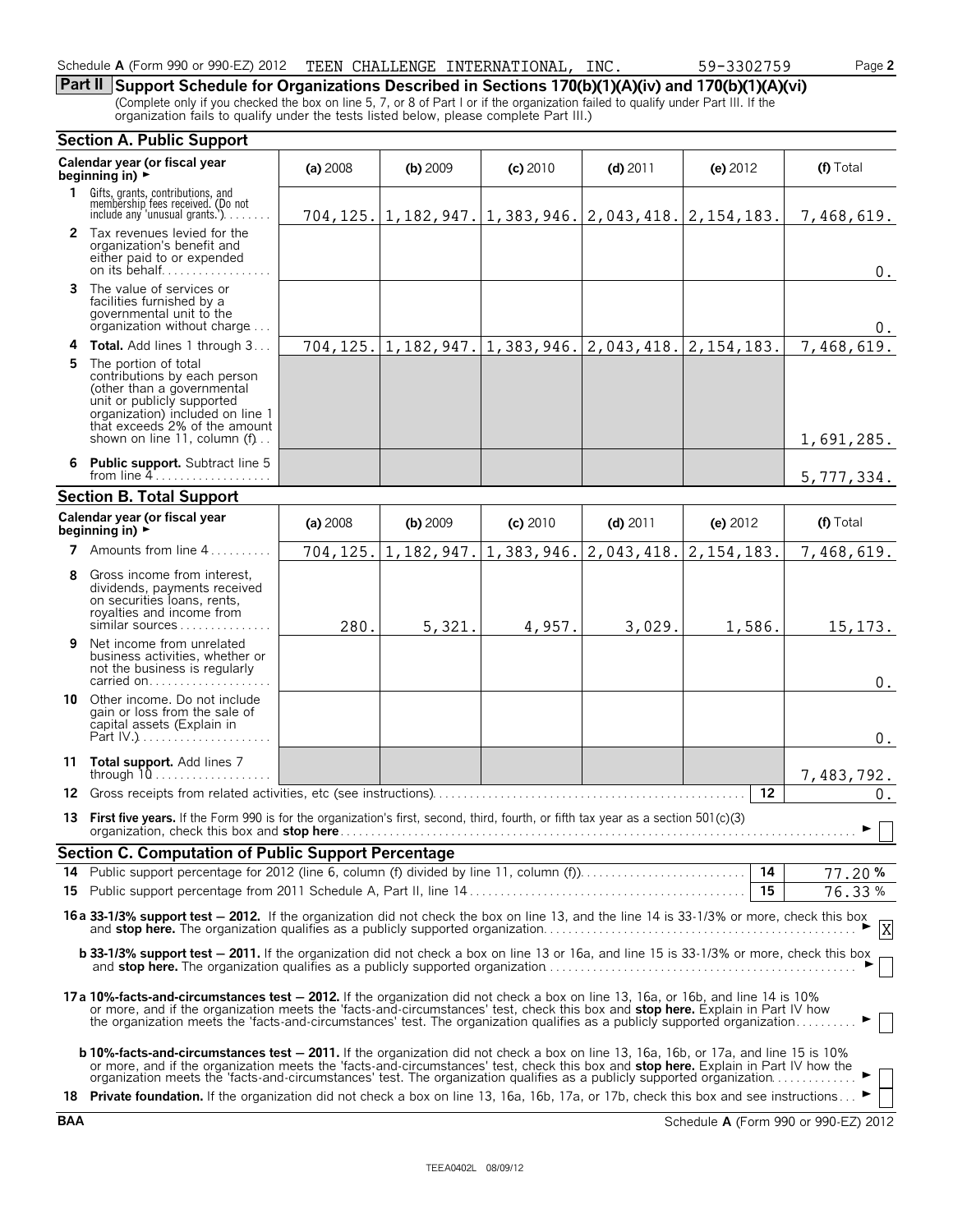## **Part III Support Schedule for Organizations Described in Section 509(a)(2)**

(Complete only if you checked the box on line 9 of Part I or if the organization failed to qualify under Part II. If the organization fails to qualify under the tests listed below, please complete Part II.)

|    | <b>Section A. Public Support</b>                                                                                                                                                                                                                                                                                                                                                                                      |          |            |            |            |          |           |
|----|-----------------------------------------------------------------------------------------------------------------------------------------------------------------------------------------------------------------------------------------------------------------------------------------------------------------------------------------------------------------------------------------------------------------------|----------|------------|------------|------------|----------|-----------|
|    | Calendar year (or fiscal yr beginning in) ►                                                                                                                                                                                                                                                                                                                                                                           | (a) 2008 | (b) 2009   | $(c)$ 2010 | $(d)$ 2011 | (e) 2012 | (f) Total |
|    | 1 Gifts, grants, contributions<br>and membership fees<br>received. (Do not include<br>any 'unusual grants.')                                                                                                                                                                                                                                                                                                          |          |            |            |            |          |           |
|    | <b>2</b> Gross receipts from admis-<br>sions, merchandise sold or<br>services performed, or facilities<br>furnished in any activity that is<br>related to the organization's<br>tax-exempt purpose                                                                                                                                                                                                                    |          |            |            |            |          |           |
| 3. | Gross receipts from activities<br>that are not an unrelated trade<br>or business under section 513.                                                                                                                                                                                                                                                                                                                   |          |            |            |            |          |           |
| 4  | Tax revenues levied for the<br>organization's benefit and<br>either paid to or expended on                                                                                                                                                                                                                                                                                                                            |          |            |            |            |          |           |
| 5. | The value of services or<br>facilities furnished by a<br>governmental unit to the<br>organization without charge                                                                                                                                                                                                                                                                                                      |          |            |            |            |          |           |
|    | <b>6 Total.</b> Add lines 1 through 5<br><b>7 a</b> Amounts included on lines 1,<br>2, and 3 received from<br>disqualified persons                                                                                                                                                                                                                                                                                    |          |            |            |            |          |           |
|    | <b>b</b> Amounts included on lines 2<br>and 3 received from other than<br>disqualified persons that<br>exceed the greater of \$5,000 or<br>1% of the amount on line 13                                                                                                                                                                                                                                                |          |            |            |            |          |           |
|    | <b>c</b> Add lines 7a and 7b                                                                                                                                                                                                                                                                                                                                                                                          |          |            |            |            |          |           |
| 8  | <b>Public support</b> (Subtract line<br>7c from line 6.)                                                                                                                                                                                                                                                                                                                                                              |          |            |            |            |          |           |
|    | <b>Section B. Total Support</b>                                                                                                                                                                                                                                                                                                                                                                                       |          |            |            |            |          |           |
|    | Calendar year (or fiscal yr beginning in) $\blacktriangleright$                                                                                                                                                                                                                                                                                                                                                       | (a) 2008 | $(b)$ 2009 | (c) 2010   | $(d)$ 2011 | (e) 2012 | (f) Total |
|    | <b>9</b> Amounts from line $6, \ldots, \ldots$<br>10 a Gross income from interest,<br>dividends, payments received<br>on securities loans, rents,<br>royalties and income from<br>similar sources<br><b>b</b> Unrelated business taxable<br>income (less section 511<br>taxes) from businesses<br>acquired after June 30, 1975                                                                                        |          |            |            |            |          |           |
|    | c Add lines 10a and $10b$<br><b>11</b> Net income from unrelated business<br>activities not included in line 10b,<br>whether or not the business is<br>regularly carried on $\dots\dots\dots\dots\dots$                                                                                                                                                                                                               |          |            |            |            |          |           |
|    | 12 Other income. Do not include<br>gain or loss from the sale of<br>čapital assets (Explain in                                                                                                                                                                                                                                                                                                                        |          |            |            |            |          |           |
|    | 13 Total support. (Add Ins 9, 10c, 11, and 12.)                                                                                                                                                                                                                                                                                                                                                                       |          |            |            |            |          |           |
|    |                                                                                                                                                                                                                                                                                                                                                                                                                       |          |            |            |            |          |           |
|    | <b>Section C. Computation of Public Support Percentage</b>                                                                                                                                                                                                                                                                                                                                                            |          |            |            |            |          |           |
|    | 15 Public support percentage for 2012 (line 8, column (f) divided by line 13, column (f)                                                                                                                                                                                                                                                                                                                              |          |            |            |            |          | %<br>15   |
|    |                                                                                                                                                                                                                                                                                                                                                                                                                       |          |            |            |            | 16       | ာ<br>၁    |
|    | Section D. Computation of Investment Income Percentage                                                                                                                                                                                                                                                                                                                                                                |          |            |            |            |          |           |
| 17 | Investment income percentage for 2012 (line 10c, column (f) divided by line 13, column (f)                                                                                                                                                                                                                                                                                                                            |          |            |            |            |          | %<br>17   |
| 18 |                                                                                                                                                                                                                                                                                                                                                                                                                       |          |            |            |            |          | နွ<br>18  |
|    |                                                                                                                                                                                                                                                                                                                                                                                                                       |          |            |            |            |          |           |
|    | 19 a 33-1/3% support tests - 2012. If the organization did not check the box on line 14, and line 15 is more than 33-1/3%, and line 17 is not more than 33-1/3%, check this box and stop here. The organization qualifies as a                                                                                                                                                                                        |          |            |            |            |          |           |
|    | <b>b 33-1/3% support tests - 2011.</b> If the organization did not check a box on line 14 or line 19a, and line 16 is more than 33-1/3%, and<br>line 18 is not more than 33-1/3%, check this box and <b>stop here.</b> The organization qualifies as a publicly supported organization<br>20 Private foundation. If the organization did not check a box on line 14, 19a, or 19b, check this box and see instructions |          |            |            |            |          |           |
|    |                                                                                                                                                                                                                                                                                                                                                                                                                       |          |            |            |            |          |           |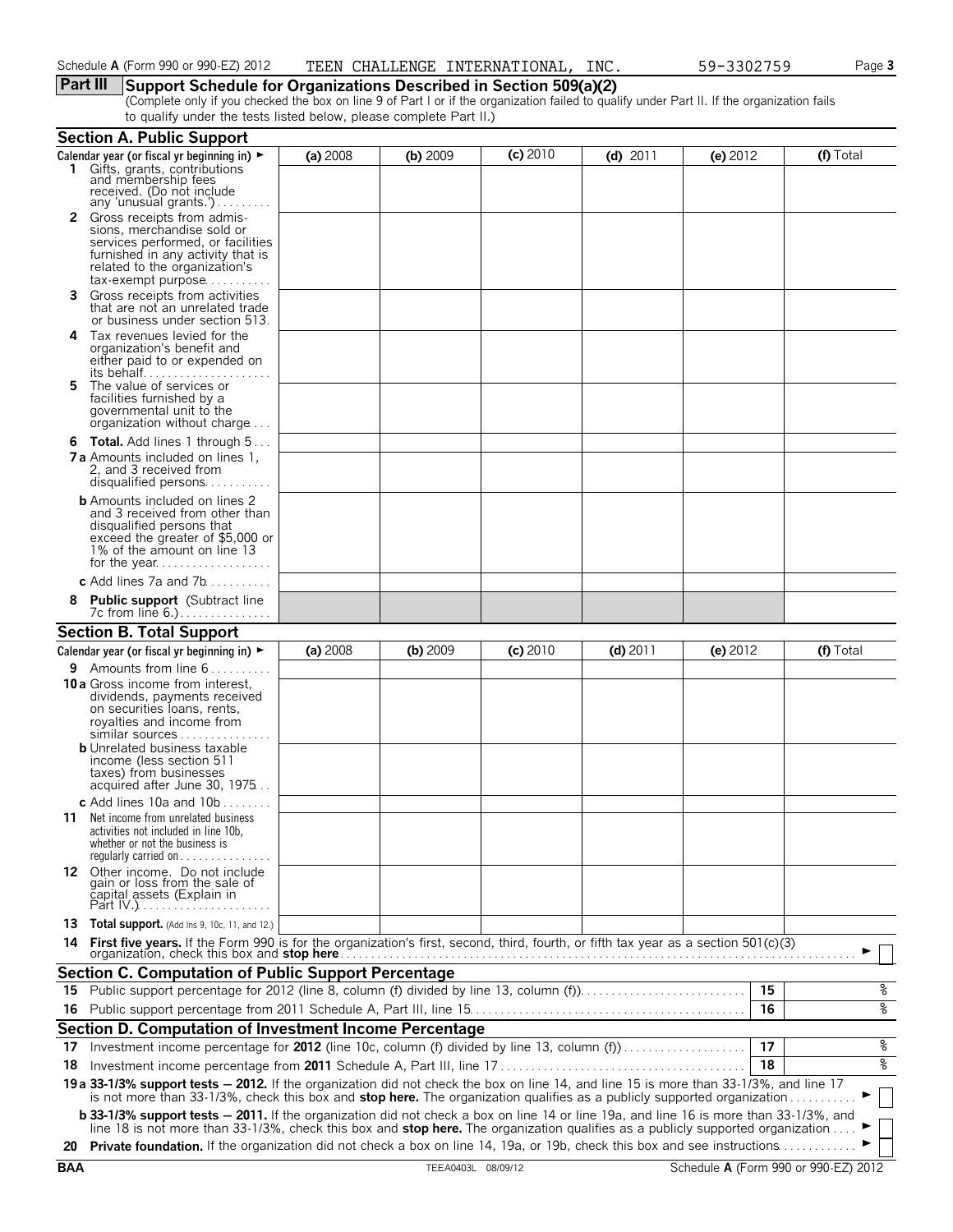|                | Schedule A (Form 990 or 990-EZ) 2012 | TEEN CHALLENGE INTERNATIONAL, INC. |  | 59-3302759                                                                                                                                                                                                                          | Page 4 |
|----------------|--------------------------------------|------------------------------------|--|-------------------------------------------------------------------------------------------------------------------------------------------------------------------------------------------------------------------------------------|--------|
| <b>Part IV</b> |                                      |                                    |  | <b>Supplemental Information.</b> Complete this part to provide the explanations required by Part II, line 10; Part II, line 17a or 17b; and Part III, line 12. Also complete this part for any additional information. (See instruc |        |
|                |                                      |                                    |  |                                                                                                                                                                                                                                     |        |
|                |                                      |                                    |  |                                                                                                                                                                                                                                     |        |
|                |                                      |                                    |  |                                                                                                                                                                                                                                     |        |
|                |                                      |                                    |  |                                                                                                                                                                                                                                     |        |
|                |                                      |                                    |  |                                                                                                                                                                                                                                     |        |
|                |                                      |                                    |  |                                                                                                                                                                                                                                     |        |
|                |                                      |                                    |  |                                                                                                                                                                                                                                     |        |
|                |                                      |                                    |  |                                                                                                                                                                                                                                     |        |
|                |                                      |                                    |  |                                                                                                                                                                                                                                     |        |
|                |                                      |                                    |  |                                                                                                                                                                                                                                     |        |
|                |                                      |                                    |  |                                                                                                                                                                                                                                     |        |
|                |                                      |                                    |  |                                                                                                                                                                                                                                     |        |
|                |                                      |                                    |  |                                                                                                                                                                                                                                     |        |
|                |                                      |                                    |  |                                                                                                                                                                                                                                     |        |
|                |                                      |                                    |  |                                                                                                                                                                                                                                     |        |
|                |                                      |                                    |  |                                                                                                                                                                                                                                     |        |
|                |                                      |                                    |  |                                                                                                                                                                                                                                     |        |
|                |                                      |                                    |  |                                                                                                                                                                                                                                     |        |
|                |                                      |                                    |  |                                                                                                                                                                                                                                     |        |
|                |                                      |                                    |  |                                                                                                                                                                                                                                     |        |
|                |                                      |                                    |  |                                                                                                                                                                                                                                     |        |
|                |                                      |                                    |  |                                                                                                                                                                                                                                     |        |
|                |                                      |                                    |  |                                                                                                                                                                                                                                     |        |
|                |                                      |                                    |  |                                                                                                                                                                                                                                     |        |
|                |                                      |                                    |  |                                                                                                                                                                                                                                     |        |
|                |                                      |                                    |  |                                                                                                                                                                                                                                     |        |
|                |                                      |                                    |  |                                                                                                                                                                                                                                     |        |
|                |                                      |                                    |  |                                                                                                                                                                                                                                     |        |

**BAA** Schedule **A** (Form 990 or 990-EZ) 2012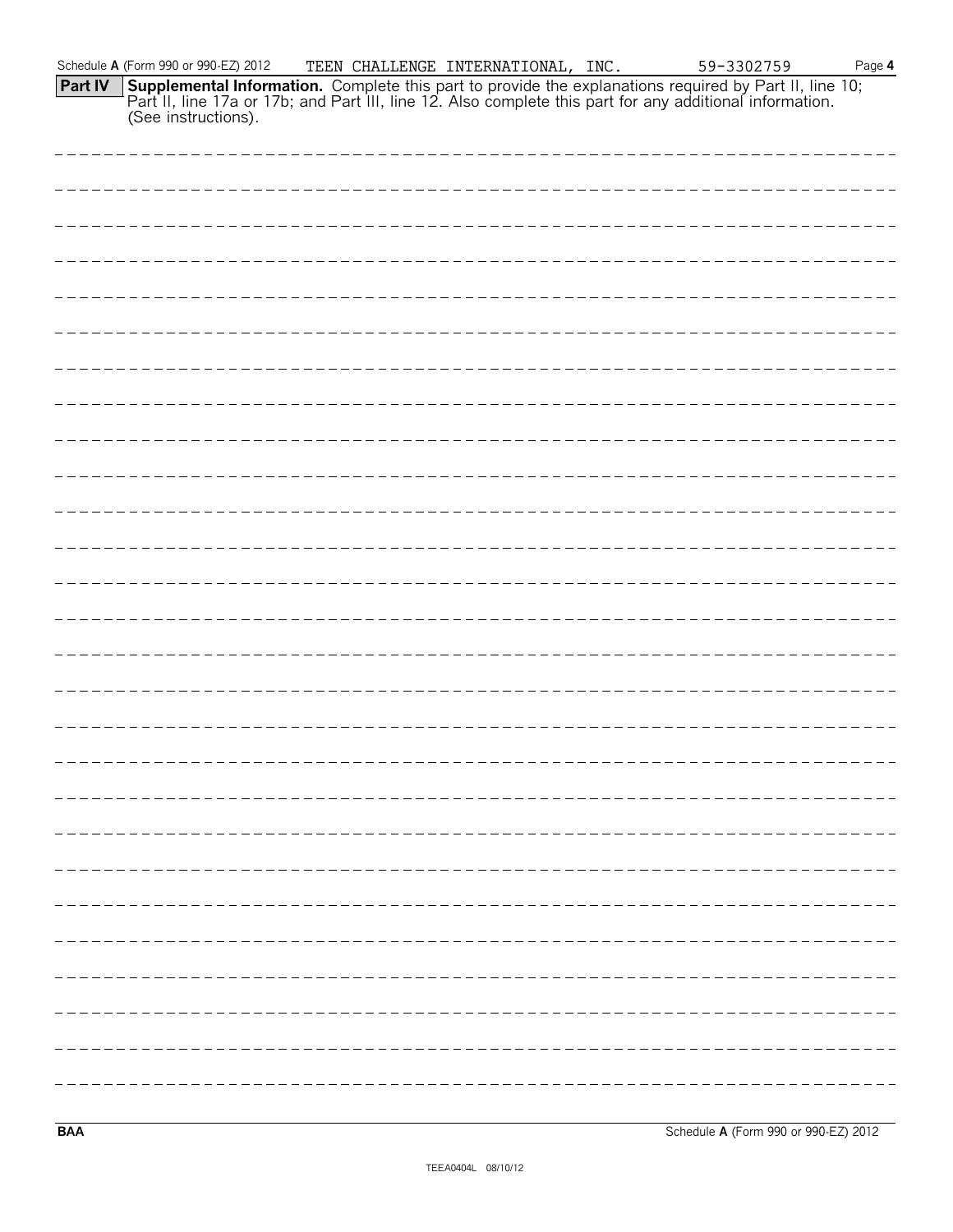# **(Form 990, 990-EZ, Schedule of Contributors or 990-PF) <sup>2012</sup>** Department of the Treasury G **Attach to Form 990, Form 990-EZ, or Form 990-PF**

# Department of the Treasury<br>Internal Revenue Service

| Name of the organization TEEN CHALLENGE INTERNATIONAL, INC. | <b>Employer identification number</b>                                                                                                                                  |            |
|-------------------------------------------------------------|------------------------------------------------------------------------------------------------------------------------------------------------------------------------|------------|
| DBA GLOBAL TEEN CHALLENGE                                   |                                                                                                                                                                        | 59-3302759 |
| <b>Organization type</b> (check one):                       |                                                                                                                                                                        |            |
| <b>Filers of:</b>                                           | Section:                                                                                                                                                               |            |
| Form 990 or 990-EZ                                          | $X$ 501(c)( 3) (enter number) organization<br>$\sqrt{4947(a)(1)}$ nonexempt charitable trust <b>not</b> treated as a private foundation<br>527 political organization  |            |
| Form 990-PF                                                 | $\vert$ 501(c)(3) exempt private foundation<br>$4947(a)(1)$ nonexempt charitable trust treated as a private foundation<br>$\left(501(c)(3)$ taxable private foundation |            |

Check if your organization is covered by the **General Rule** or a **Special Rule**

**Note.** Only a section 501(c)(7), (8), or (10) organization can check boxes for both the General Rule and a Special Rule. See instructions.

#### **General Rule**

For an organization filing Form 990, 990-EZ, or 990-PF that received, during the year, \$5,000 or more (in money or property) from any one contributor. (Complete Parts I and II.)

### **Special Rules**

X|For a section 501(c)(3) organization filing Form 990 or 990-EZ that met the 33-1/3% support test of the regulations under sections<br>509(a)(1) and 170(b)(1)(A)(vi) and received from any one contributor, during the year, a (**2**) 2% of the amount on (i) Form 990, Part VIII, line 1h or (ii) Form 990-EZ, line 1. Complete Parts I and II.

For a section 501(c)(7), (8), or (10) organization filing Form 990 or 990-EZ that received from any one contributor, during the year,<br>total contributions of more than \$1,000 for use *exclusively* for religious, charitable, the prevention of cruelty to children or animals. Complete Parts I, II, and III.

For a section 501(c)(7), (8), or (10) organization filing Form 990 or 990-EZ that received from any one contributor, during the year,<br>contributions for use *exclusively* for religious, charitable, etc, purposes, but these If this box is checked, enter here the total contributions that were received during the year for an *exclusively* religious, charitable, etc, purpose. Do not complete any of the parts unless the **General Rule** applies to this organization because it received nonexclusively religious, charitable, etc, contributions of \$5,000 or more during the year. . . . . . . . . . . . . . . . . . . . . . . . . . . . . . . . . . . . . . G\$

Caution: An organization that is not covered by the General Rule and/or the Special Rules does not file Schedule B (Form 990, 990-EZ, or 990-PF) but it must<br>answer 'No' on Part IV, line 2, of its Form 990; or check the box

**BAA For Paperwork Reduction Act Notice, see the Instructions for Form 990, 990EZ,** Schedule **B** (Form 990, 990-EZ, or 990-PF) (2012) **or 990-PF.**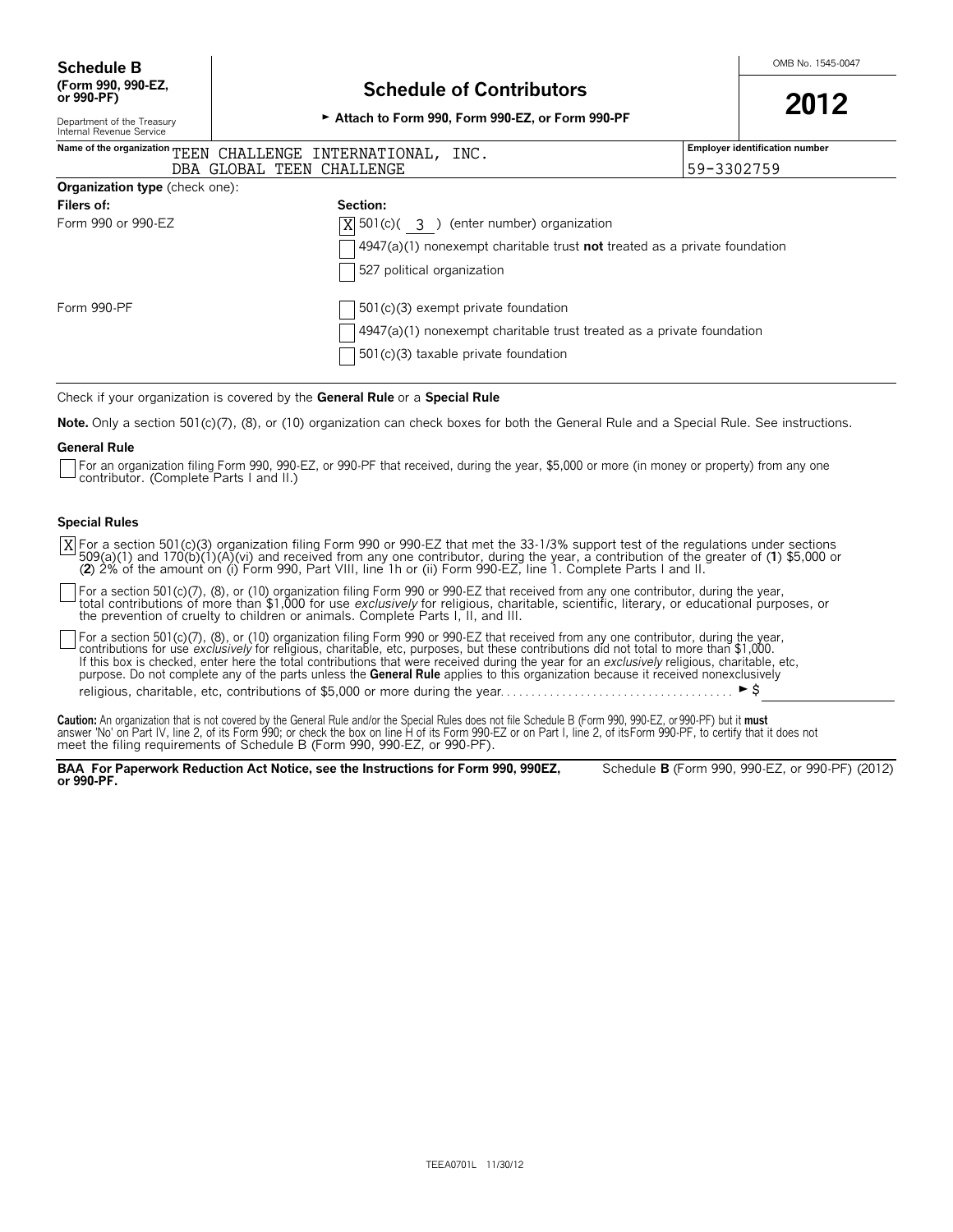| <b>SCHEDULE D</b> |  |
|-------------------|--|
| (Form 990)        |  |

# **SCHEDULE D**  $\begin{array}{|c|c|c|c|c|c|}\n\hline\n\text{SCHEDULE D} & \text{SCHEDULE D} & \text{SCHEDULE D} & \text{SCHEDULE D} & \text{SCHEDULE D} & \text{SCHEDULE D} & \text{SCHEDULE D} & \text{SCHEDULE D} & \text{SCHEDULE D} & \text{SCHEDULE D} & \text{SCHEDULE D} & \text{SCHEDULE D} & \text{SCHEDULE D} & \text{SCHEDULE D} & \text{SCHEDULE D} & \text{SCHEDULE D} & \text{SCHEDULE D} & \text{SCHEDILE D} & \text{$ **(Form 990) Supplemental Financial Statements 2012**

|                            |                                                                           | ----                  |
|----------------------------|---------------------------------------------------------------------------|-----------------------|
|                            | ► Complete if the organization answered 'Yes,' to Form 990,               |                       |
|                            | Part IV, lines 6, 7, 8, 9, 10, 11a, 11b, 11c, 11d, 11e, 11f, 12a, or 12b. | <b>Open to Public</b> |
| Department of the Treasury |                                                                           |                       |
| Internal Revenue Service   | Attach to Form 990.<br>$\triangleright$ See separate instructions.        | <b>Inspection</b>     |

|              | Name of the organization                                                                                                                                                                                                                                                                                                                                                                        |                         | <b>Employer identification number</b>                                                                 |
|--------------|-------------------------------------------------------------------------------------------------------------------------------------------------------------------------------------------------------------------------------------------------------------------------------------------------------------------------------------------------------------------------------------------------|-------------------------|-------------------------------------------------------------------------------------------------------|
|              | TEEN CHALLENGE INTERNATIONAL, INC.<br>DBA GLOBAL TEEN CHALLENGE                                                                                                                                                                                                                                                                                                                                 |                         | 59-3302759                                                                                            |
| Part I       | Organizations Maintaining Donor Advised Funds or Other Similar Funds or Accounts. Complete if<br>the organization answered 'Yes' to Form 990, Part IV, line 6.                                                                                                                                                                                                                                  |                         |                                                                                                       |
|              |                                                                                                                                                                                                                                                                                                                                                                                                 | (a) Donor advised funds | (b) Funds and other accounts                                                                          |
| 1            | Total number at end of year                                                                                                                                                                                                                                                                                                                                                                     |                         |                                                                                                       |
| 2            | Aggregate contributions to (during year)                                                                                                                                                                                                                                                                                                                                                        |                         |                                                                                                       |
| 3            | Aggregate grants from (during year)                                                                                                                                                                                                                                                                                                                                                             |                         |                                                                                                       |
| 4            | Aggregate value at end of year                                                                                                                                                                                                                                                                                                                                                                  |                         |                                                                                                       |
|              | Did the organization inform all donors and donor advisors in writing that the assets held in donor advised funds<br>are the organization's property, subject to the organization's exclusive legal control?                                                                                                                                                                                     |                         | Yes<br>No                                                                                             |
| 6            | Did the organization inform all grantees, donors, and donor advisors in writing that grant funds can be used only for charitable purposes and not for the benefit of the donor or donor advisor, or for any other purpose conf                                                                                                                                                                  |                         | <b>Yes</b><br>No                                                                                      |
| Part II      | <b>Conservation Easements.</b> Complete if the organization answered 'Yes' to Form 990, Part IV, line 7.                                                                                                                                                                                                                                                                                        |                         |                                                                                                       |
| 1            | Purpose(s) of conservation easements held by the organization (check all that apply).                                                                                                                                                                                                                                                                                                           |                         |                                                                                                       |
|              | Preservation of land for public use (e.g., recreation or education)<br>Protection of natural habitat<br>Preservation of open space                                                                                                                                                                                                                                                              |                         | Preservation of an historically important land area<br>Preservation of a certified historic structure |
| 2            | Complete lines 2a through 2d if the organization held a qualified conservation contribution in the form of a conservation easement on the<br>last day of the tax year.                                                                                                                                                                                                                          |                         |                                                                                                       |
|              |                                                                                                                                                                                                                                                                                                                                                                                                 |                         | Held at the End of the Tax Year                                                                       |
|              |                                                                                                                                                                                                                                                                                                                                                                                                 |                         | 2a                                                                                                    |
|              |                                                                                                                                                                                                                                                                                                                                                                                                 |                         | 2 <sub>b</sub>                                                                                        |
|              | c Number of conservation easements on a certified historic structure included in (a)                                                                                                                                                                                                                                                                                                            |                         | 2c                                                                                                    |
|              | d Number of conservation easements included in (c) acquired after 8/17/06, and not on a historic<br>Number of conservation easements modified, transferred, released, extinguished, or terminated by the organization during the                                                                                                                                                                |                         | 2d                                                                                                    |
| 3            | tax year $\blacktriangleright$                                                                                                                                                                                                                                                                                                                                                                  |                         |                                                                                                       |
| 4            | Number of states where property subject to conservation easement is located $\blacktriangleright$                                                                                                                                                                                                                                                                                               |                         |                                                                                                       |
| 5            |                                                                                                                                                                                                                                                                                                                                                                                                 |                         | <b>Yes</b><br>No                                                                                      |
| 6            | Staff and volunteer hours devoted to monitoring, inspecting, and enforcing conservation easements during the year                                                                                                                                                                                                                                                                               |                         |                                                                                                       |
| 7            | Amount of expenses incurred in monitoring, inspecting, and enforcing conservation easements during the year<br>►\$                                                                                                                                                                                                                                                                              |                         |                                                                                                       |
|              | Does each conservation easement reported on line 2(d) above satisfy the requirements of section 170(h)(4)(B)(i)                                                                                                                                                                                                                                                                                 |                         | No<br>Yes                                                                                             |
| 9            | In Part XIII, describe how the organization reports conservation easements in its revenue and expense statement, and balance sheet, and<br>include, if applicable, the text of the footnote to the organization's financial statements that describes the organization's accounting for<br>conservation easements.                                                                              |                         |                                                                                                       |
|              | <b>Organizations Maintaining Collections of Art, Historical Treasures, or Other Similar Assets.</b><br>Part III<br>Complete if the organization answered 'Yes' to Form 990, Part IV, line 8.                                                                                                                                                                                                    |                         |                                                                                                       |
|              | 1 a If the organization elected, as permitted under SFAS 116 (ASC 958), not to report in its revenue statement and balance sheet works of<br>art, historical treasures, or other similar assets held for public exhibition, education, or research in furtherance of public service, provide,<br>in Part XIII, the text of the footnote to its financial statements that describes these items. |                         |                                                                                                       |
|              | b If the organization elected, as permitted under SFAS 116 (ASC 958), to report in its revenue statement and balance sheet works of art,<br>historical treasures, or other similar assets held for public exhibition, education, or research in furtherance of public service, provide the<br>following amounts relating to these items:                                                        |                         |                                                                                                       |
|              |                                                                                                                                                                                                                                                                                                                                                                                                 |                         |                                                                                                       |
|              |                                                                                                                                                                                                                                                                                                                                                                                                 |                         | $\triangleright$ \$                                                                                   |
| $\mathbf{2}$ | If the organization received or held works of art, historical treasures, or other similar assets for financial gain, provide the following<br>amounts required to be reported under SFAS 116 (ASC 958) relating to these items:                                                                                                                                                                 |                         |                                                                                                       |
|              |                                                                                                                                                                                                                                                                                                                                                                                                 |                         |                                                                                                       |
|              |                                                                                                                                                                                                                                                                                                                                                                                                 |                         |                                                                                                       |

**BAA For Paperwork Reduction Act Notice, see the Instructions for Form 990.** TEEA3301L 09/18/12 Schedule D (Form 990) 2012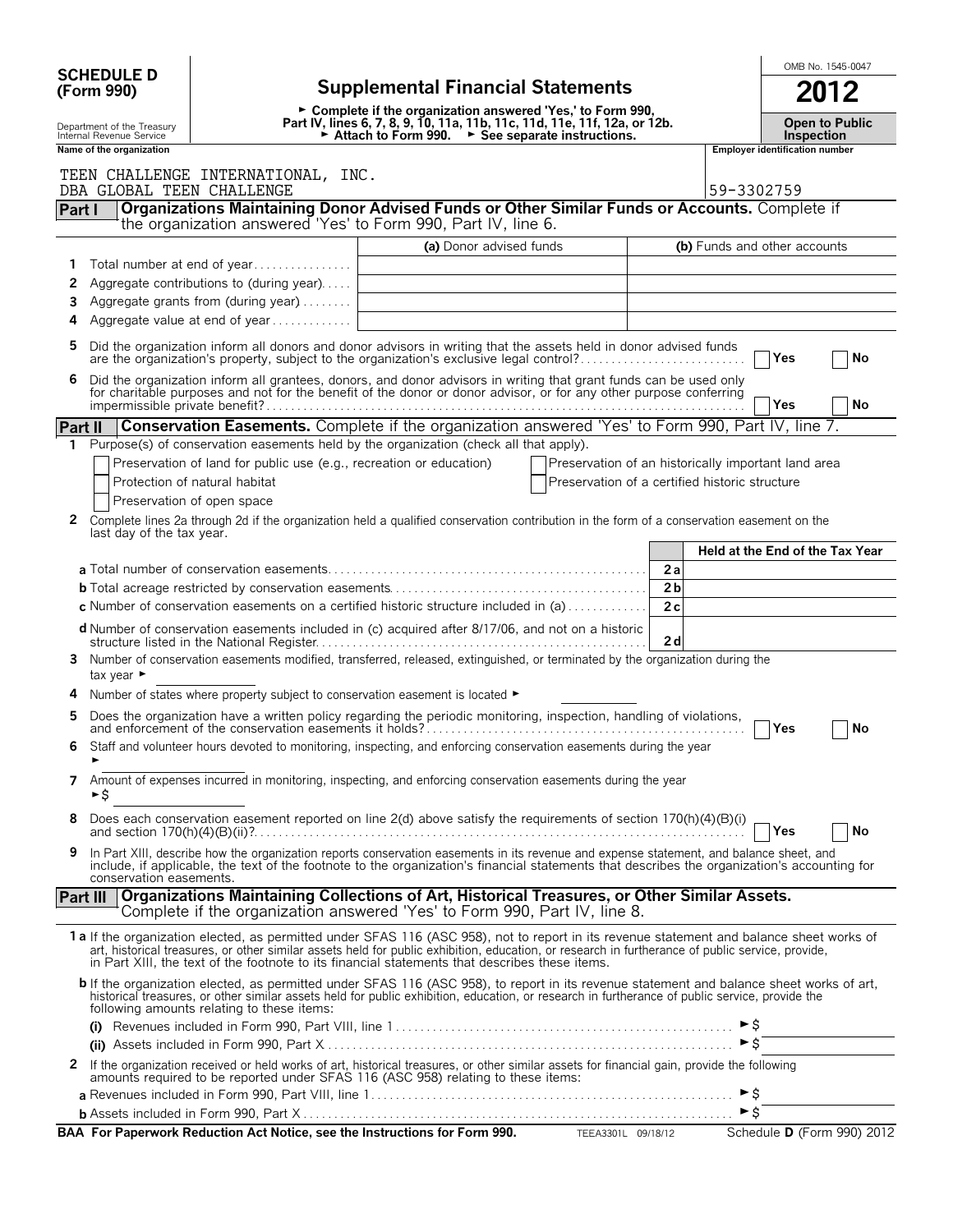| Schedule D (Form 990) 2012 TEEN CHALLENGE INTERNATIONAL, INC.<br>59-3302759<br>Page 2<br>Part III   Organizations Maintaining Collections of Art, Historical Treasures, or Other Similar Assets (continued)                                  |
|----------------------------------------------------------------------------------------------------------------------------------------------------------------------------------------------------------------------------------------------|
|                                                                                                                                                                                                                                              |
| 3 Using the organization's acquisition, accession, and other records, check any of the following that are a significant use of its collection<br>items (check all that apply):                                                               |
| Public exhibition<br>Loan or exchange programs<br>d<br>a                                                                                                                                                                                     |
| Scholarly research<br>Other<br>b                                                                                                                                                                                                             |
| Preservation for future generations<br>C                                                                                                                                                                                                     |
| 4 Provide a description of the organization's collections and explain how they further the organization's exempt purpose in<br>Part XIII.                                                                                                    |
| During the year, did the organization solicit or receive donations of art, historical treasures, or other similar assets to be sold to raise funds rather than to be maintained as part of the organization's collection?<br>5.<br>Yes<br>No |
| Part IV   Escrow and Custodial Arrangements. Complete if the organization answered 'Yes' to Form 990, Part IV, line 9, or<br>reported an amount on Form 990, Part X, line 21.                                                                |
|                                                                                                                                                                                                                                              |
| 1 a Is the organization an agent, trustee, custodian, or other intermediary for contributions or other assets not included<br>Yes<br>No                                                                                                      |
| <b>b</b> If 'Yes,' explain the arrangement in Part XIII and complete the following table:                                                                                                                                                    |
| Amount                                                                                                                                                                                                                                       |
| 1 с                                                                                                                                                                                                                                          |
| 1 <sub>d</sub>                                                                                                                                                                                                                               |
| 1e                                                                                                                                                                                                                                           |
| 1f<br>Yes<br>No                                                                                                                                                                                                                              |
|                                                                                                                                                                                                                                              |
|                                                                                                                                                                                                                                              |
| Endowment Funds. Complete if the organization answered 'Yes' to Form 990, Part IV, line 10.<br><b>Part V</b>                                                                                                                                 |
| (a) Current<br>(d) Three years<br>(e) Four years<br>(c) Two years<br>(b) Prior year                                                                                                                                                          |
| <b>1a</b> Beginning of year balance                                                                                                                                                                                                          |
| <b>b</b> Contributions                                                                                                                                                                                                                       |
| <b>c</b> Net investment earnings, gains,<br>and losses                                                                                                                                                                                       |
| <b>d</b> Grants or scholarships $\ldots$                                                                                                                                                                                                     |
| <b>e</b> Other expenditures for facilities<br>and programs                                                                                                                                                                                   |
| f Administrative expenses                                                                                                                                                                                                                    |
| <b>q</b> End of year balance $\dots\dots\dots\dots$                                                                                                                                                                                          |
| 2 Provide the estimated percentage of the current year end balance (line 1g, column (a)) held as:                                                                                                                                            |
| a Board designated or quasi-endowment $\blacktriangleright$                                                                                                                                                                                  |
| g<br><b>b</b> Permanent endowment ►                                                                                                                                                                                                          |
| ৽<br>c Temporarily restricted endowment ►                                                                                                                                                                                                    |
| The percentages in lines 2a, 2b, and 2c should equal 100%.                                                                                                                                                                                   |
| 3a Are there endowment funds not in the possession of the organization that are held and administered for the<br>Yes<br>No<br>organization by:                                                                                               |
| 3a(i)                                                                                                                                                                                                                                        |
| 3a(ii)                                                                                                                                                                                                                                       |
| 3 <sub>b</sub>                                                                                                                                                                                                                               |
| 4 Describe in Part XIII the intended uses of the organization's endowment funds.                                                                                                                                                             |
| <b>Part VI   Land, Buildings, and Equipment.</b> See Form 990, Part X, line 10.                                                                                                                                                              |
| Description of property<br>(d) Book value<br>(a) Cost or other basis<br>(c) Accumulated<br>(b) Cost or other<br>(investment)<br>basis (other)<br>depreciation                                                                                |
|                                                                                                                                                                                                                                              |
|                                                                                                                                                                                                                                              |
| c Leasehold improvements                                                                                                                                                                                                                     |
| 3,525.<br>21,442.<br>17,917.                                                                                                                                                                                                                 |
| 9,492.<br>4,651.<br>4,841.<br>Total. Add lines 1a through 1e. (Column (d) must equal Form 990, Part X, column (B), line 10(c).)<br>▶<br>8,366.                                                                                               |
| Schedule D (Form 990) 2012<br><b>BAA</b>                                                                                                                                                                                                     |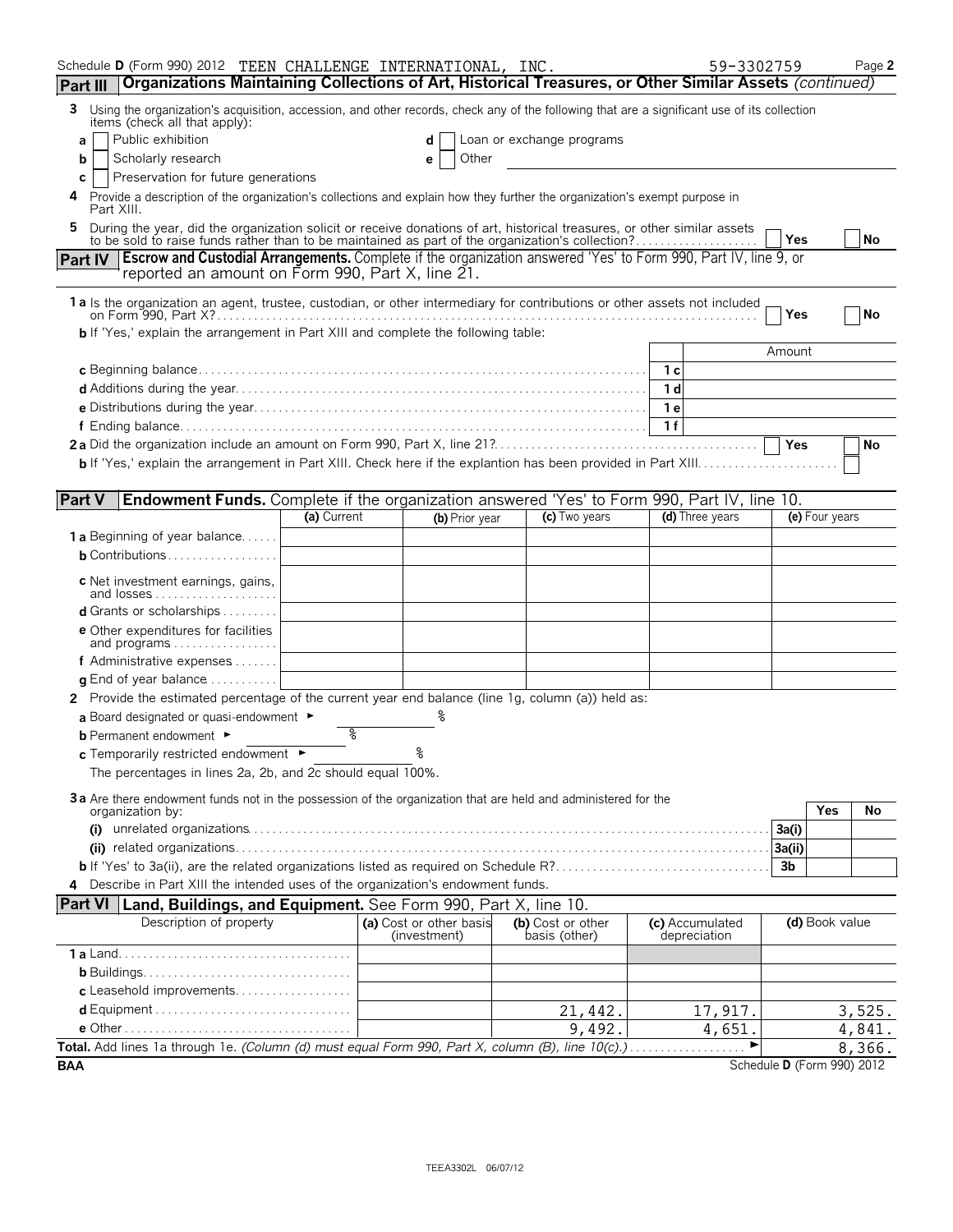$\overline{\phantom{a} \cdots}$ 

|                               | <b>Part VII   Investments - Other Securities.</b> See Form 990, Part X, line 12. N/A                                                                           |                 |                                                              |                |
|-------------------------------|----------------------------------------------------------------------------------------------------------------------------------------------------------------|-----------------|--------------------------------------------------------------|----------------|
|                               | (a) Description of security or category<br>(including name of security)                                                                                        | (b) Book value  | (c) Method of valuation: Cost or<br>end-of-year market value |                |
|                               |                                                                                                                                                                |                 |                                                              |                |
|                               |                                                                                                                                                                |                 |                                                              |                |
| (3) Other                     |                                                                                                                                                                |                 |                                                              |                |
|                               |                                                                                                                                                                |                 |                                                              |                |
| $\frac{(A)}{(B)}$             |                                                                                                                                                                |                 |                                                              |                |
| $\underline{(C)}$             |                                                                                                                                                                |                 |                                                              |                |
| $\underline{\frac{(D)}{(E)}}$ |                                                                                                                                                                |                 |                                                              |                |
|                               |                                                                                                                                                                |                 |                                                              |                |
| (F)                           |                                                                                                                                                                |                 |                                                              |                |
| (G)                           |                                                                                                                                                                |                 |                                                              |                |
| $\overline{H}$                |                                                                                                                                                                |                 |                                                              |                |
| $\frac{( )}{( )}$             |                                                                                                                                                                |                 |                                                              |                |
|                               | Total. (Column (b) must equal Form 990, Part X, column (B) line 12.). $\rightarrow$<br>Part VIII Investments - Program Related. See Form 990, Part X, line 13. |                 | N/A                                                          |                |
|                               | (a) Description of investment type                                                                                                                             | (b) Book value  | (c) Method of valuation: Cost or                             |                |
|                               |                                                                                                                                                                |                 | end-of-year market value                                     |                |
| (1)                           |                                                                                                                                                                |                 |                                                              |                |
| (2)                           |                                                                                                                                                                |                 |                                                              |                |
| (3)                           |                                                                                                                                                                |                 |                                                              |                |
| (4)<br>(5)                    |                                                                                                                                                                |                 |                                                              |                |
| $\overline{(6)}$              |                                                                                                                                                                |                 |                                                              |                |
| (7)                           |                                                                                                                                                                |                 |                                                              |                |
| (8)                           |                                                                                                                                                                |                 |                                                              |                |
| (9)                           |                                                                                                                                                                |                 |                                                              |                |
| (10)                          |                                                                                                                                                                |                 |                                                              |                |
|                               | Total. (Column (b) must equal Form 990, Part X, column (B) line 13.) $\Box$                                                                                    |                 |                                                              |                |
| <b>Part IX</b>                | Other Assets. See Form 990, Part X, line 15.                                                                                                                   | N/A             |                                                              |                |
|                               |                                                                                                                                                                | (a) Description |                                                              | (b) Book value |
| (1)<br>(2)                    |                                                                                                                                                                |                 |                                                              |                |
| $\overline{(\overline{3})}$   |                                                                                                                                                                |                 |                                                              |                |
| (4)                           |                                                                                                                                                                |                 |                                                              |                |
| $\overline{(5)}$              |                                                                                                                                                                |                 |                                                              |                |
| (6)                           |                                                                                                                                                                |                 |                                                              |                |
| (7)                           |                                                                                                                                                                |                 |                                                              |                |
| (8)                           |                                                                                                                                                                |                 |                                                              |                |
| $\overline{(9)}$              |                                                                                                                                                                |                 |                                                              |                |
| (10)                          |                                                                                                                                                                |                 |                                                              |                |
|                               | Total. (Column (b) must equal Form 990, Part X, column (B), line 15.)                                                                                          |                 | ▶                                                            |                |
| <b>Part X</b>                 | Other Liabilities. See Form 990, Part X, line 25.<br>(a) Description of liability                                                                              | (b) Book value  |                                                              |                |
|                               | (1) Federal income taxes                                                                                                                                       |                 |                                                              |                |
| (2)                           |                                                                                                                                                                |                 |                                                              |                |
| (3)                           |                                                                                                                                                                |                 |                                                              |                |
| (4)                           |                                                                                                                                                                |                 |                                                              |                |
| $\overline{(5)}$              |                                                                                                                                                                |                 |                                                              |                |
| (6)                           |                                                                                                                                                                |                 |                                                              |                |
| (7)                           |                                                                                                                                                                |                 |                                                              |                |
| (8)                           |                                                                                                                                                                |                 |                                                              |                |
| (9)                           |                                                                                                                                                                |                 |                                                              |                |
| (10)                          |                                                                                                                                                                |                 |                                                              |                |
| (11)                          |                                                                                                                                                                |                 |                                                              |                |
|                               | Total. (Column (b) must equal Form 990, Part X, column (B) line 25.).                                                                                          | ▶               |                                                              |                |

**2.** FIN 48 (ASC 740) Footnote. In Part XIII, provide the text of the footnote to the organization's financial statements that reports the organization's liability for uncertain tax positions under FIN 48 (ASC 740). Check here if the text of the footnote has been provided in Part XIII. . . . . . . . . . . . . . . . . . . . . . . . . . . . . . . . . . . . . . . . . . . . . . . . . . . . . . . . . . . . . . . .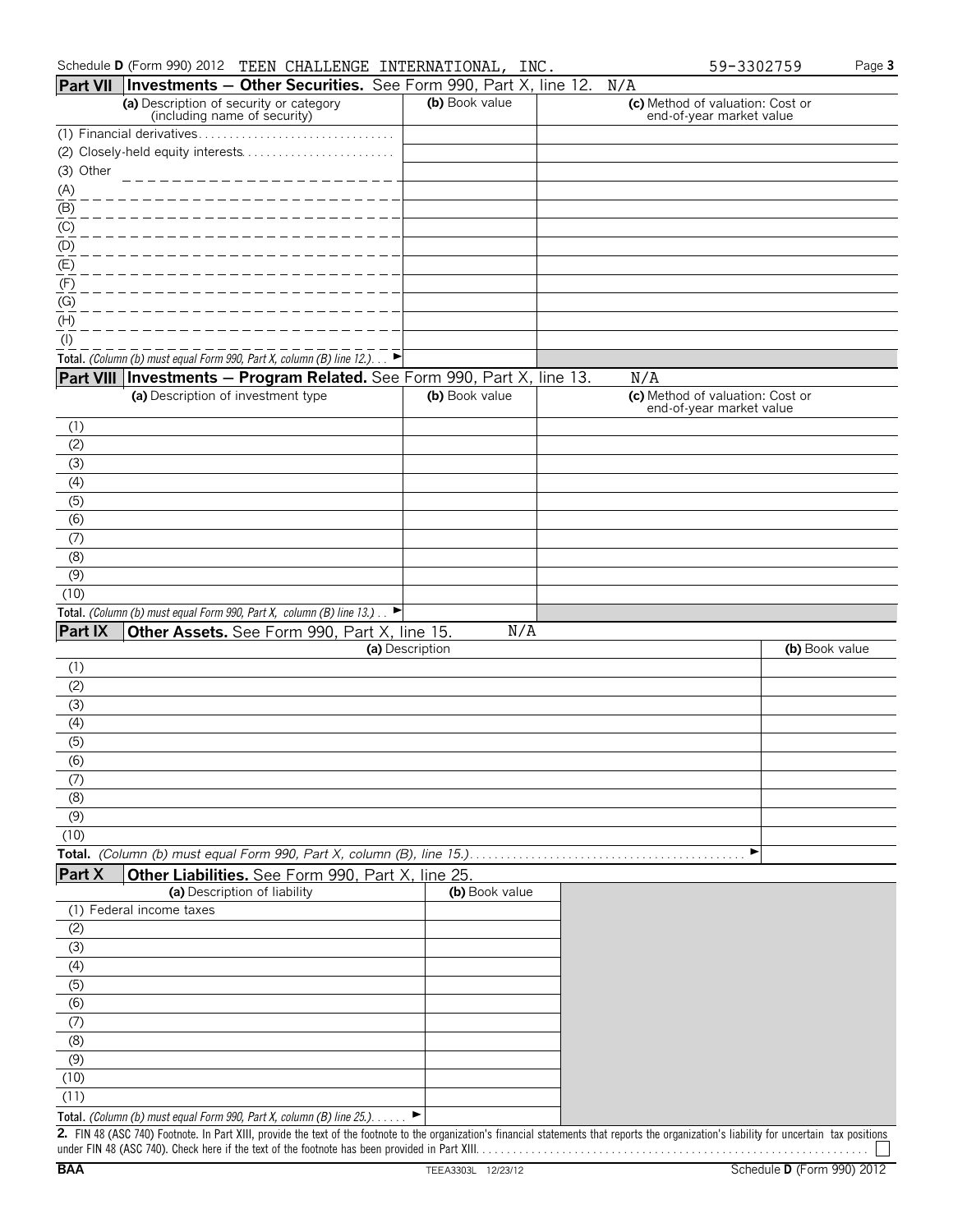|    |                 | Schedule D (Form 990) 2012 TEEN CHALLENGE INTERNATIONAL, INC.                                                                                                                                                                                                                                          |                              | 59-3302759   | Page 4                     |
|----|-----------------|--------------------------------------------------------------------------------------------------------------------------------------------------------------------------------------------------------------------------------------------------------------------------------------------------------|------------------------------|--------------|----------------------------|
|    | <b>Part XI</b>  | Reconciliation of Revenue per Audited Financial Statements With Revenue per Return                                                                                                                                                                                                                     |                              |              |                            |
| 1. |                 |                                                                                                                                                                                                                                                                                                        |                              | $\mathbf{1}$ | 4,858,296.                 |
|    |                 | 2 Amounts included on line 1 but not on Form 990, Part VIII, line 12:                                                                                                                                                                                                                                  |                              |              |                            |
|    |                 |                                                                                                                                                                                                                                                                                                        | 2a                           |              |                            |
|    |                 |                                                                                                                                                                                                                                                                                                        | 2 <sub>b</sub><br>2,690,279. |              |                            |
|    |                 |                                                                                                                                                                                                                                                                                                        | 2c                           |              |                            |
|    |                 | <b>d</b> Other (Describe in Part XIII.) $\ldots$ $\ldots$ $\ldots$ $\ldots$ $\ldots$ $\ldots$ $\ldots$ $\ldots$                                                                                                                                                                                        | 2d                           |              |                            |
|    |                 |                                                                                                                                                                                                                                                                                                        |                              | 2e           | 2,690,279.                 |
|    |                 |                                                                                                                                                                                                                                                                                                        |                              | $\mathbf{3}$ | 2,168,017.                 |
| 4  |                 | Amounts included on Form 990, Part VIII, line 12, but not on line 1:                                                                                                                                                                                                                                   |                              |              |                            |
|    |                 | a Investment expenses not included on Form 990, Part VIII, line 7b.                                                                                                                                                                                                                                    | 4a                           |              |                            |
|    |                 |                                                                                                                                                                                                                                                                                                        | 4 <sub>h</sub>               |              |                            |
|    |                 |                                                                                                                                                                                                                                                                                                        |                              | 4 c          |                            |
|    |                 | 5 Total revenue. Add lines 3 and 4c. (This must equal Form 990, Part I, line 12.)                                                                                                                                                                                                                      |                              | 5            | 2,168,017.                 |
|    | <b>Part XII</b> | Reconciliation of Expenses per Audited Financial Statements With Expenses per Return                                                                                                                                                                                                                   |                              |              |                            |
| 1. |                 |                                                                                                                                                                                                                                                                                                        |                              | 1.           | 4,867,230.                 |
|    |                 | 2 Amounts included on line 1 but not on Form 990, Part IX, line 25:                                                                                                                                                                                                                                    |                              |              |                            |
|    |                 |                                                                                                                                                                                                                                                                                                        | 2a<br>2,690,279.             |              |                            |
|    |                 |                                                                                                                                                                                                                                                                                                        | 2 <sub>b</sub>               |              |                            |
|    |                 |                                                                                                                                                                                                                                                                                                        | 2c                           |              |                            |
|    |                 |                                                                                                                                                                                                                                                                                                        | 2d                           |              |                            |
|    |                 |                                                                                                                                                                                                                                                                                                        |                              | 2e           | 2,690,279.                 |
|    |                 |                                                                                                                                                                                                                                                                                                        |                              | 3            | $\overline{2}$ , 176, 951. |
| 4  |                 | Amounts included on Form 990, Part IX, line 25, but not on line 1:                                                                                                                                                                                                                                     |                              |              |                            |
|    |                 |                                                                                                                                                                                                                                                                                                        |                              |              |                            |
|    |                 |                                                                                                                                                                                                                                                                                                        | 4 <sub>h</sub>               |              |                            |
|    |                 |                                                                                                                                                                                                                                                                                                        |                              | 4 c          |                            |
|    |                 | 5 Total expenses. Add lines 3 and 4c. (This must equal Form 990, Part I, line 18.)                                                                                                                                                                                                                     |                              | 5            | 2, 176, 951.               |
|    |                 | <b>Part XIII Supplemental Information</b>                                                                                                                                                                                                                                                              |                              |              |                            |
|    |                 | Complete this part to provide the descriptions required for Part II, lines 3, 5, and 9; Part III, lines 1a and 4; Part IV, lines 1b and 2b; Part V,<br>line 4; Part X, line 2; Part XI, lines 2d and 4b; and Part XII, lines 2d and 4b. Also complete this part to provide any additional information. |                              |              |                            |
|    |                 |                                                                                                                                                                                                                                                                                                        |                              |              |                            |

**BAA** Schedule **D** (Form 990) 2012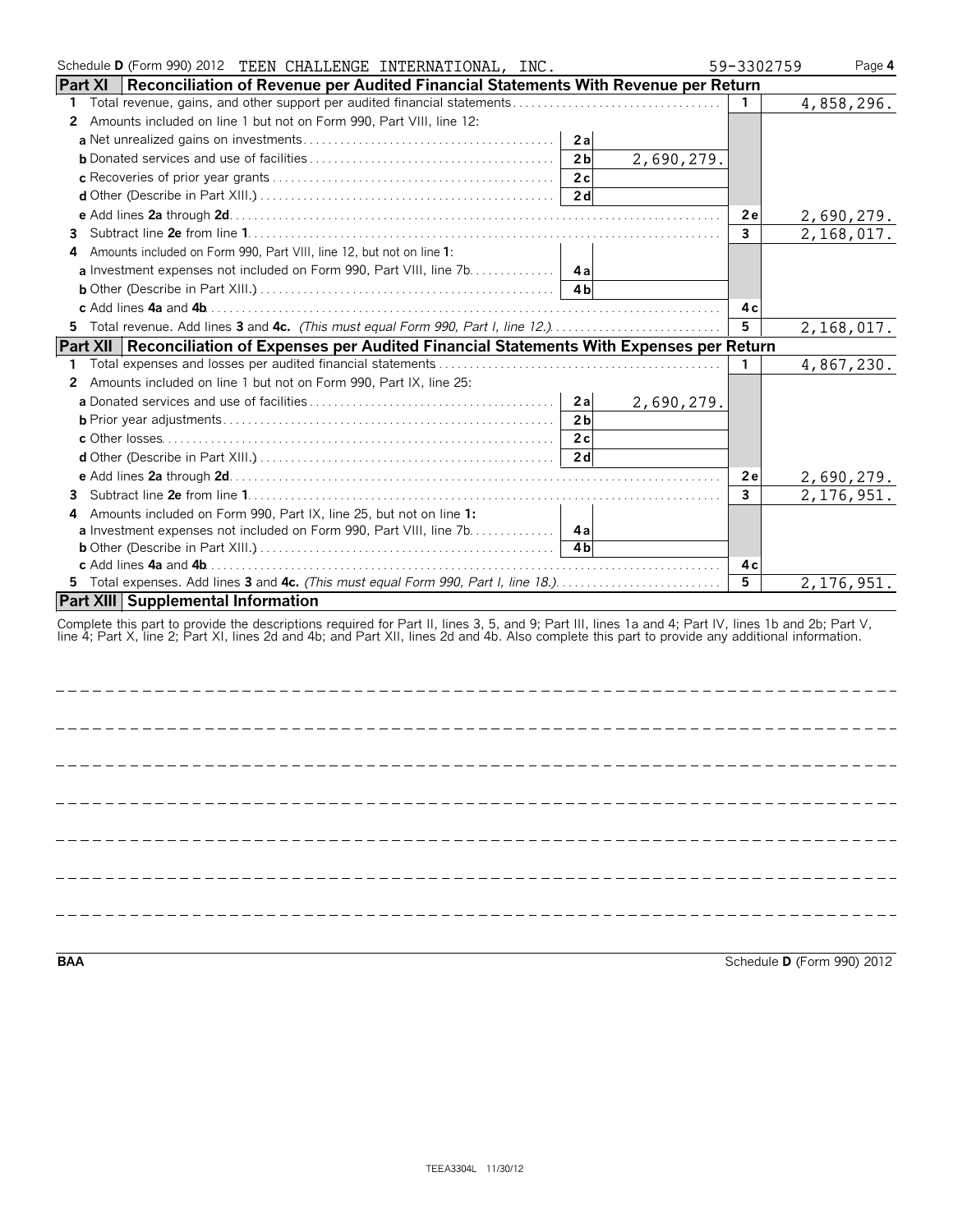# Schedule F **Statement of Activities Outside the United States**

► Complete if the organization answered 'Yes' to Form 990, Part IV, line 14b, 15, or 16. **2012** Department of the Treasury **Gallering Control Control of Attach to Form 990. 
<b>See separate instructions.** The **Inspection**<br>Internal Revenue Service **Inspection** 

| OMB No. 1545-0047                    |
|--------------------------------------|
| 2012                                 |
| <b>Open to Public<br/>Inspection</b> |

Name of the organization **Employer identification number Employer identification number** 

| TEEN CHALLENGE INTERNATIONAL, INC.                                                                                       |                                                                                                                                           |                                                                                       |                                                                                                                                                            | 59-3302759                                                                                                     |                                                               |  |  |  |  |  |  |
|--------------------------------------------------------------------------------------------------------------------------|-------------------------------------------------------------------------------------------------------------------------------------------|---------------------------------------------------------------------------------------|------------------------------------------------------------------------------------------------------------------------------------------------------------|----------------------------------------------------------------------------------------------------------------|---------------------------------------------------------------|--|--|--|--|--|--|
| Part I<br>to Form 990, Part IV, line 14b.                                                                                |                                                                                                                                           |                                                                                       | General Information on Activities Outside the United States. Complete if the organization answered 'Yes'                                                   |                                                                                                                |                                                               |  |  |  |  |  |  |
| 1 For grantmakers. Does the organization maintain records to substantiate the amount of its grants and other assistance, |                                                                                                                                           |                                                                                       | the grantees' eligibility for the grants or assistance, and the selection criteria used to award the grants or assistance? $\boxed{\mathbf{X}}$ Yes        |                                                                                                                | $\blacksquare$ No                                             |  |  |  |  |  |  |
| United States.                                                                                                           | 2 For grantmakers. Describe in Part V the organization's procedures for monitoring the use of its grants and other assistance outside the |                                                                                       |                                                                                                                                                            |                                                                                                                |                                                               |  |  |  |  |  |  |
| 3 Activities per Region. (The following Part I, line 3 table can be duplicated if additional space is needed.)           |                                                                                                                                           |                                                                                       |                                                                                                                                                            |                                                                                                                |                                                               |  |  |  |  |  |  |
| (a) Region                                                                                                               | (b) Number of<br>offices in the<br>region                                                                                                 | (c) Number of<br>employees.<br>agents, and<br>independent<br>contractors in<br>region | (d) Activities conducted in<br>region (by type) (e.g.,<br>fundraising, program<br>services, investments,<br>grants to recipients<br>located in the region) | (e) If activity listed in<br>(d) is a program<br>service, describe<br>specific type of<br>service(s) in region | (f) Total<br>expenditures for<br>and investments<br>in region |  |  |  |  |  |  |
|                                                                                                                          |                                                                                                                                           |                                                                                       |                                                                                                                                                            | <b>GENERAL</b>                                                                                                 |                                                               |  |  |  |  |  |  |
| (1)                                                                                                                      |                                                                                                                                           |                                                                                       |                                                                                                                                                            | OPERATING                                                                                                      |                                                               |  |  |  |  |  |  |
| <b>AFRICA</b><br>(2)                                                                                                     | 2                                                                                                                                         |                                                                                       | 4 PROGRAM SERVICES                                                                                                                                         | <b>BUDGET</b><br><b>GENERAL</b>                                                                                | 3,292.                                                        |  |  |  |  |  |  |
|                                                                                                                          |                                                                                                                                           |                                                                                       |                                                                                                                                                            | OPERATING                                                                                                      |                                                               |  |  |  |  |  |  |
| (3) CENTRAL AMERICA                                                                                                      | 3                                                                                                                                         |                                                                                       | 15 PROGRAM SERVICES                                                                                                                                        | <b>BUDGET</b>                                                                                                  | 6, 136.                                                       |  |  |  |  |  |  |
|                                                                                                                          |                                                                                                                                           |                                                                                       |                                                                                                                                                            | <b>GENERAL</b>                                                                                                 |                                                               |  |  |  |  |  |  |
| (4)<br>EAST ASIA                                                                                                         |                                                                                                                                           |                                                                                       |                                                                                                                                                            | OPERATING                                                                                                      |                                                               |  |  |  |  |  |  |
|                                                                                                                          | 3                                                                                                                                         |                                                                                       | 15 PROGRAM SERVICES                                                                                                                                        | <b>BUDGET</b>                                                                                                  | 87,091.                                                       |  |  |  |  |  |  |
| (5)                                                                                                                      |                                                                                                                                           |                                                                                       |                                                                                                                                                            | <b>GENERAL</b>                                                                                                 |                                                               |  |  |  |  |  |  |
|                                                                                                                          |                                                                                                                                           |                                                                                       |                                                                                                                                                            | OPERATING                                                                                                      |                                                               |  |  |  |  |  |  |
| (6) EUROPE                                                                                                               | 6                                                                                                                                         |                                                                                       | 46 PROGRAM SERVICES                                                                                                                                        | <b>BUDGET</b><br><b>GENERAL</b>                                                                                | 7,599.                                                        |  |  |  |  |  |  |
| (7)                                                                                                                      |                                                                                                                                           |                                                                                       |                                                                                                                                                            | OPERATING                                                                                                      |                                                               |  |  |  |  |  |  |
| NORTH AMERICA                                                                                                            | $\mathbf{1}$                                                                                                                              |                                                                                       | 6 PROGRAM SERVICES                                                                                                                                         | <b>BUDGET</b>                                                                                                  | 41,329.                                                       |  |  |  |  |  |  |
| (8)                                                                                                                      |                                                                                                                                           |                                                                                       |                                                                                                                                                            | <b>GENERAL</b>                                                                                                 |                                                               |  |  |  |  |  |  |
|                                                                                                                          |                                                                                                                                           |                                                                                       |                                                                                                                                                            | OPERATING                                                                                                      |                                                               |  |  |  |  |  |  |
| (9) RUSSIA                                                                                                               | 3                                                                                                                                         |                                                                                       | 18 PROGRAM SERVICES                                                                                                                                        | <b>BUDGET</b>                                                                                                  | 6, 973.                                                       |  |  |  |  |  |  |
|                                                                                                                          |                                                                                                                                           |                                                                                       |                                                                                                                                                            | <b>GENERAL</b>                                                                                                 |                                                               |  |  |  |  |  |  |
| (10)                                                                                                                     |                                                                                                                                           |                                                                                       |                                                                                                                                                            | OPERATING                                                                                                      |                                                               |  |  |  |  |  |  |
| SOUTH AMERICA                                                                                                            | 3                                                                                                                                         |                                                                                       | 17 PROGRAM SERVICES                                                                                                                                        | <b>BUDGET</b>                                                                                                  | 4,514.                                                        |  |  |  |  |  |  |
| (11)                                                                                                                     |                                                                                                                                           |                                                                                       |                                                                                                                                                            | <b>GENERAL</b>                                                                                                 |                                                               |  |  |  |  |  |  |
|                                                                                                                          |                                                                                                                                           |                                                                                       |                                                                                                                                                            | OPERATING                                                                                                      |                                                               |  |  |  |  |  |  |
| (12) SOUTH ASIA                                                                                                          | $\sqrt{2}$                                                                                                                                |                                                                                       | 20 PROGRAM SERVICES                                                                                                                                        | <b>BUDGET</b>                                                                                                  | 45,979.                                                       |  |  |  |  |  |  |
|                                                                                                                          |                                                                                                                                           |                                                                                       |                                                                                                                                                            | <b>GENERAL</b>                                                                                                 |                                                               |  |  |  |  |  |  |
| (13) SUB-SAHARAN                                                                                                         |                                                                                                                                           |                                                                                       |                                                                                                                                                            | OPERATING                                                                                                      |                                                               |  |  |  |  |  |  |
| <b>AFRICA</b><br>(14)                                                                                                    | 1                                                                                                                                         |                                                                                       | 50 PROGRAM SERVICES                                                                                                                                        | <b>BUDGET</b>                                                                                                  | 6,141.                                                        |  |  |  |  |  |  |
| (15)                                                                                                                     |                                                                                                                                           |                                                                                       |                                                                                                                                                            |                                                                                                                |                                                               |  |  |  |  |  |  |
| (16)                                                                                                                     |                                                                                                                                           |                                                                                       |                                                                                                                                                            |                                                                                                                |                                                               |  |  |  |  |  |  |
| (17)                                                                                                                     |                                                                                                                                           |                                                                                       |                                                                                                                                                            |                                                                                                                |                                                               |  |  |  |  |  |  |
|                                                                                                                          | 24                                                                                                                                        | 191                                                                                   |                                                                                                                                                            |                                                                                                                | 209,054.                                                      |  |  |  |  |  |  |
| <b>b</b> Total from continuation<br>sheets to Part I                                                                     |                                                                                                                                           |                                                                                       |                                                                                                                                                            |                                                                                                                |                                                               |  |  |  |  |  |  |
|                                                                                                                          |                                                                                                                                           |                                                                                       |                                                                                                                                                            |                                                                                                                |                                                               |  |  |  |  |  |  |
| <b>c</b> Totals (add lines 3a and 3b)<br>BAA For Paperwork Reduction Act Notice, see the Instructions for Form 990.      | 24                                                                                                                                        | 191                                                                                   | TFFA3501L 07/19/13                                                                                                                                         |                                                                                                                | 209,054.<br>Schedule F (Form 990) 2012                        |  |  |  |  |  |  |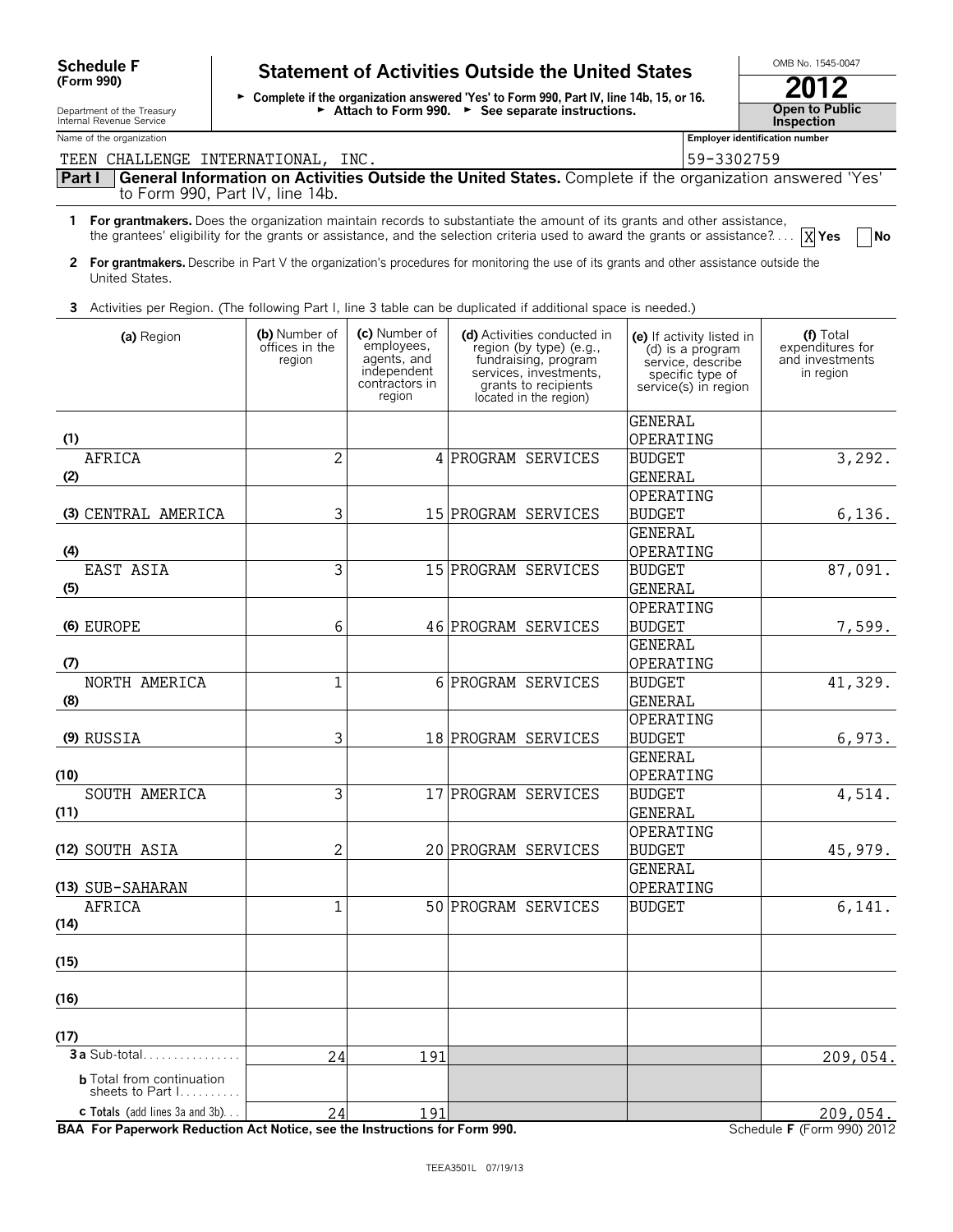**Part II Grants and Other Assistance to Organizations or Entities Outside the United States.** Complete if the organization answered 'Yes' to Form 990, Part IV, line 15, for any recipient who received more than \$5,000. Part II can be duplicated if additional space is needed.

| $\mathbf{1}$ | (a) Name of organization                                                                                                                                                                                                          | (b) IRS code<br>section and EIN<br>(if applicable) | (c) Region       | (d) Purpose<br>of grant | (e) Amount of<br>cash grant | (f) Manner of<br>cash<br>disbursement | (g) Amount of<br>non-cash<br>assistance | (h) Description of<br>non-cash<br>assistance | (i) Method of<br>valuation (book,<br>FMV, appraisal,<br>other) |
|--------------|-----------------------------------------------------------------------------------------------------------------------------------------------------------------------------------------------------------------------------------|----------------------------------------------------|------------------|-------------------------|-----------------------------|---------------------------------------|-----------------------------------------|----------------------------------------------|----------------------------------------------------------------|
|              |                                                                                                                                                                                                                                   |                                                    |                  | PROGRAM                 |                             |                                       |                                         |                                              |                                                                |
| (1)          |                                                                                                                                                                                                                                   |                                                    | AFRICA           | SERVICES                |                             | 3,292. CHECKS                         |                                         |                                              |                                                                |
|              |                                                                                                                                                                                                                                   |                                                    | <b>CENTRAL</b>   | PROGRAM                 |                             |                                       |                                         |                                              |                                                                |
| (2)          |                                                                                                                                                                                                                                   |                                                    | AMERICA          | <b>SERVICES</b>         |                             | 6,136. CHECKS                         |                                         |                                              |                                                                |
|              |                                                                                                                                                                                                                                   |                                                    |                  | PROGRAM                 |                             |                                       |                                         |                                              |                                                                |
| (3)          |                                                                                                                                                                                                                                   |                                                    | <b>EAST ASIA</b> | <b>SERVICES</b>         | 87,091. CHECKS              |                                       |                                         |                                              |                                                                |
|              |                                                                                                                                                                                                                                   |                                                    |                  | PROGRAM                 |                             |                                       |                                         |                                              |                                                                |
| (4)          |                                                                                                                                                                                                                                   |                                                    | <b>EUROPE</b>    | <b>SERVICES</b>         |                             | 7,599. CHECKS                         |                                         |                                              |                                                                |
|              |                                                                                                                                                                                                                                   |                                                    | NORTH            | PROGRAM                 |                             |                                       |                                         |                                              |                                                                |
| (5)          |                                                                                                                                                                                                                                   |                                                    | AMERICA          | <b>SERVICES</b>         | 41,329. CHECKS              |                                       |                                         |                                              |                                                                |
|              |                                                                                                                                                                                                                                   |                                                    |                  | PROGRAM                 |                             |                                       |                                         |                                              |                                                                |
| (6)          |                                                                                                                                                                                                                                   |                                                    | RUSSIA           | <b>SERVICES</b>         |                             | 6,973. CHECKS                         |                                         |                                              |                                                                |
|              |                                                                                                                                                                                                                                   |                                                    | SOUTH            | PROGRAM                 |                             |                                       |                                         |                                              |                                                                |
| (7)          |                                                                                                                                                                                                                                   |                                                    | AMERICA          | <b>SERVICES</b>         |                             | 4,514. CHECKS                         |                                         |                                              |                                                                |
|              |                                                                                                                                                                                                                                   |                                                    |                  | PROGRAM                 |                             |                                       |                                         |                                              |                                                                |
| (8)          |                                                                                                                                                                                                                                   |                                                    | SOUTH ASIA       | <b>SERVICES</b>         | 45,979. CHECKS              |                                       |                                         |                                              |                                                                |
|              |                                                                                                                                                                                                                                   |                                                    | SUB-SAHA         | PROGRAM                 |                             |                                       |                                         |                                              |                                                                |
| (9)          |                                                                                                                                                                                                                                   |                                                    | AFRICA           | <b>SERVICES</b>         |                             | 6, 141. CHECKS                        |                                         |                                              |                                                                |
| (10)         |                                                                                                                                                                                                                                   |                                                    |                  |                         |                             |                                       |                                         |                                              |                                                                |
| (11)         |                                                                                                                                                                                                                                   |                                                    |                  |                         |                             |                                       |                                         |                                              |                                                                |
| (12)         |                                                                                                                                                                                                                                   |                                                    |                  |                         |                             |                                       |                                         |                                              |                                                                |
| (13)         |                                                                                                                                                                                                                                   |                                                    |                  |                         |                             |                                       |                                         |                                              |                                                                |
| (14)         |                                                                                                                                                                                                                                   |                                                    |                  |                         |                             |                                       |                                         |                                              |                                                                |
| (15)         |                                                                                                                                                                                                                                   |                                                    |                  |                         |                             |                                       |                                         |                                              |                                                                |
| (16)         |                                                                                                                                                                                                                                   |                                                    |                  |                         |                             |                                       |                                         |                                              |                                                                |
|              | 2 Enter total number of recipient organizations listed above that are recognized as charities by the foreign country, recognized as tax-exempt by the IRS, or for which<br>the grantee or counsel has provided a section 501(c)(3 |                                                    |                  |                         |                             |                                       |                                         |                                              | $\boldsymbol{0}$                                               |
|              |                                                                                                                                                                                                                                   |                                                    |                  |                         |                             |                                       |                                         |                                              | $\overline{9}$                                                 |
| <b>BAA</b>   |                                                                                                                                                                                                                                   |                                                    |                  |                         |                             |                                       |                                         |                                              | Schedule F (Form 990) 2012                                     |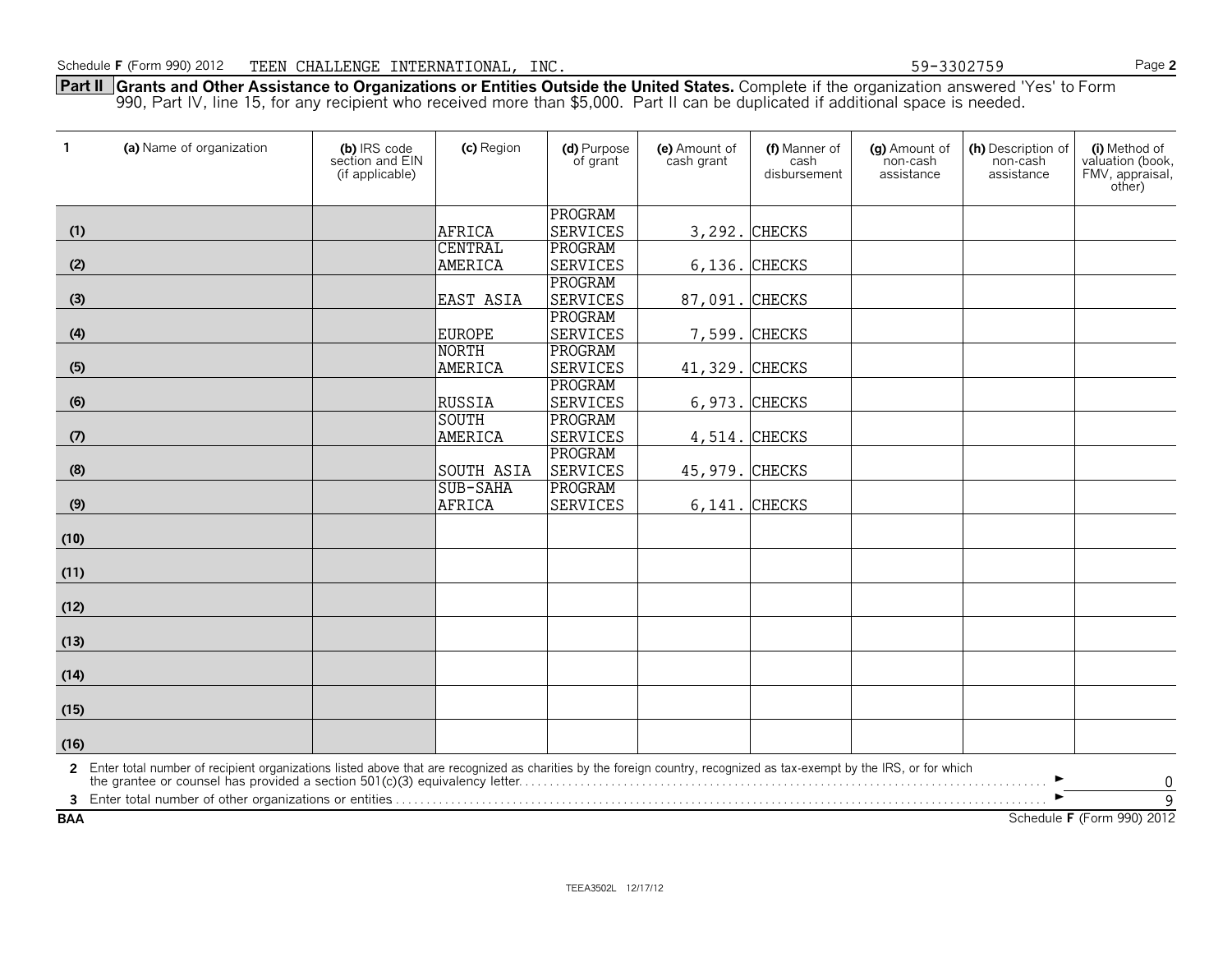**Part III Grants and Other Assistance to Individuals Outside the United States.** Complete if the organization answered 'Yes' to Form 990, Part IV, line 16. Part III can be duplicated if additional space is needed.

| (a) Type of grant or assistance | (b) Region   | (c) Number<br>of recipients | (d) Amount of<br>cash grant | (e) Manner of<br>cash<br>disbursement | (f) Amount of non-<br>cash assistance | (g) Description of<br>non-cash assistance | (h) Method of<br>valuation (book,<br>FMV, appraisal,<br>other) |
|---------------------------------|--------------|-----------------------------|-----------------------------|---------------------------------------|---------------------------------------|-------------------------------------------|----------------------------------------------------------------|
| (1) PROGRAM SERVICES            | CENTRAL ASIA | $\mathbf{1}$                | 37,650. CHECK               |                                       |                                       |                                           |                                                                |
| (2)                             |              |                             |                             |                                       |                                       |                                           |                                                                |
| (3)                             |              |                             |                             |                                       |                                       |                                           |                                                                |
| (4)                             |              |                             |                             |                                       |                                       |                                           |                                                                |
| (5)                             |              |                             |                             |                                       |                                       |                                           |                                                                |
| (6)                             |              |                             |                             |                                       |                                       |                                           |                                                                |
| (7)                             |              |                             |                             |                                       |                                       |                                           |                                                                |
| (8)                             |              |                             |                             |                                       |                                       |                                           |                                                                |
| (9)                             |              |                             |                             |                                       |                                       |                                           |                                                                |
| (10)                            |              |                             |                             |                                       |                                       |                                           |                                                                |
| (11)                            |              |                             |                             |                                       |                                       |                                           |                                                                |
| (12)                            |              |                             |                             |                                       |                                       |                                           |                                                                |
| (13)                            |              |                             |                             |                                       |                                       |                                           |                                                                |
| (14)                            |              |                             |                             |                                       |                                       |                                           |                                                                |
| (15)                            |              |                             |                             |                                       |                                       |                                           |                                                                |
| (16)                            |              |                             |                             |                                       |                                       |                                           |                                                                |
| (17)                            |              |                             |                             |                                       |                                       |                                           |                                                                |
| (18)<br><b>BAA</b>              |              |                             |                             |                                       |                                       |                                           | Schedule F (Form 990) 2012                                     |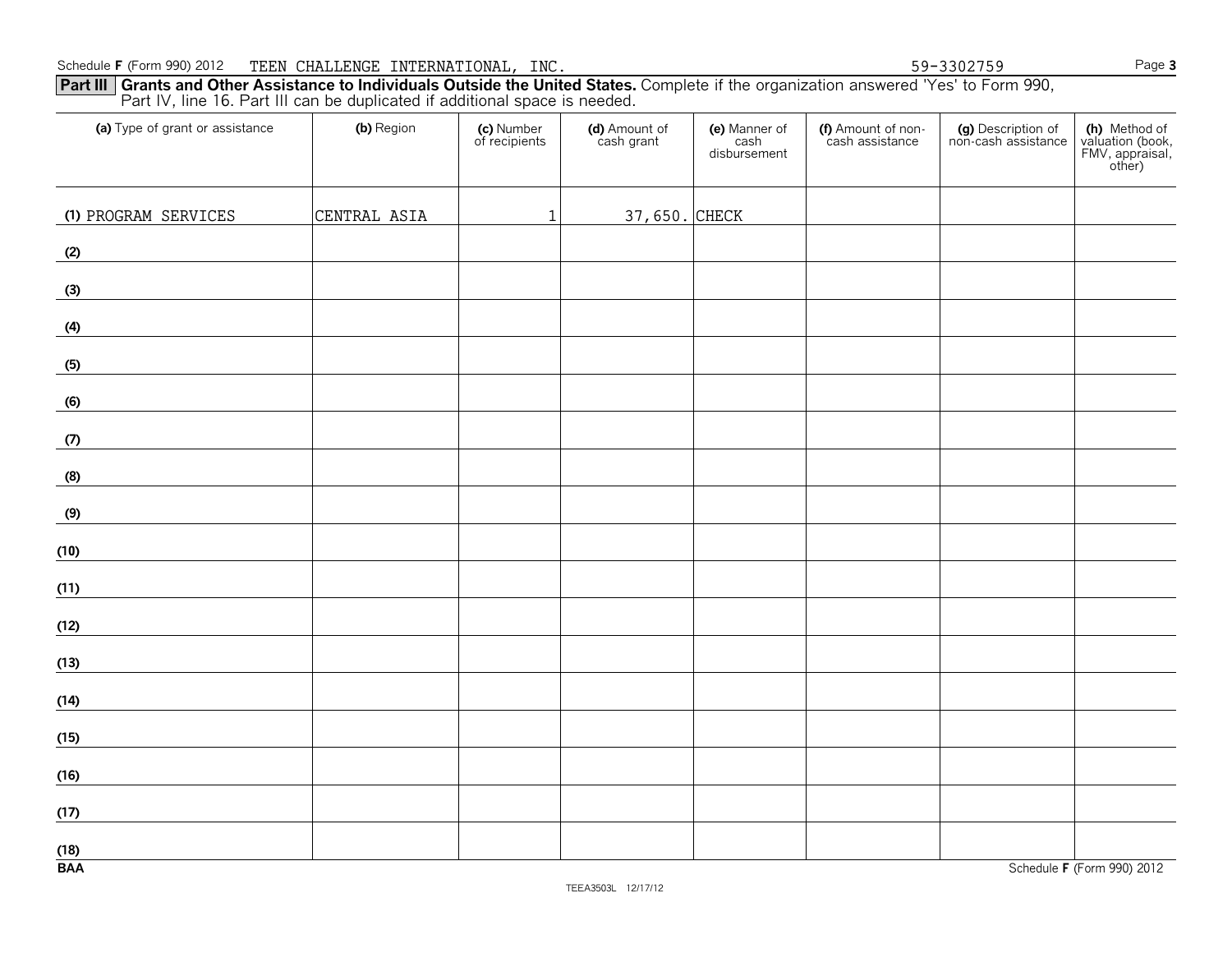|    | Schedule F (Form 990) 2012 TEEN CHALLENGE INTERNATIONAL, INC.                                                                                                                                                                                                                                                                         | 59-3302759 | Page 4 |
|----|---------------------------------------------------------------------------------------------------------------------------------------------------------------------------------------------------------------------------------------------------------------------------------------------------------------------------------------|------------|--------|
|    | <b>Part IV</b> Foreign Forms                                                                                                                                                                                                                                                                                                          |            |        |
|    | Was the organization a U.S. transferor of property to a foreign corporation during the tax year? If 'Yes,' the<br>organization may be required to file Form 926, Return by a U.S. Transferor of Property to a Foreign                                                                                                                 | Yes        | X No   |
| 2  | Did the organization have an interest in a foreign trust during the tax year? If 'Yes,' the organization may be<br>required to file Form 3520, Annual Return To Report Transactions with Foreign Trusts and Receipt of Certain<br>Foreign Gifts, and/or Form 3520-A Annual Information Return of Foreign Trust With a U.S. Owner (see | Yes        | X No   |
| 3  | Did the organization have an ownership interest in a foreign corporation during the tax year? If 'Yes,' the<br>organization may be required to file Form 5471, Information Return of U.S. Persons With Respect To Certain                                                                                                             | Yes        | X No   |
| 4  | Was the organization a direct or indirect shareholder of a passive foreign investment company or a qualified<br>electing fund during the tax year? If 'Yes,' the organization may be required to file Form 8621, Information<br>Return by a Shareholder of a Passive Foreign Investment Company or Qualified Electing Fund. (see      | <b>Yes</b> | X No   |
| 5. | Did the organization have an ownership interest in a foreign partnership during the tax year? If 'Yes,' the<br>organization may be required to file Form 8865, Return of U.S. Persons With Respect To Certain Foreign                                                                                                                 | Yes        | X No   |
|    | Did the organization have any operations in or related to any boycotting countries during the tax year?<br>If 'Yes,' the organization may be required to file Form 5713, International Boycott Report (see Instructions                                                                                                               | <b>Yes</b> | X No   |

**BAA** TEEA3505L 12/17/12 Schedule **F** (Form 990) 2012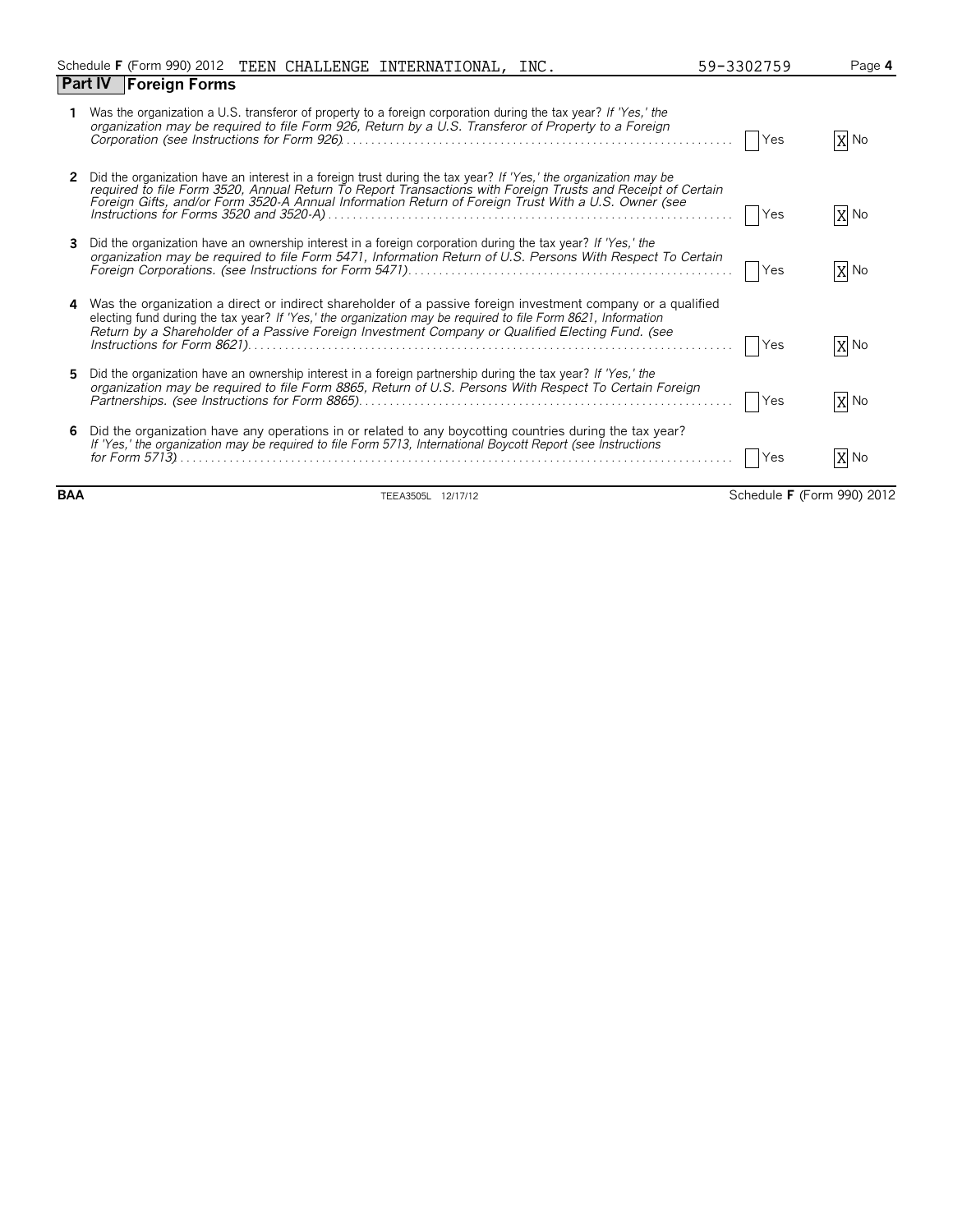| <b>Part V</b> | <b>Supplemental Information</b>                                                                                                                                                                                                |
|---------------|--------------------------------------------------------------------------------------------------------------------------------------------------------------------------------------------------------------------------------|
|               | Complete this part to provide the information required by Part I, line 2 (monitoring of funds); Part I, line 3, column (f) (accounting method; amounts of investments vs expenditures per region); Part II, line 1 (accounting |
|               |                                                                                                                                                                                                                                |
|               |                                                                                                                                                                                                                                |
|               |                                                                                                                                                                                                                                |
|               |                                                                                                                                                                                                                                |
|               |                                                                                                                                                                                                                                |
|               |                                                                                                                                                                                                                                |
|               |                                                                                                                                                                                                                                |
|               |                                                                                                                                                                                                                                |
|               |                                                                                                                                                                                                                                |
|               |                                                                                                                                                                                                                                |
|               |                                                                                                                                                                                                                                |
|               |                                                                                                                                                                                                                                |
|               |                                                                                                                                                                                                                                |
|               |                                                                                                                                                                                                                                |
|               |                                                                                                                                                                                                                                |
|               |                                                                                                                                                                                                                                |
|               |                                                                                                                                                                                                                                |
|               |                                                                                                                                                                                                                                |
|               |                                                                                                                                                                                                                                |
|               |                                                                                                                                                                                                                                |
|               |                                                                                                                                                                                                                                |
|               |                                                                                                                                                                                                                                |
|               |                                                                                                                                                                                                                                |
|               |                                                                                                                                                                                                                                |
|               |                                                                                                                                                                                                                                |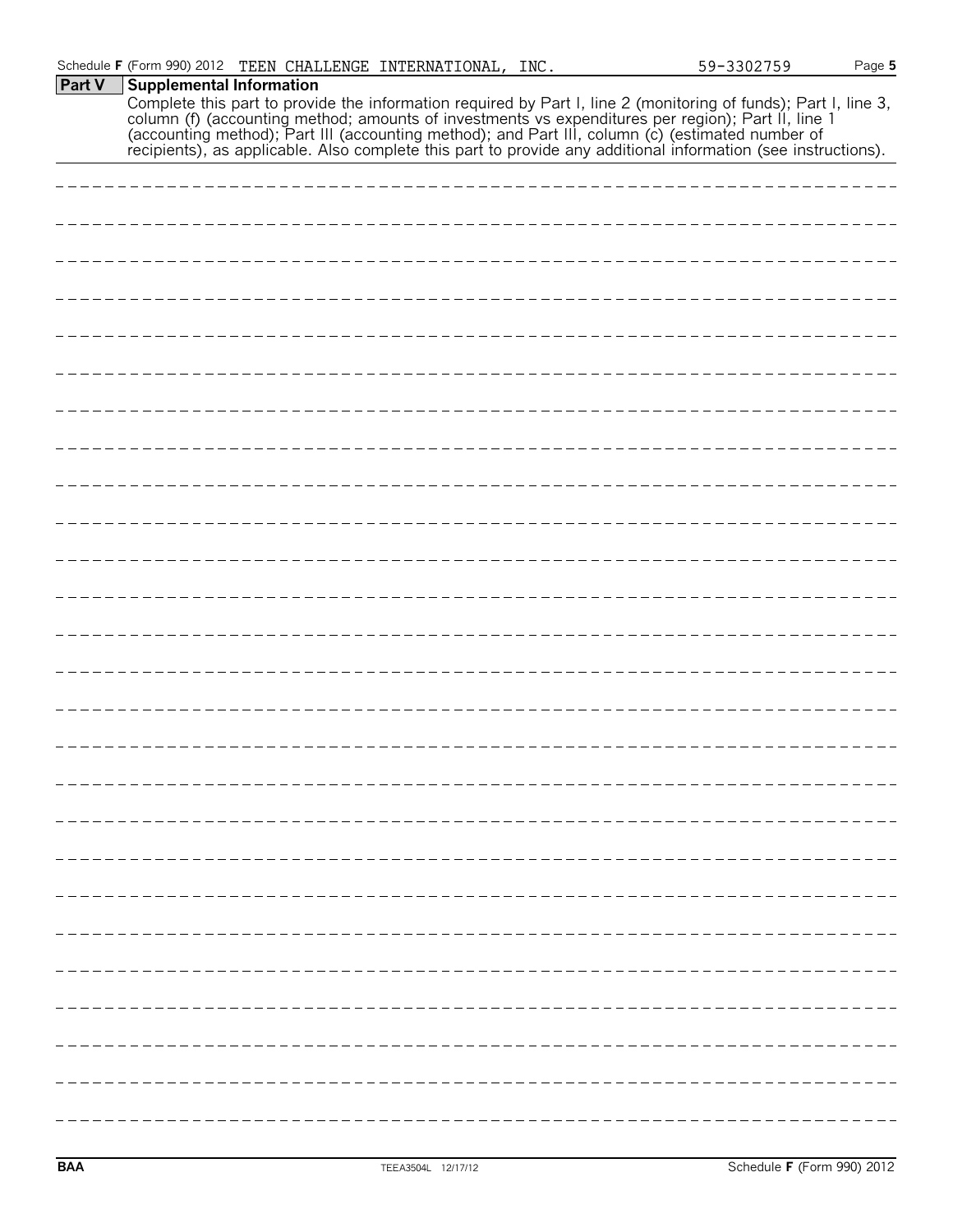| <b>SCHEDULE I</b><br><b>Grants and Other Assistance to Organizations,</b><br>(Form 990)<br>Governments, and Individuals in the United States                                                                                                                                                                                                                            |                                                                                                         |                                                     |                                  |                                                                                                                                                                                                                                                                                     |                                      |                                                             | OMB No. 1545-0047                         |                                       |  |
|-------------------------------------------------------------------------------------------------------------------------------------------------------------------------------------------------------------------------------------------------------------------------------------------------------------------------------------------------------------------------|---------------------------------------------------------------------------------------------------------|-----------------------------------------------------|----------------------------------|-------------------------------------------------------------------------------------------------------------------------------------------------------------------------------------------------------------------------------------------------------------------------------------|--------------------------------------|-------------------------------------------------------------|-------------------------------------------|---------------------------------------|--|
|                                                                                                                                                                                                                                                                                                                                                                         |                                                                                                         |                                                     |                                  |                                                                                                                                                                                                                                                                                     |                                      |                                                             | 2012                                      |                                       |  |
| Department of the Treasury<br>Internal Revenue Service                                                                                                                                                                                                                                                                                                                  | Complete if the organization answered 'Yes' to Form 990, Part IV, line 21 or 22.<br>Attach to Form 990. |                                                     |                                  |                                                                                                                                                                                                                                                                                     |                                      |                                                             |                                           | Open to Public<br>Inspection          |  |
| Name of the organization                                                                                                                                                                                                                                                                                                                                                |                                                                                                         |                                                     |                                  |                                                                                                                                                                                                                                                                                     |                                      |                                                             | <b>Employer identification number</b>     |                                       |  |
| TEEN CHALLENGE INTERNATIONAL, INC.                                                                                                                                                                                                                                                                                                                                      |                                                                                                         |                                                     |                                  |                                                                                                                                                                                                                                                                                     |                                      |                                                             | 59-3302759                                |                                       |  |
| Part I                                                                                                                                                                                                                                                                                                                                                                  |                                                                                                         | <b>General Information on Grants and Assistance</b> |                                  |                                                                                                                                                                                                                                                                                     |                                      |                                                             |                                           |                                       |  |
| Does the organization maintain records to substantiate the amount of the grants or assistance, the grantees' eligibility for the grants or assistance, and<br>X No<br>the selection criteria used to award the grants or assistance?.<br> Yes<br><b>2</b> Describe in Part IV the organization's procedures for monitoring the use of grant funds in the United States. |                                                                                                         |                                                     |                                  |                                                                                                                                                                                                                                                                                     |                                      |                                                             |                                           |                                       |  |
|                                                                                                                                                                                                                                                                                                                                                                         |                                                                                                         |                                                     |                                  | Part II Grants and Other Assistance to Governments and Organizations in the United States. Complete if the organization answered 'Yes' to<br>Form 990, Part IV, line 21 for any recipient that received more than \$5,000. Part II can be duplicated if additional space is needed. |                                      |                                                             |                                           |                                       |  |
| (a) Name and address of organization<br>or government                                                                                                                                                                                                                                                                                                                   |                                                                                                         | $(b)$ EIN                                           | (c) IRC section<br>if applicable | (d) Amount of cash grant                                                                                                                                                                                                                                                            | (e) Amount of non-cash<br>assistance | (f) Method of valuation<br>(book, FMV, appraisal,<br>other) | (a) Description of<br>non-cash assistance | (h) Purpose of grant<br>or assistance |  |
| (1) CS BOOK-EASTERN EUROPE                                                                                                                                                                                                                                                                                                                                              |                                                                                                         |                                                     |                                  |                                                                                                                                                                                                                                                                                     |                                      |                                                             |                                           | <b>PURCHASE</b>                       |  |

**BAA For Paperwork Reduction Act Notice, see the Instructions for Form 990.** THEEA3901L 11/30/12 Schedule I (Form 990) (2012)

**2** Enter total number of section 501(c)(3) and government organizations listed in the line 1 table. . . . . . . . . . . . . . . . . . . . . . . . . . . . . . . . . . . . . . . . . . . . . . . . . . . . . . . . . . . . . . . . G

PUEBLO WEST, CO 81007 19,762.

LINDALE, TX 75771 12,897. 0.

PUEBLO WEST, CO 81007 13,452.

SPRINGFIELD, MO 65802 145,033.

COLUMBUS, GA 31902 6,455. 0.

COLUMBUS, GA 31901  $\vert$  (0.000)  $\vert$  583,745. 0.

**3** Enter total number of other organizations listed in the line 1 table. . . . . . . . . . . . . . . . . . . . . . . . . . . . . . . . . . . . . . . . . . . . . . . . . . . . . . . . . . . . . . . . . . . . . . . . . . . . . . . . . . . . . . . . . . . G

**(2)** CS ROYALTY TO WORLD CHALLENGE

PO BOX 7559

PO BOX 260

PO BOX 7559

PO BOX 511

**(3)** EASTERN EUROPE OUTREACH INC

**(4)** GENERAL COUNCIL OF THE ASSEMB

**(6)** TEEN CHALLENGE FLORIDA/GEORGI

**(5)** GLOBAL TEEN CHALLENGE

15 WEST 10TH STREET

1445 BOONVILLE AVE.

**(7)**

**(8)**

 $\Omega$ 6

EDUCATIONAL MATERIALS

GENERAL OPERATING BUDGET

NEW TEEN CHALLENGE CENTER STARTUP

PURCHASE EDUCATIONAL MATERIALS

GENERAL OPERATING BUDGET

GENERAL OPERATING BUDGET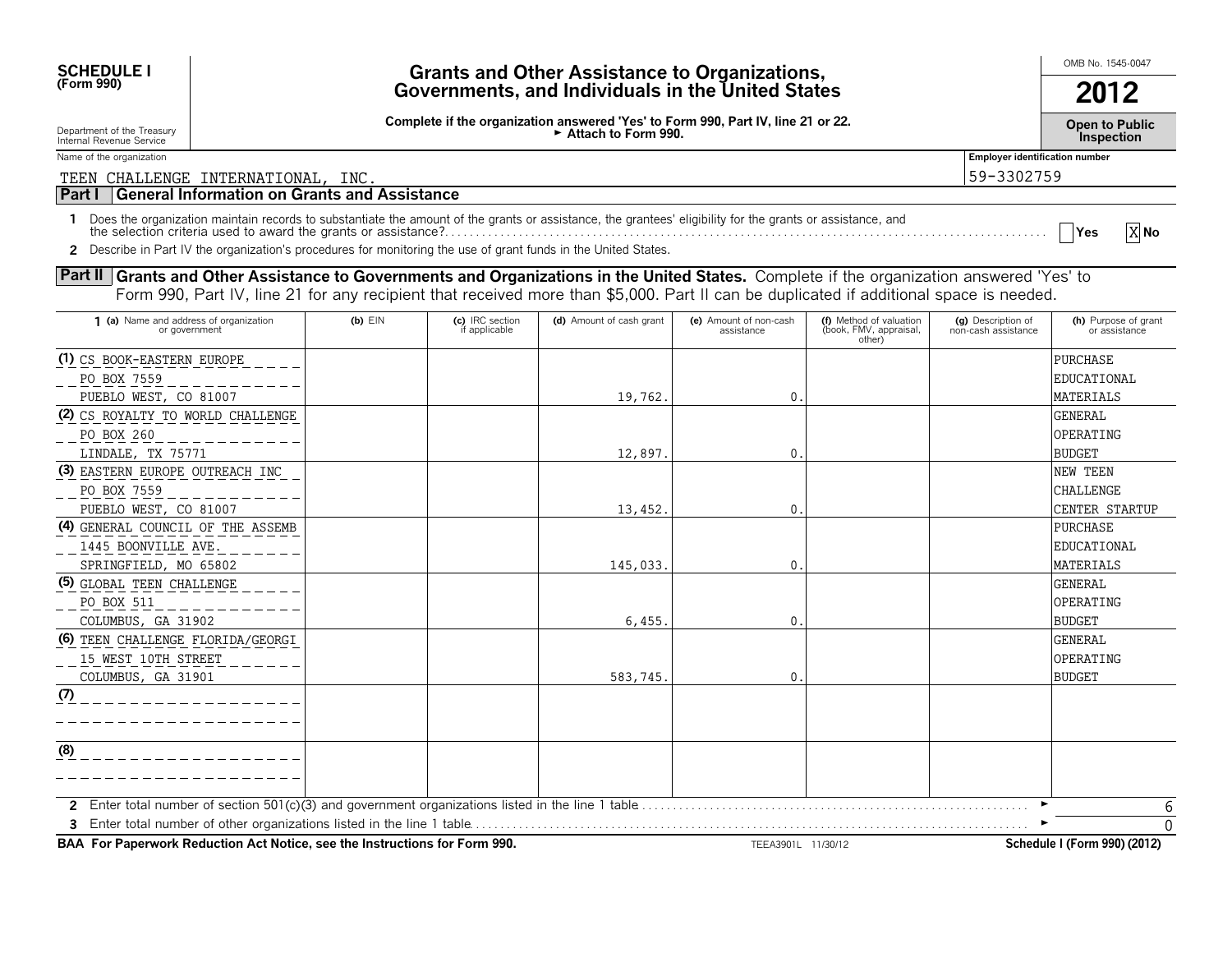$= -1$ 

| Schedule I (Form 990) (2012) TEEN CHALLENGE INTERNATIONAL, INC.                                                                                                                                                      |                             |                             |                                      |                                                          | 59-3302759                             | Page 2 |
|----------------------------------------------------------------------------------------------------------------------------------------------------------------------------------------------------------------------|-----------------------------|-----------------------------|--------------------------------------|----------------------------------------------------------|----------------------------------------|--------|
| Grants and Other Assistance to Individuals in the United States. Complete if the organization answered 'Yes' to Form 990, Part IV, line 22.<br>Part III<br>Part III can be duplicated if additional space is needed. |                             |                             |                                      |                                                          |                                        |        |
| (a) Type of grant or assistance                                                                                                                                                                                      | (b) Number of<br>recipients | (c) Amount of<br>cash grant | (d) Amount of<br>non-cash assistance | (e) Method of valuation (book,<br>FMV, appraisal, other) | (f) Description of non-cash assistance |        |
| 1 PROGRAM SERVICES                                                                                                                                                                                                   | 23                          | 302, 275.                   |                                      |                                                          |                                        |        |
| $\overline{2}$                                                                                                                                                                                                       |                             |                             |                                      |                                                          |                                        |        |
| $\mathbf{3}$                                                                                                                                                                                                         |                             |                             |                                      |                                                          |                                        |        |
| 4                                                                                                                                                                                                                    |                             |                             |                                      |                                                          |                                        |        |
| 5                                                                                                                                                                                                                    |                             |                             |                                      |                                                          |                                        |        |
| 6                                                                                                                                                                                                                    |                             |                             |                                      |                                                          |                                        |        |
| $\overline{7}$                                                                                                                                                                                                       |                             |                             |                                      |                                                          |                                        |        |
| Supplemental Information. Complete this part to provide the information required in Part I, line 2, Part III, column (b), and any other<br><b>Part IV</b><br>additional information.                                 |                             |                             |                                      |                                                          |                                        |        |
|                                                                                                                                                                                                                      |                             |                             |                                      |                                                          |                                        |        |
|                                                                                                                                                                                                                      |                             |                             |                                      |                                                          |                                        |        |
|                                                                                                                                                                                                                      |                             |                             |                                      |                                                          |                                        |        |
|                                                                                                                                                                                                                      |                             |                             |                                      |                                                          |                                        |        |
|                                                                                                                                                                                                                      |                             |                             |                                      |                                                          |                                        |        |
|                                                                                                                                                                                                                      |                             |                             |                                      |                                                          |                                        |        |
|                                                                                                                                                                                                                      |                             |                             |                                      |                                                          |                                        |        |
|                                                                                                                                                                                                                      |                             |                             |                                      |                                                          |                                        |        |
|                                                                                                                                                                                                                      |                             |                             |                                      |                                                          |                                        |        |
|                                                                                                                                                                                                                      |                             |                             |                                      |                                                          |                                        |        |

**BAA Schedule I (Form 990) (2012)**

\_\_\_\_\_\_\_\_\_\_\_\_\_\_\_\_\_\_\_\_\_\_\_\_\_\_\_\_\_\_\_\_\_

 $\frac{1}{2}$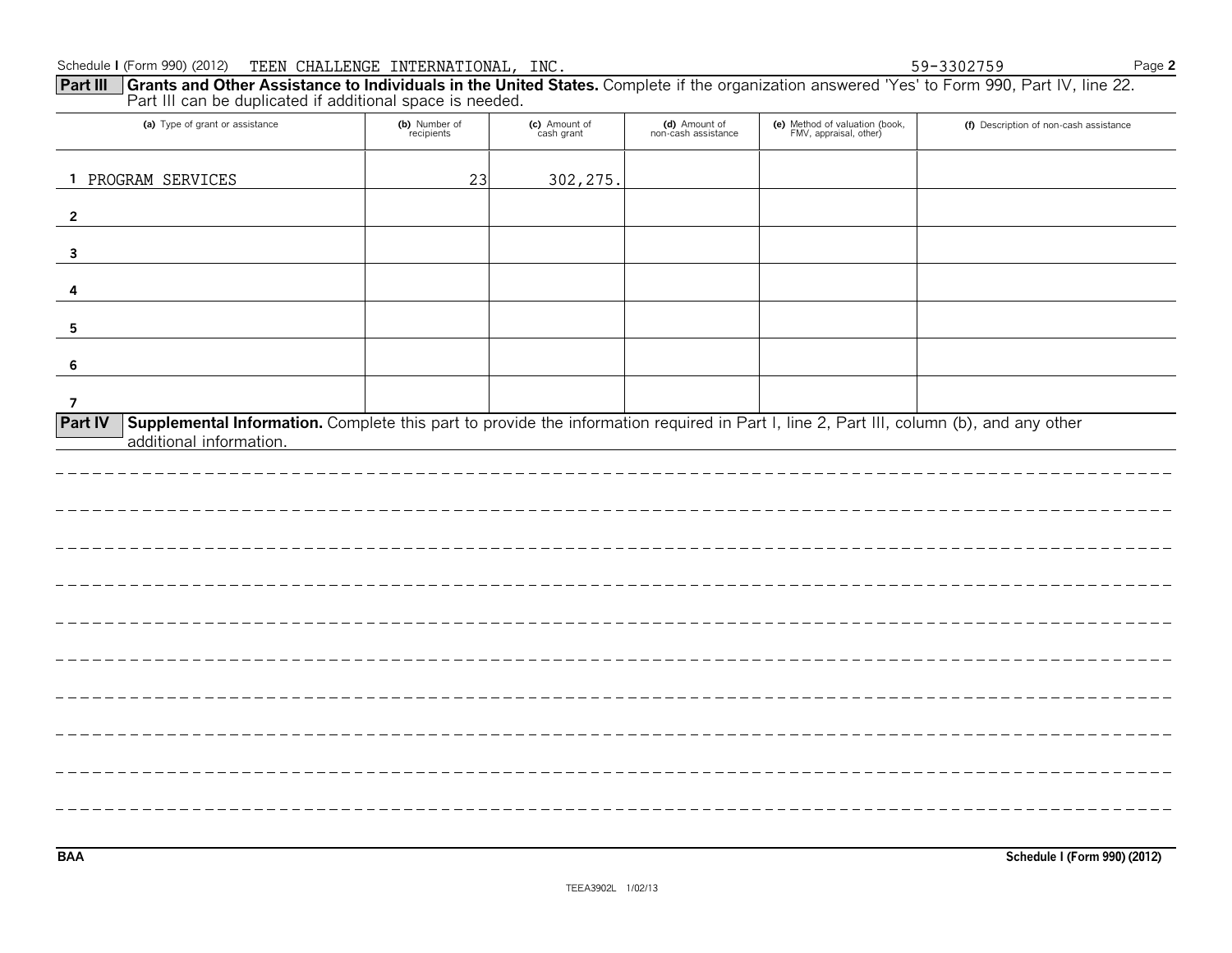| <b>SCHEDULE L</b>                            |  |
|----------------------------------------------|--|
| $T_{\text{max}}$ , 000 $\sim$ 000 $\text{F}$ |  |

| <b>SCHEDULE L</b>                                      | <b>Transactions With Interested Persons</b>                                                                                 | OMB No. 1545-0047                   |  |
|--------------------------------------------------------|-----------------------------------------------------------------------------------------------------------------------------|-------------------------------------|--|
| (Form 990 or 990-EZ)                                   | $\triangleright$ Complete if the organization answered<br>'Yes' on Form 990, Part IV, line 25a, 25b, 26, 27, 28a, 28b, 28c, | 2012                                |  |
| Department of the Treasury<br>Internal Revenue Service | or Form 990-EZ. Part V. line 38a or 40b.<br>Attach to Form 990 or Form 990-EZ. $\triangleright$ See separate instructions.  | <b>Open to Public</b><br>Inspection |  |

| Department of the freasur |  |  |
|---------------------------|--|--|
| Internal Revenue Service  |  |  |

#### Name of the organization **TEEN CHALLENGE INTERNATIONAL, INC. The Company of the Constantification number Part I Excess Benefit Transactions** (section 501(c)(3) and section 501(c)(4) organizations only). 59-3302759 DBA GLOBAL TEEN CHALLENGE

Complete if the organization answered 'Yes' on Form 990, Part IV, line 25a or 25b, or Form 990-EZ, Part V, line 40b.

|     | (a) Name of disqualified person | (b) Relationship between disqualified | (c) Description of transaction |  | (d) Corrected? |  |
|-----|---------------------------------|---------------------------------------|--------------------------------|--|----------------|--|
|     |                                 | person and organization               |                                |  | No             |  |
|     |                                 |                                       |                                |  |                |  |
| (2) |                                 |                                       |                                |  |                |  |
| (3) |                                 |                                       |                                |  |                |  |
| (4) |                                 |                                       |                                |  |                |  |
| (5) |                                 |                                       |                                |  |                |  |
| (6) |                                 |                                       |                                |  |                |  |

**2** Enter the amount of tax incurred by the organization managers or disqualified persons during the year under <u>Entor the americal conductive</u>s by the digeneration individual conduction of the conduction of the section 4958.

**<sup>3</sup>** Enter the amount of tax, if any, on line 2, above, reimbursed by the organization . . . . . . . . . . . . . . . . . . . . . . . . . . . . G\$

# **Part II Loans to and/or From Interested Persons.**

Complete if the organization answered 'Yes' on Form 990-EZ, Page V, line 38a or Form 990, Part IV, line 26; or if the organization reported an amount on Form 990, Part X, line 5, 6, or 22.

| (a) Name of interested person           | (b) Relationship<br>with organization | (c) Purpose<br>of loan |    | (d) Loan to or<br>from the<br>organization? | (e) Original<br>principal amount | (f) Balance due | (g) In default? |    | by board or<br>committee? | (h) Approved | (i) Written<br>agreement? |    |
|-----------------------------------------|---------------------------------------|------------------------|----|---------------------------------------------|----------------------------------|-----------------|-----------------|----|---------------------------|--------------|---------------------------|----|
|                                         |                                       |                        | To | From                                        |                                  |                 | Yes             | No | Yes                       | No           | Yes                       | No |
| (1) DOUG SAMUELSON                      |                                       |                        |    |                                             |                                  |                 |                 |    |                           |              |                           |    |
| (2)                                     | <b>DIRECTOR</b>                       | <b>EDUCATE</b>         |    | Χ                                           | 10,000.                          | 10,000.         |                 | Χ  | Χ                         |              | Χ                         |    |
| (3)                                     |                                       |                        |    |                                             |                                  |                 |                 |    |                           |              |                           |    |
| (4)                                     |                                       |                        |    |                                             |                                  |                 |                 |    |                           |              |                           |    |
| (5)                                     |                                       |                        |    |                                             |                                  |                 |                 |    |                           |              |                           |    |
| (6)                                     |                                       |                        |    |                                             |                                  |                 |                 |    |                           |              |                           |    |
| (7)                                     |                                       |                        |    |                                             |                                  |                 |                 |    |                           |              |                           |    |
| (8)                                     |                                       |                        |    |                                             |                                  |                 |                 |    |                           |              |                           |    |
| (9)                                     |                                       |                        |    |                                             |                                  |                 |                 |    |                           |              |                           |    |
| (10)                                    |                                       |                        |    |                                             |                                  |                 |                 |    |                           |              |                           |    |
| Total.<br>$\overline{R}$ $\overline{R}$ |                                       |                        |    |                                             | ►\$                              | 10,000.         |                 |    |                           |              |                           |    |

**Part III Grants or Assistance Benefiting Interested Persons.**

Complete if the organization answered 'Yes' on Form 990, Part IV, line 27.

|      | (a) Name of interested person | (b) Relationship between interested person<br>and the organization | (c) Amount of assistance | (d) Type of Assistance | (e) Purpose of assistance |
|------|-------------------------------|--------------------------------------------------------------------|--------------------------|------------------------|---------------------------|
| (1)  |                               |                                                                    |                          |                        |                           |
| (2)  |                               |                                                                    |                          |                        |                           |
| (3)  |                               |                                                                    |                          |                        |                           |
| (4)  |                               |                                                                    |                          |                        |                           |
| (5)  |                               |                                                                    |                          |                        |                           |
| (6)  |                               |                                                                    |                          |                        |                           |
| (7)  |                               |                                                                    |                          |                        |                           |
| (8)  |                               |                                                                    |                          |                        |                           |
| (9)  |                               |                                                                    |                          |                        |                           |
| (10) |                               |                                                                    |                          |                        |                           |

**BAA For Paperwork Reduction Act Notice, see the Instructions for Form 990 or 990-EZ.** Schedule L (Form 990 or 990-EZ) 2012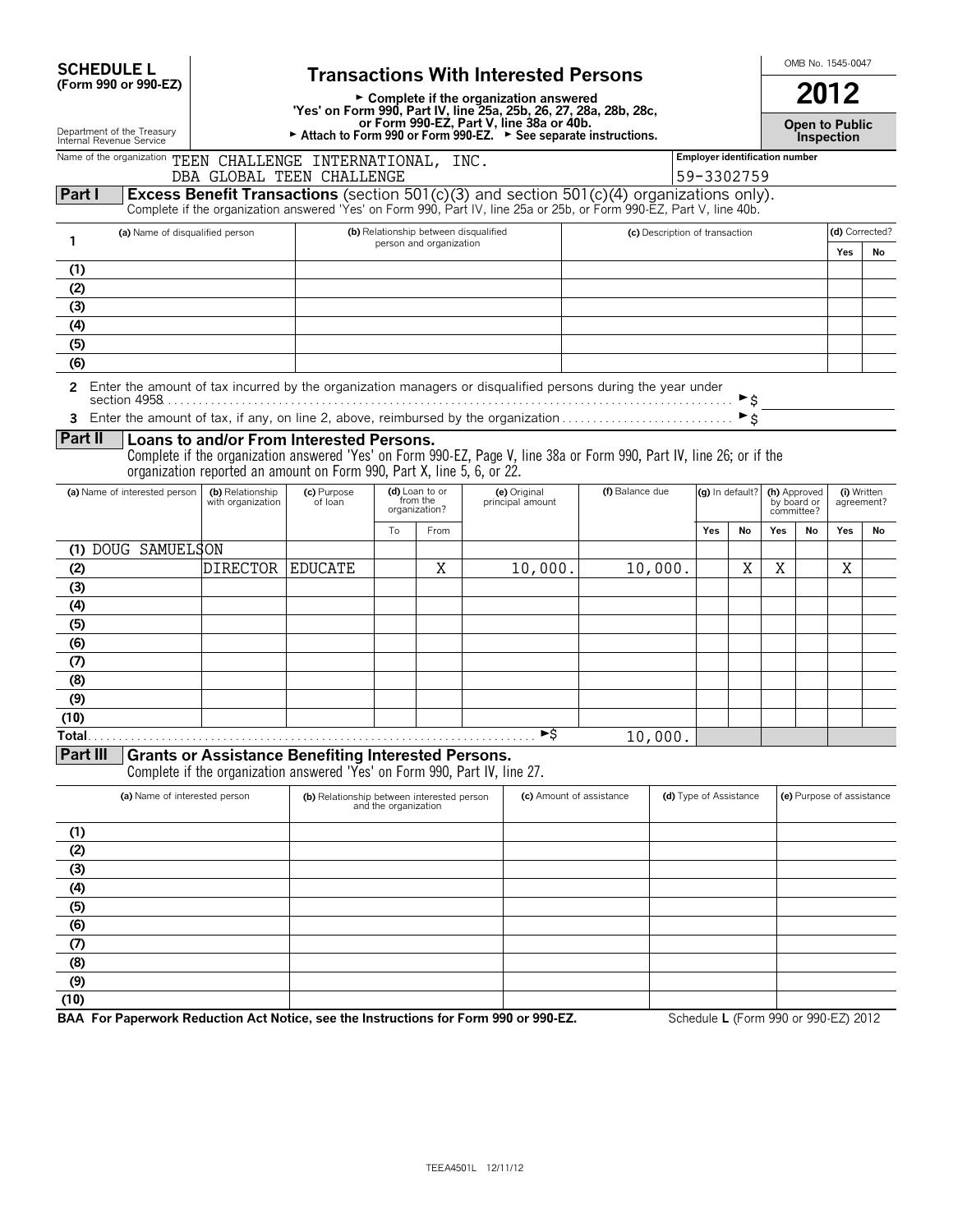|                  | (a) Name of interested person                                                                                                                               | (b) Relationship between<br>interested person and the<br>organization | (c) Amount of<br>transaction | (d) Description of transaction | (e) Sharing of<br>organization's<br>revenues? |    |
|------------------|-------------------------------------------------------------------------------------------------------------------------------------------------------------|-----------------------------------------------------------------------|------------------------------|--------------------------------|-----------------------------------------------|----|
|                  |                                                                                                                                                             |                                                                       |                              |                                | Yes                                           | No |
| (1)              |                                                                                                                                                             |                                                                       |                              |                                |                                               |    |
| (2)              |                                                                                                                                                             |                                                                       |                              |                                |                                               |    |
| (3)              |                                                                                                                                                             |                                                                       |                              |                                |                                               |    |
| (4)              |                                                                                                                                                             |                                                                       |                              |                                |                                               |    |
| (5)<br>(6)       |                                                                                                                                                             |                                                                       |                              |                                |                                               |    |
| (7)              |                                                                                                                                                             |                                                                       |                              |                                |                                               |    |
| (8)              |                                                                                                                                                             |                                                                       |                              |                                |                                               |    |
| $\overline{(9)}$ |                                                                                                                                                             |                                                                       |                              |                                |                                               |    |
| (10)             |                                                                                                                                                             |                                                                       |                              |                                |                                               |    |
|                  | <b>Part V</b> Supplemental Information<br>Complete this part to provide additional information for responses to questions on Schedule L (see instructions). |                                                                       |                              |                                |                                               |    |
|                  |                                                                                                                                                             |                                                                       |                              |                                |                                               |    |
|                  |                                                                                                                                                             |                                                                       |                              |                                |                                               |    |
|                  |                                                                                                                                                             |                                                                       |                              |                                |                                               |    |
|                  |                                                                                                                                                             |                                                                       |                              |                                |                                               |    |
|                  |                                                                                                                                                             |                                                                       |                              |                                |                                               |    |
|                  |                                                                                                                                                             |                                                                       |                              |                                |                                               |    |
|                  |                                                                                                                                                             |                                                                       |                              |                                |                                               |    |
|                  |                                                                                                                                                             |                                                                       |                              |                                |                                               |    |
|                  |                                                                                                                                                             |                                                                       |                              |                                |                                               |    |
|                  |                                                                                                                                                             |                                                                       |                              |                                |                                               |    |
|                  |                                                                                                                                                             |                                                                       |                              |                                |                                               |    |
|                  |                                                                                                                                                             |                                                                       |                              |                                |                                               |    |
|                  |                                                                                                                                                             |                                                                       |                              |                                |                                               |    |
|                  |                                                                                                                                                             |                                                                       |                              |                                |                                               |    |
|                  |                                                                                                                                                             |                                                                       |                              |                                |                                               |    |
|                  |                                                                                                                                                             |                                                                       |                              |                                |                                               |    |
|                  |                                                                                                                                                             |                                                                       |                              |                                |                                               |    |
|                  |                                                                                                                                                             |                                                                       |                              |                                |                                               |    |
|                  |                                                                                                                                                             |                                                                       |                              |                                |                                               |    |
|                  |                                                                                                                                                             |                                                                       |                              |                                |                                               |    |
|                  |                                                                                                                                                             |                                                                       |                              |                                |                                               |    |
|                  |                                                                                                                                                             |                                                                       |                              |                                |                                               |    |
|                  |                                                                                                                                                             |                                                                       |                              |                                |                                               |    |
|                  |                                                                                                                                                             |                                                                       |                              |                                |                                               |    |
|                  |                                                                                                                                                             |                                                                       |                              |                                |                                               |    |
|                  |                                                                                                                                                             |                                                                       |                              |                                |                                               |    |
|                  |                                                                                                                                                             |                                                                       |                              |                                |                                               |    |
|                  |                                                                                                                                                             |                                                                       |                              |                                |                                               |    |
|                  |                                                                                                                                                             |                                                                       |                              |                                |                                               |    |
|                  |                                                                                                                                                             |                                                                       |                              |                                |                                               |    |
|                  |                                                                                                                                                             |                                                                       |                              |                                |                                               |    |
|                  |                                                                                                                                                             |                                                                       |                              |                                |                                               |    |
|                  |                                                                                                                                                             |                                                                       |                              |                                |                                               |    |
|                  |                                                                                                                                                             |                                                                       |                              |                                |                                               |    |